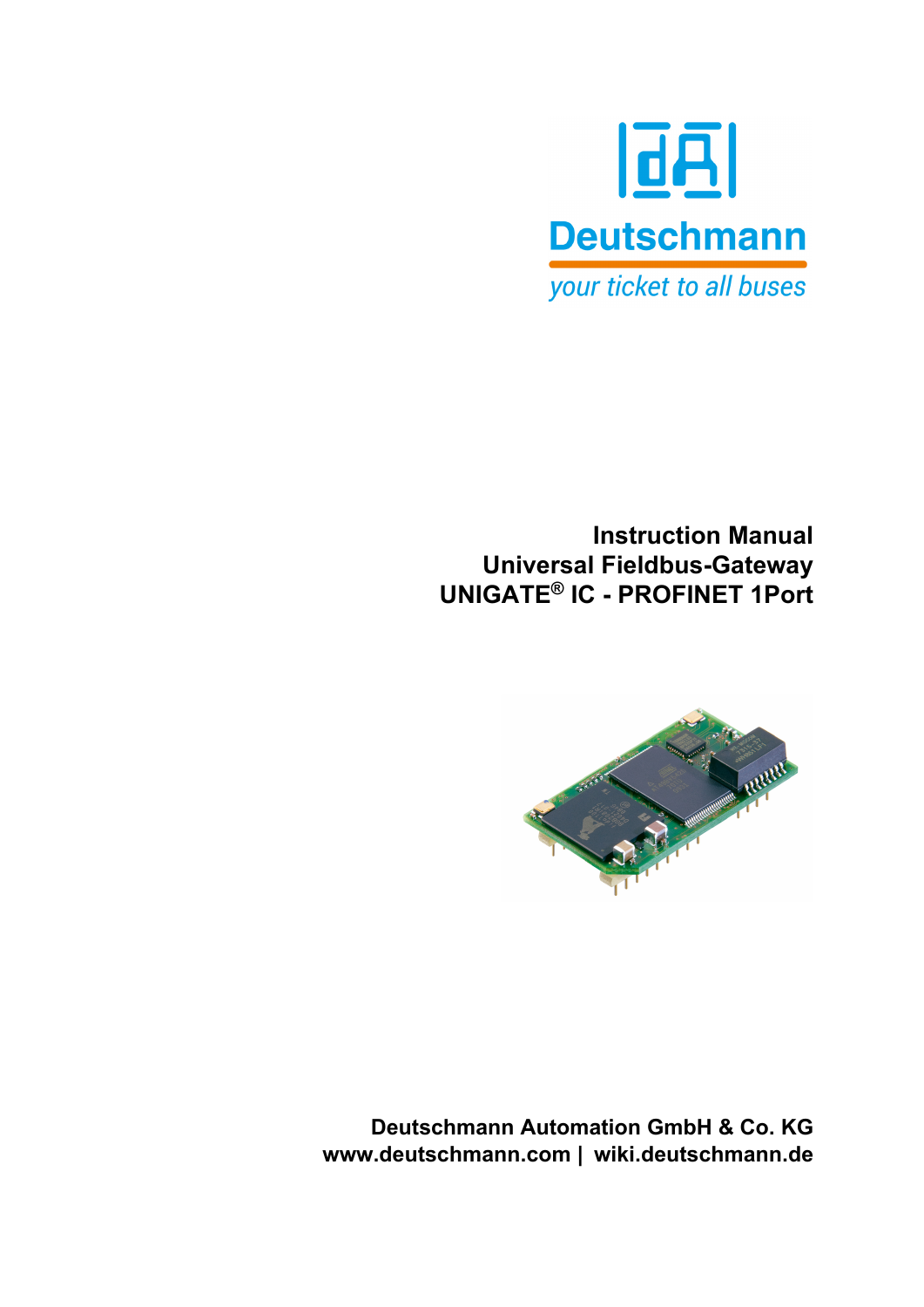Manual Art.-No.: V3641E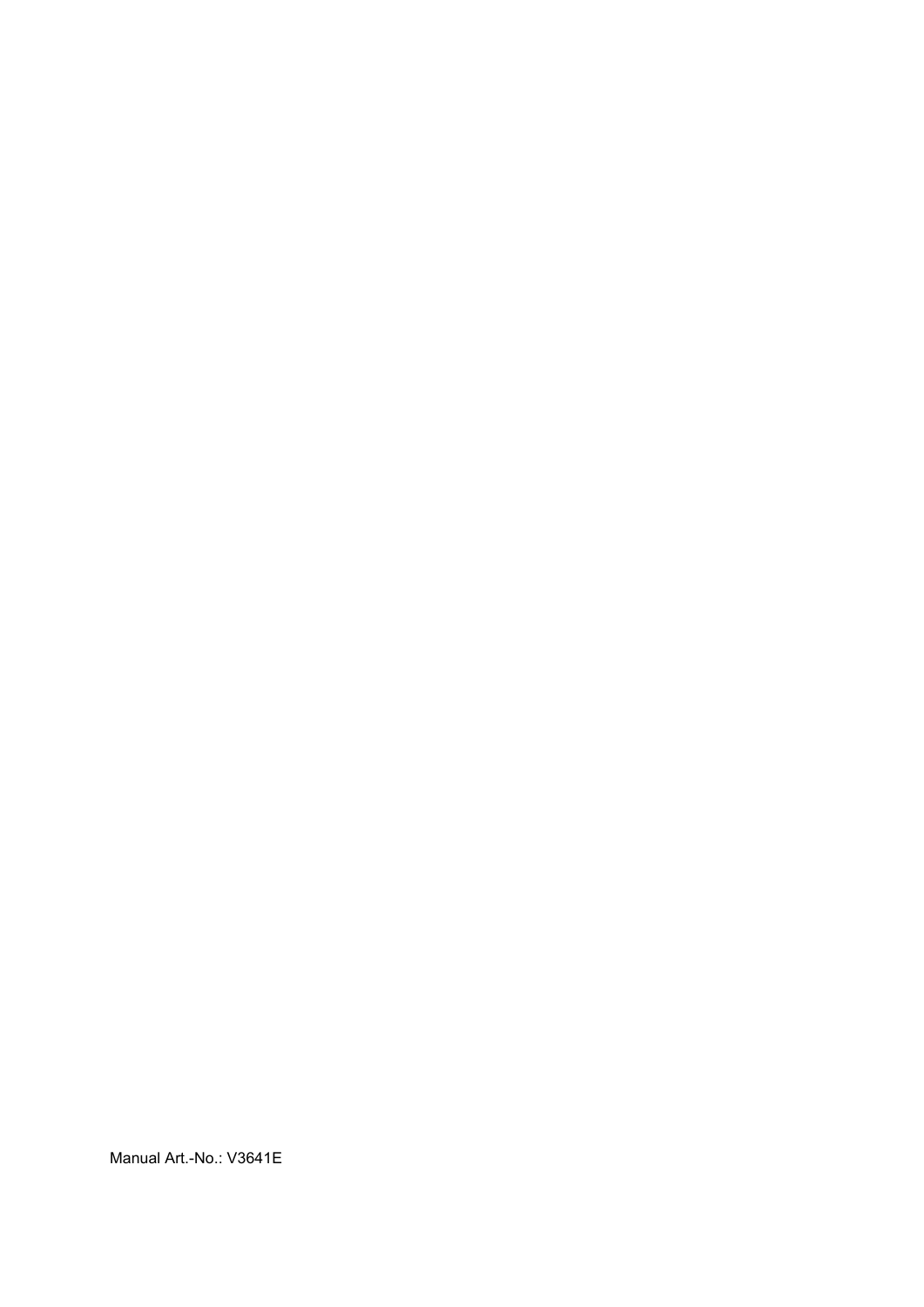| 1            |                                                                                |     |
|--------------|--------------------------------------------------------------------------------|-----|
| $\mathbf{2}$ |                                                                                |     |
|              | 2.1                                                                            |     |
|              | 2.2                                                                            |     |
|              | 2.3                                                                            |     |
|              | 2.4                                                                            |     |
|              | 2.5                                                                            |     |
|              | 2.6                                                                            |     |
|              | 2.7                                                                            |     |
| 3            |                                                                                |     |
|              | 3.1                                                                            |     |
|              | 3.2                                                                            |     |
|              | 3.2.1                                                                          |     |
|              | 3.2.2                                                                          |     |
|              | 3.2.3                                                                          |     |
|              | 3.2.4                                                                          |     |
|              | 3.2.5                                                                          |     |
|              | 3.2.6                                                                          |     |
|              | 3.2.7                                                                          |     |
|              | 3.2.8                                                                          |     |
|              | 3.2.9                                                                          |     |
|              |                                                                                |     |
|              |                                                                                |     |
|              |                                                                                |     |
|              |                                                                                |     |
|              | 3.3                                                                            |     |
|              | 3.4                                                                            |     |
|              | 3.5                                                                            |     |
|              | 3.6                                                                            |     |
|              | Handling (mounting the UNIGATE <sup>®</sup> IC on the carrier board) 21<br>3.7 |     |
|              | 3.8                                                                            |     |
| 4            |                                                                                |     |
|              | 4.1                                                                            |     |
|              | Overview<br>4.2                                                                |     |
|              | 4.3                                                                            | 23  |
|              | 4.4                                                                            | 23  |
|              |                                                                                | 24  |
| 5            | Synchronous serial interface                                                   |     |
|              | 5.1                                                                            | -24 |
|              | 5.1.1<br>5.2<br>SPI mode                                                       |     |
|              |                                                                                |     |
|              | 5.2.1                                                                          |     |
| 6            | The Debug-interface                                                            | 26  |
|              | 6.1                                                                            | 26  |
|              | 6.2                                                                            | 26  |
|              | Communication parameter for the Debug-interface 26<br>6.3                      |     |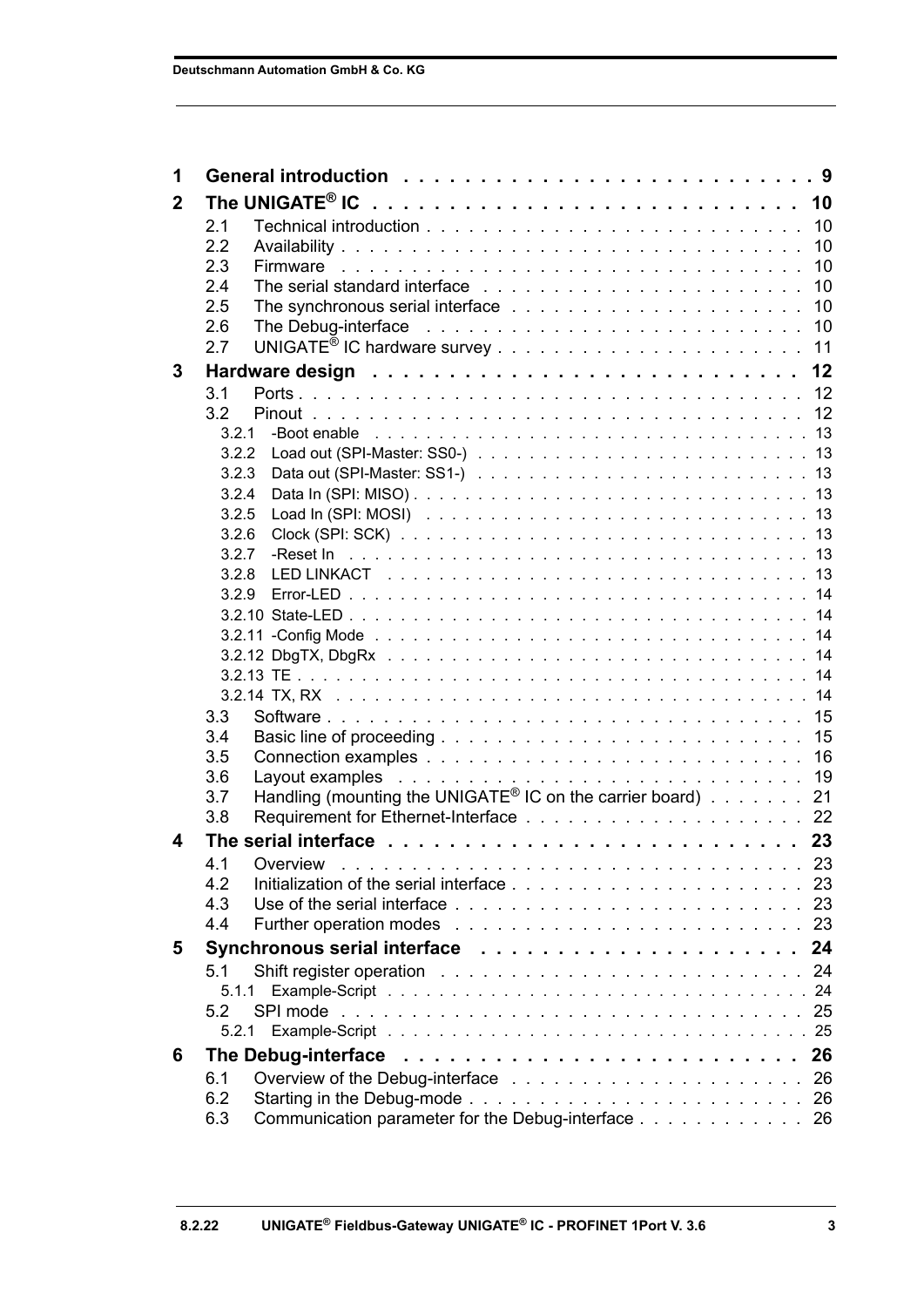|    | 6.4                                                                                                                   |    |
|----|-----------------------------------------------------------------------------------------------------------------------|----|
|    | 6.5                                                                                                                   |    |
| 7  | 7.1                                                                                                                   |    |
|    | 7.2<br>The configuration mode $\ldots \ldots \ldots \ldots \ldots \ldots \ldots \ldots \ldots \ldots 27$              |    |
|    | 7.3                                                                                                                   |    |
|    | 7.4                                                                                                                   |    |
|    | 7.4.1                                                                                                                 |    |
|    | 7.4.2                                                                                                                 |    |
| 8  |                                                                                                                       |    |
|    | What is a script? (a) in a series and series and series and series and series are series and series and series<br>8.1 |    |
|    | 8.2                                                                                                                   |    |
|    | What can you do with a script device? 31<br>8.3                                                                       |    |
|    | 8.4<br>8.5                                                                                                            |    |
|    | 8.6                                                                                                                   |    |
| 9  |                                                                                                                       |    |
|    | 9.1                                                                                                                   |    |
|    | 9.2                                                                                                                   |    |
|    |                                                                                                                       |    |
|    | 10.1                                                                                                                  |    |
|    | 10.2                                                                                                                  |    |
|    | 10.3                                                                                                                  |    |
| 11 |                                                                                                                       |    |
| 12 |                                                                                                                       |    |
|    | 12.1                                                                                                                  |    |
|    | 12.2                                                                                                                  |    |
|    | 12.3                                                                                                                  |    |
|    | 12.4<br>Projecting                                                                                                    | 37 |
|    | 12.5                                                                                                                  |    |
|    | 12.6                                                                                                                  |    |
|    | 12.7                                                                                                                  |    |
|    | 13 Error handling at UNIGATE® IC $\dots\dots\dots\dots\dots\dots\dots\dots\dots$                                      |    |
|    |                                                                                                                       |    |
|    | 14.1<br>Overview                                                                                                      |    |
|    |                                                                                                                       |    |
|    |                                                                                                                       | 40 |
|    | 14.4                                                                                                                  | 40 |
|    | 14.5                                                                                                                  | 40 |
| 15 | <b>Technical data</b>                                                                                                 |    |
|    | 15.1                                                                                                                  |    |
|    |                                                                                                                       |    |
|    | 15.2 Technical data UNIGATE <sup>®</sup> IC - PROFINET 43                                                             |    |
|    |                                                                                                                       |    |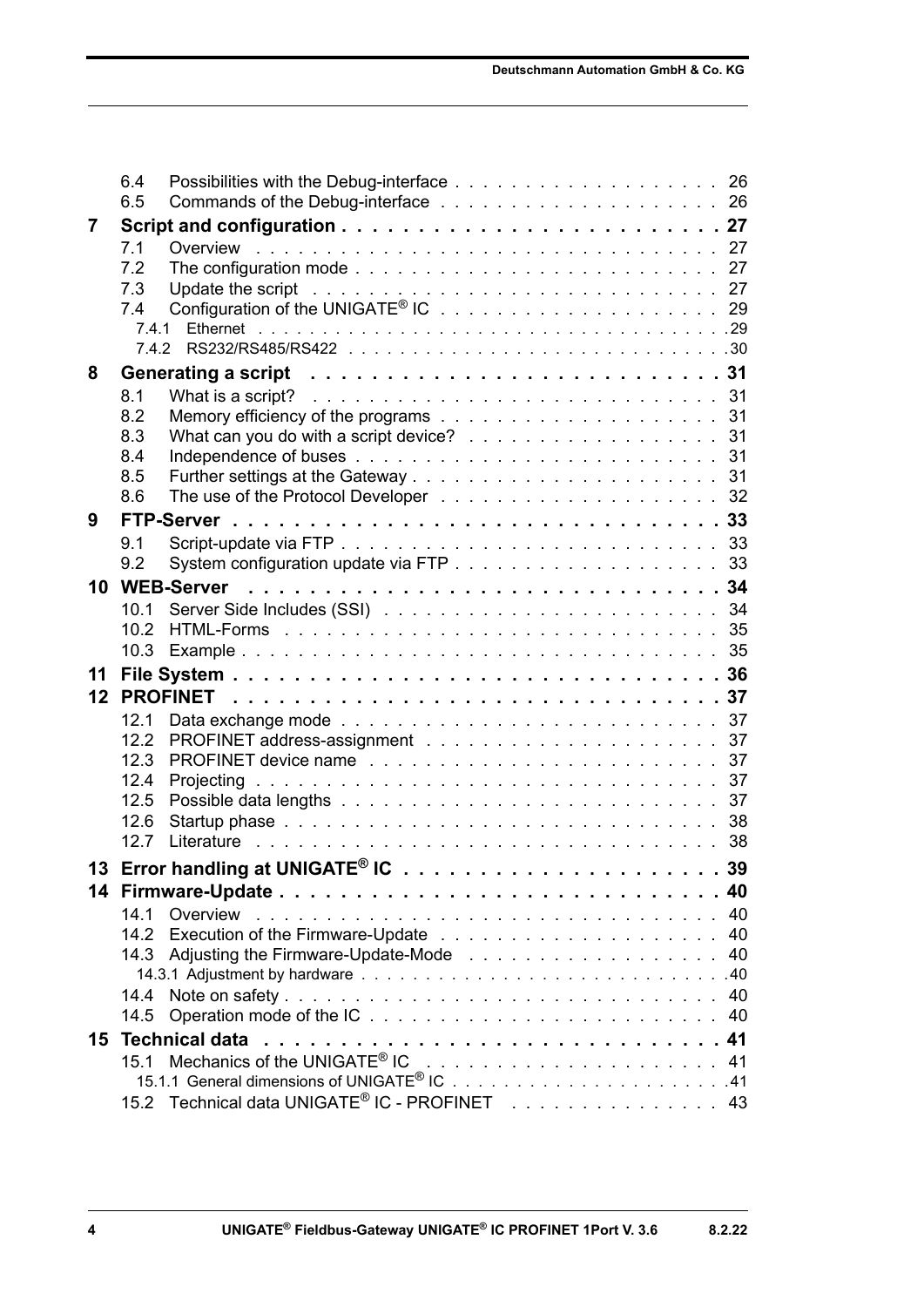| 18.1 Returning a device response to the contract of the contract of the contract of the contract of the contract of the contract of the contract of the contract of the contract of the contract of the contract of the contra |  |
|--------------------------------------------------------------------------------------------------------------------------------------------------------------------------------------------------------------------------------|--|
|                                                                                                                                                                                                                                |  |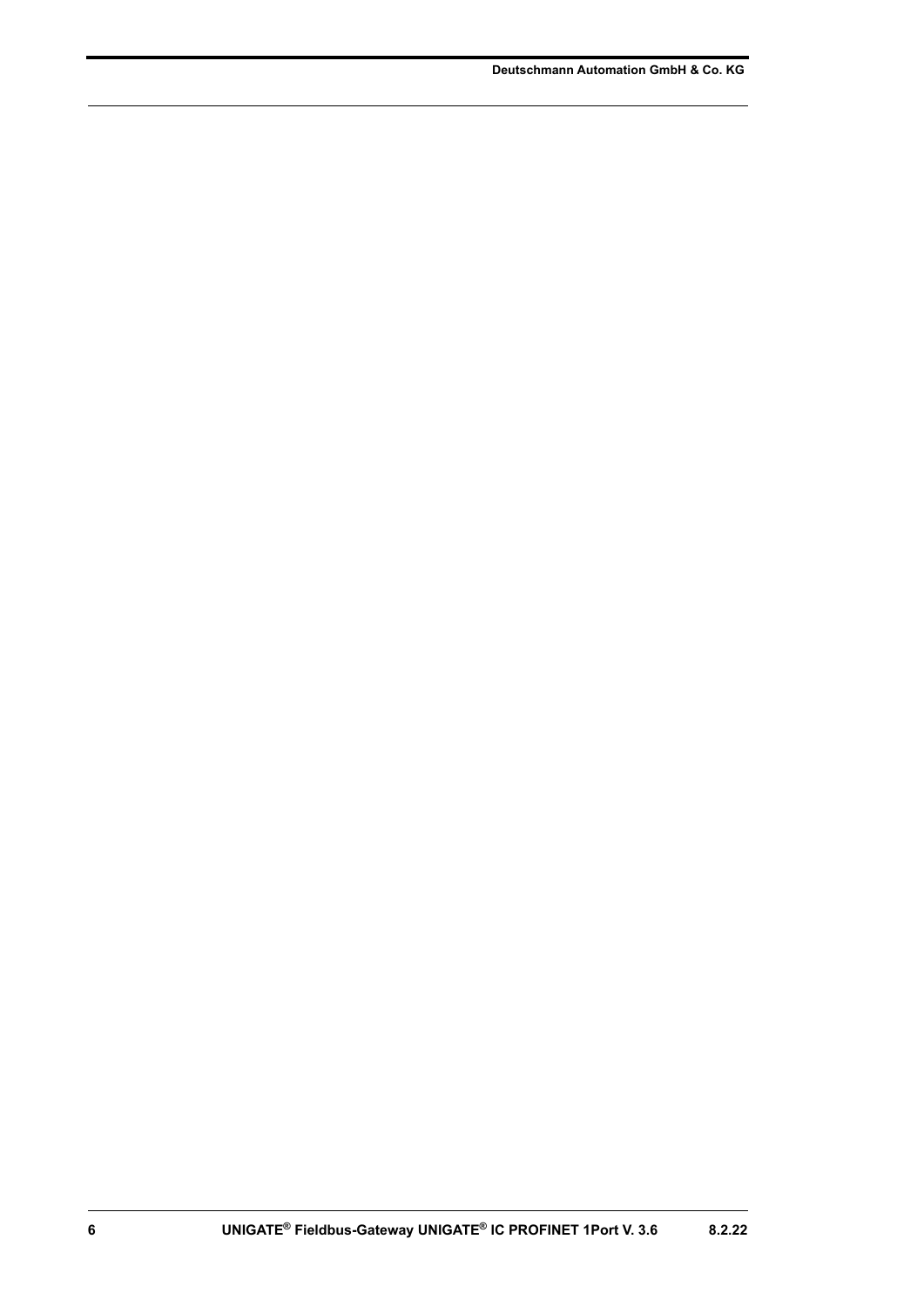#### Disclaimer of liability

We have checked the contents of the document for conformity with the hardware and software described. Nevertheless, we are unable to preclude the possibility of deviations so that we are unable to assume warranty for full compliance. The information given in the publication is, however, reviewed regularly. Necessary amendments are incorporated in the following editions. We would be pleased to receive any improvement proposals which you may have.

#### Copyright

Copyright (C) Deutschmann Automation GmbH & Co. KG 1997 – 2022. All rights reserved. This document may not be passed on nor duplicated, nor may its contents be used or disclosed unless expressly permitted. Violations of this clause will necessarily lead to compensation in damages. All rights reserved, in particular rights of granting of patents or registration of utility-model patents.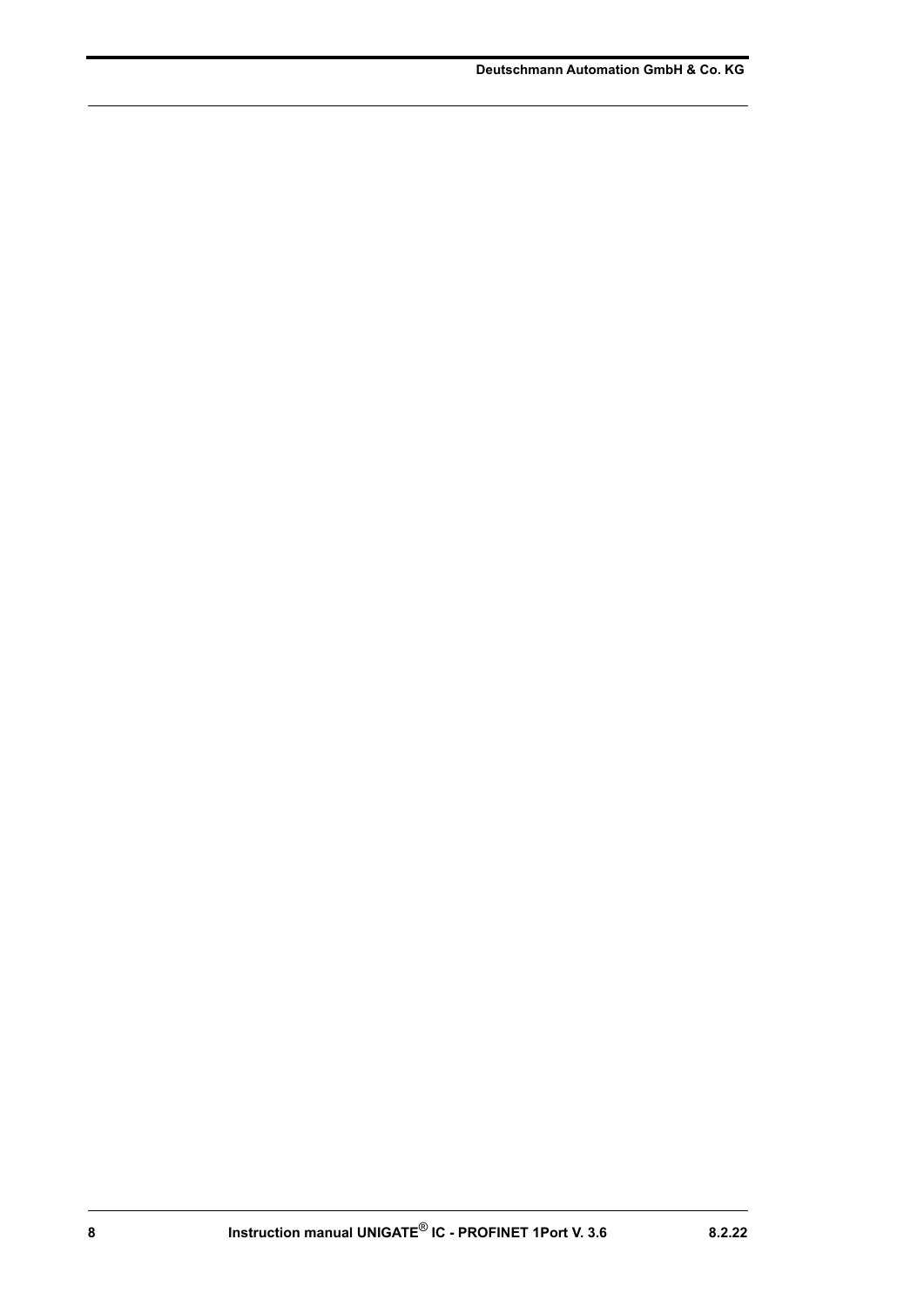# <span id="page-8-0"></span>**1 General introduction**

In the past the integration of a fieldbus connection required an enormous effort from the progress engineers. On account of the large variety of communication systems it is not enough to compile the right combination of communication hardware; due to their standards and fundamentals different busses also require the corresponding skills of the engineers.

This does not apply in case of the UNIGATE<sup>®</sup> IC by Deutschmann Automation any more. All digital functions, software, stack and driver as well as optocoupler are integrated on a UNIGATE® IC in correspondence with the standard. In addition to the reduction of the required size, also different fieldbusses can easily be integrated.

#### **Through the flexible firmware of UNIGATE® IC no software-changes are required on the side of the customer!**

Since 1997 Deutschmann Automation has experience in the field of fieldbus gateways; this enormous experience results in the UNIGATE<sup>®</sup> IC as a consistent sequel of this successful product line.

#### **Terminology**

In the entire document and in all parts of the software that is to be used, the terms Input and Output are used. Input and Output are ambiguous, always depending on the viewpoint. We see the fieldbus as central interface and as integral component of your device; therefore in all places it is always referred to data from the viewpoint of the Slave, that is Input data, as data from the Master to the Slave - regardless of the used bus.

#### **Representation of numbers**

Numbers in decimal format are always represented without prefix and without suffix as well. Hexadecimal numbers are always marked with the prefix 0x.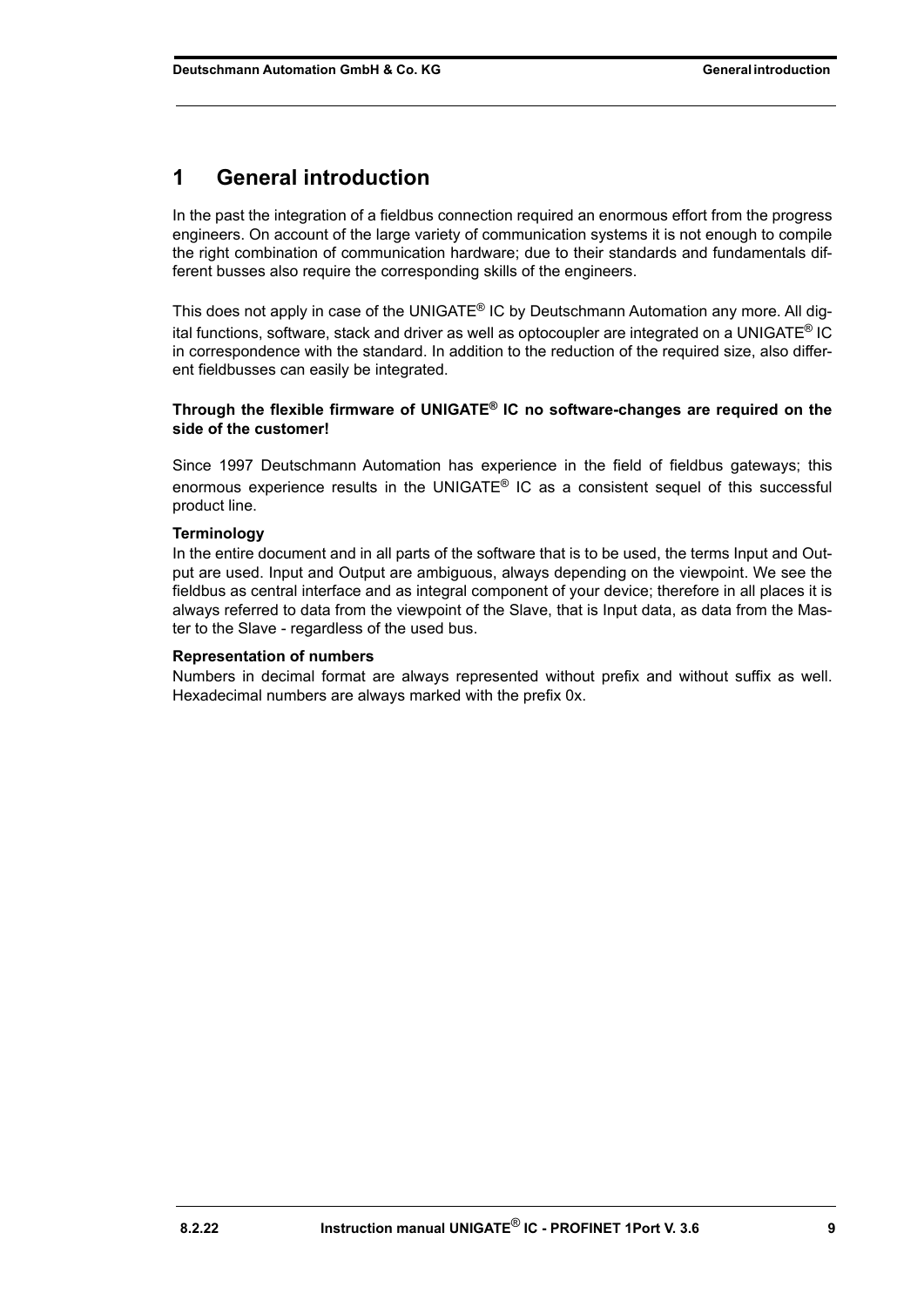# <span id="page-9-0"></span>**2 The UNIGATE**® **IC**

## <span id="page-9-1"></span>**2.1 Technical introduction**

The UNIGATE® IC by Deutschmann Automation contains all components that are required for the communication in a fieldbus in one single module. Therefore a developer does not have to take care for that detail any more, only a hardware redesign is necessary in order to integrate the UNIGATE® IC and the required plug connectors.

## <span id="page-9-2"></span>**2.2 Availability**

The module is available as PROFINET Further fieldbusses are either planned or being worked on. They will only differ in the connections of the busses. The meaning of the general pins 1 - 9 as well as 24 and 26 - 32 will remain unchanged also for further fieldbus implementations. You can find an up-to-date list for all UNIGATE® ICs under: [http://www.deutschmann.com.](http://www.deutschmann.com)

## <span id="page-9-3"></span>**2.3 Firmware**

UNIGATE® IC is programmed via scripts. On principle any script, that has been developed for a UNIGATE® IC, can also be operated on the UNIGATE® IC.

## <span id="page-9-4"></span>**2.4 The serial standard interface**

Intelligent devices, that already feature a micro controller or a microprocessor, are generally supplied with a serial asynchronous interface with a TTL-level. It is directly connected with the TTLinterface of the UNIGATE® IC. For more information on this serial interface see [chapter 4 on](#page-22-0) [page 23.](#page-22-0)

## <span id="page-9-5"></span>**2.5 The synchronous serial interface**

In addition to the standard interface there is also the possibility of the synchronous input and output. That way for instance digital IOs can be connected through shift register components or also analog IOs can be connected through a DA-converter with serial in-/output. For synchronous IOs 256 signals at the most can be used (256 bit). Wiring examples can be found in [chapter 3.5](#page-15-0) and for software examples see [chapter 5](#page-23-0). This interface can also be used to connect modules or devices with SPI-interface. It is also possible to build, for instance digital or analogous I/O-modules, with the customer's device not being equipped with an own controller. The fieldbus IC is also operable autonomously without that controller.

## <span id="page-9-6"></span>**2.6 The Debug-interface**

The UNIGATE<sup>®</sup> IC features a Debug-interface, which allows to process a script step by step and also to monitor or manipulate data. This is indispensable for the development of a script. Usually a script is developed with the software Protocol Developer. For more details take a look at the instruction manual Protocol Developer.

### **All interfaces can independently be used at the same time.**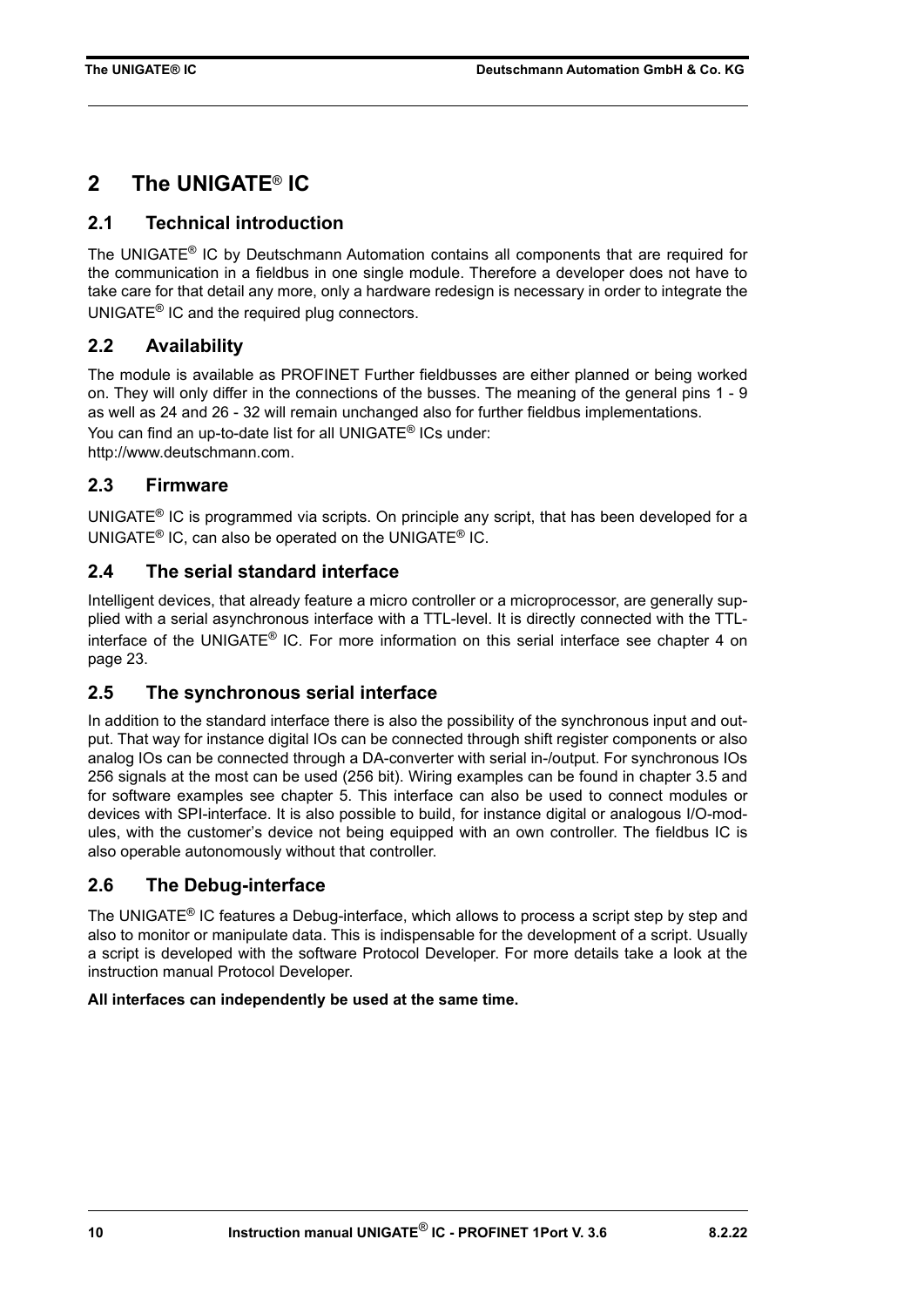## <span id="page-10-0"></span>**2.7 UNIGATE**® **IC hardware survey**

The hardware of the UNIGATE® IC consists of some few standard components. The picture below shows the functional structure of the IC.

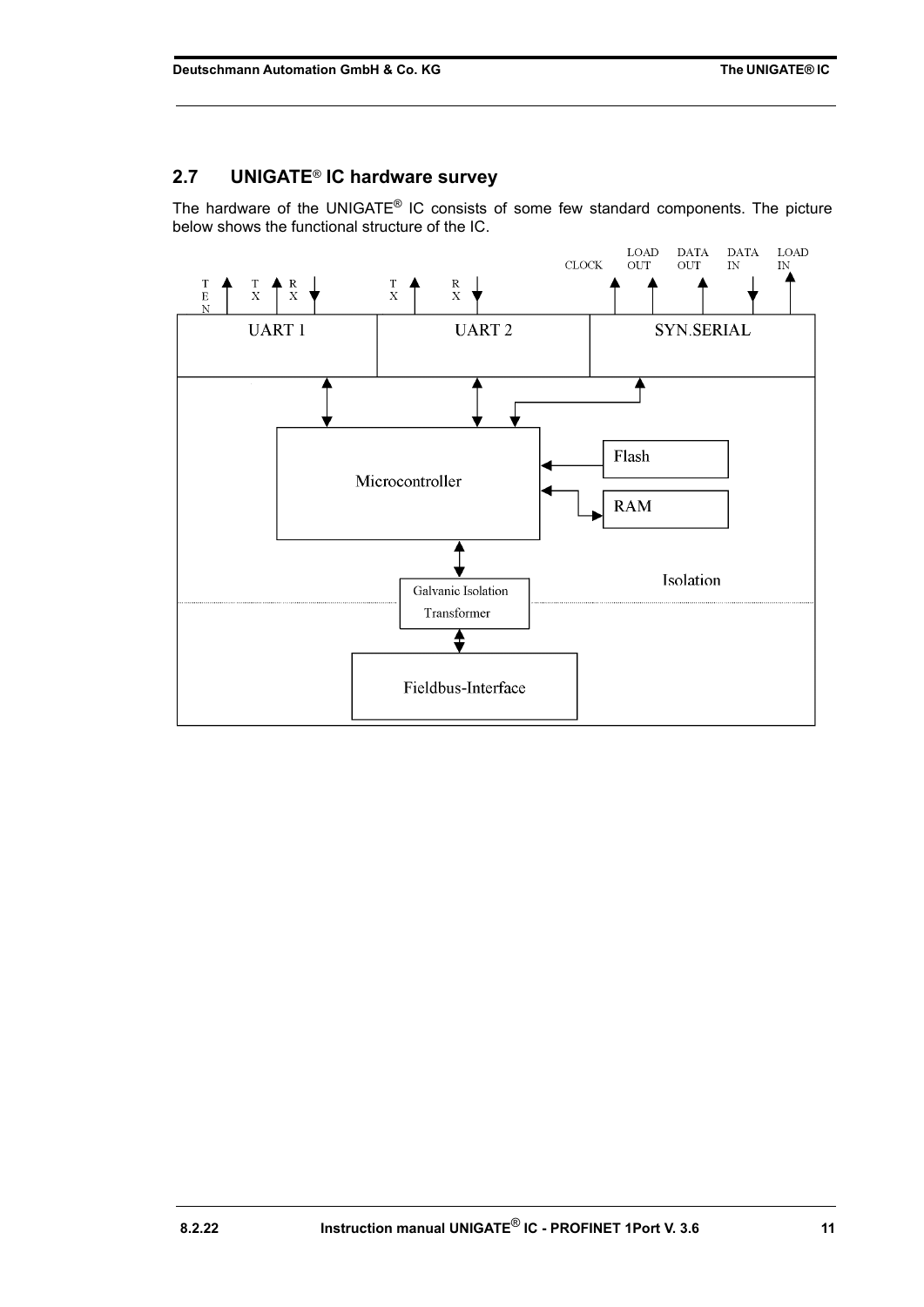# <span id="page-11-0"></span>**3 Hardware design**

This chapter gives basic advise, that is required in order to load UNIGATE® IC into your own hardware designs. In the following all ports of UNIGATE<sup>®</sup> IC are described in detail.

## <span id="page-11-1"></span>**3.1 Ports**

UNIGATE® IC features 32 pins in its layout as a DIL 32 component. Pin 10 -12 and 21 - 23 as well are not wired due to the electrical isolation. The exact mechanical dimensions can be taken from [chapter 15.](#page-40-0)



 **In the layout boreholes for ALL 32 pins have to be planned.**

## <span id="page-11-2"></span>**3.2 Pinout**

| Pin            | <b>Technical</b>                           | <b>Name</b>             | <b>Description</b>                                   |                                          |
|----------------|--------------------------------------------|-------------------------|------------------------------------------------------|------------------------------------------|
|                | specifications                             |                         |                                                      | Remark                                   |
| $1*$           | $3.3V \pm 5\% \leq 390$ mA $Vcc$           |                         | +3.3V voltage supply                                 |                                          |
| $\overline{2}$ | $IN_{Logic}$                               | -BE                     | boot enable                                          |                                          |
| 3              | OUT <sub>Driver</sub>                      | Load out                | strobe signal output data of the synchro-            |                                          |
|                |                                            | $(SSO-)$                | nous, serial interface                               |                                          |
| 4              | OUT <sub>Driver</sub>                      | Data out                | output data of the synchronous, serial               |                                          |
|                |                                            | $(SS1-)$                | interface                                            |                                          |
| 5              | $\overline{\text{IN}_{\text{Logic}}}$      | Data in                 | input data of the synchronous, serial inter-         |                                          |
|                |                                            | (MISO)                  | face                                                 | internally pulled up with 10 k $\Omega$  |
| 6              | $\overline{\mathsf{OUT}_{\mathsf{Logic}}}$ | Load in                 | strobe signal input data of the synchro-             |                                          |
|                |                                            | (MOSI)                  | nous, serial interface                               |                                          |
| 7              | <b>OUT</b> Driver                          | Clock                   | clock pulse signal for synchronous, serial           |                                          |
|                |                                            | (SCK)                   | interface                                            |                                          |
| 8              | IN <sub>Rest</sub>                         | -Reset in               | reset-input of the IC                                | internally pulled up with 100 k $\Omega$ |
| $9*$           | connected to pin 1                         | $\overline{\text{Vcc}}$ | +3.3V voltage supply                                 |                                          |
| $10 - 12$      | nc                                         | nc                      | no pin                                               |                                          |
| 13             | according to norm                          | RJ45_6                  | Ethernet-signal RD-                                  | galvanically isolated                    |
|                |                                            |                         |                                                      | insulation voltage 1000 Vrms             |
| 14             | according to norm                          | RJ45 3                  | Ethernet-signal RD+                                  | galvanically isolated                    |
|                |                                            |                         |                                                      | insulation voltage 1000 Vrms             |
| 15             | according to norm                          | RJ45 2                  | Ethernet-signal TD-                                  | galvanically isolated                    |
|                |                                            |                         |                                                      | insulation voltage 1000 Vrms             |
| 16             | according to norm                          | RJ45 1                  | Ethernet-signal TD+                                  | galvanically isolated                    |
|                |                                            |                         |                                                      | insulation voltage 1000 Vrms             |
| 17             | according to norm                          |                         | LED-LINKACT Ethernet linkpulses found / network data |                                          |
|                |                                            |                         | traffic                                              |                                          |
| 18             | according to norm                          | Error-LED               | Anode of the red LED                                 |                                          |
| 19             | according to norm                          | nc                      | not connected                                        |                                          |
| 20             | according to norm                          | Ground (PE)             | earth                                                |                                          |
| 21-23          | nc                                         | nc                      | no pin                                               |                                          |
| $24*$          | connected to pin 32 GND                    |                         | ground supply voltage of the IC                      |                                          |
| 25             |                                            | LED-PN                  | bus status LED (Anode of the green LED)              |                                          |
| 26             | $\overline{\text{IN}}_{\text{Logic}}$      | -Config Mode            | signal to start the configuration mode               | internally pulled up with 10 $k\Omega$   |
| 27             | $\overline{\mathsf{OUT}_{\mathsf{Logic}}}$ | <b>DbgTX</b>            | serial Debug TX                                      |                                          |
| 28             | $\overline{\textsf{IN}_{\textsf{Logic}}}$  | <b>DbgRX</b>            | serial Debug RX                                      | internally pulled up with 10 $k\Omega$   |
| 29             | $IN_{Logic}$                               | RX                      | serial data RX                                       | internally pulled up with 10 $k\Omega$   |
| 30             | $OUT_{Logic}$                              | ТX                      | serial data TX                                       |                                          |
| 31             | $\overline{\mathsf{OUT}_{\mathsf{Logic}}}$ | ТE                      | transmit enable                                      |                                          |
| $32*$          | <b>GND</b>                                 | <b>GND</b>              | ground supply voltage of the IC                      |                                          |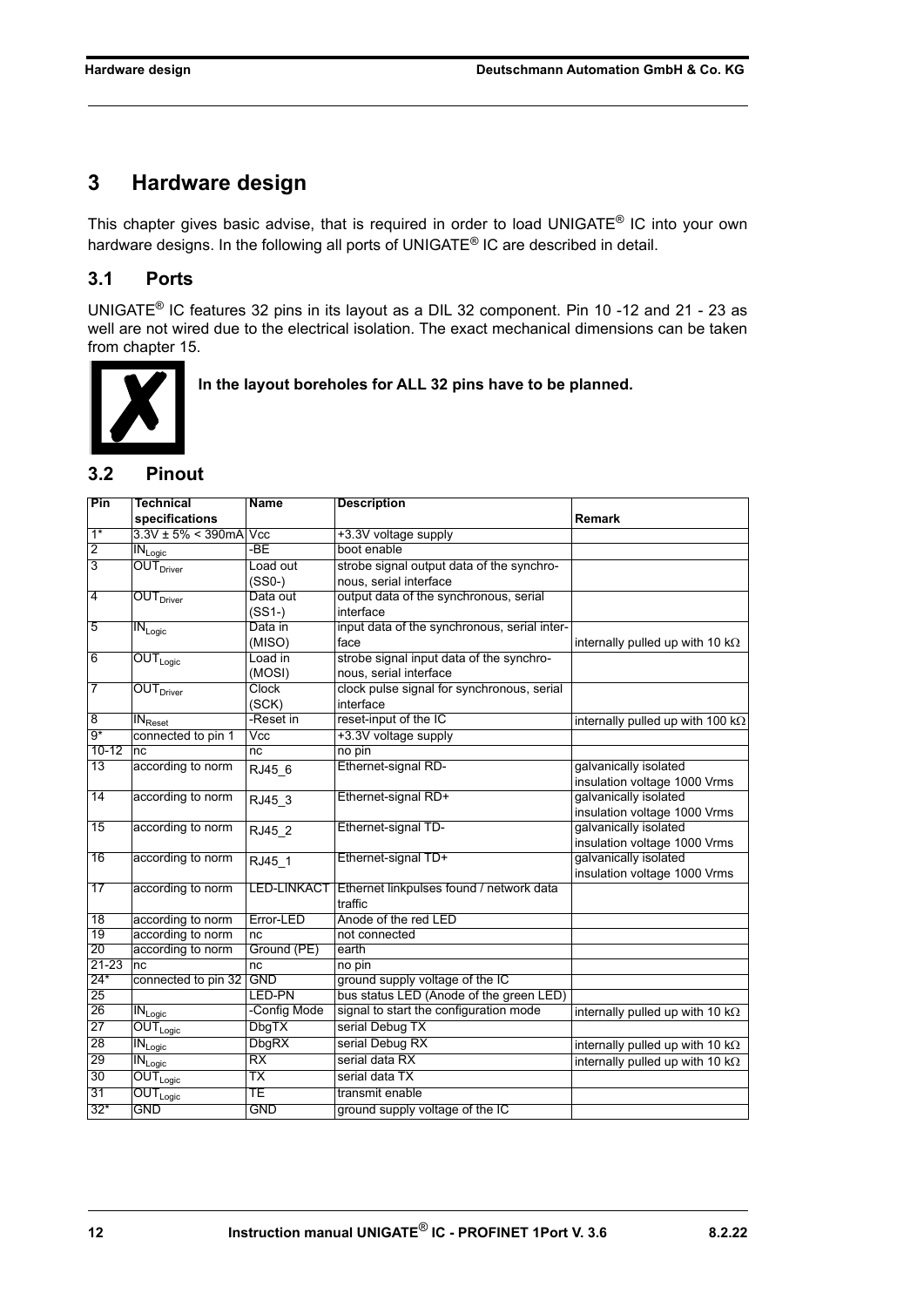$*$  The supply voltage is 3.3V  $+/-$  5 %, max. 390 mA DC.

The Ethernet signals are galvanically isolated. The insulation voltage is 1000 Vrms.

| $ 3.3V \pm 5\%  < 390 \text{mA}$        | $V_{\parallel}$            | $V_{\text{IH}}$ |
|-----------------------------------------|----------------------------|-----------------|
| IN <sub>Rest</sub>                      | < 0.25V / 1mA              | $>1.5V/10\mu A$ |
| $IN_{Logic}$                            | < 0.5V / 0.4mA             | -1.5V / 10µA    |
|                                         | $\mathsf{v}_{\mathsf{ol}}$ | $V_{OH}$        |
| $\overline{\text{OUT}}_{\text{Logic}}$  | < 0.6V / 1mA               | -2.3V / 0.1mA   |
| $\overline{\text{OUT}}_{\text{Driver}}$ | < 0.5V / 4mA               | >2.5V/4mA       |

#### <span id="page-12-0"></span>**3.2.1 -Boot enable**

The IC is started in the firmware update mode with the level GND during the power up process. See also [chapter 14](#page-39-0).

#### <span id="page-12-1"></span>**3.2.2 Load out (SPI-Master: SS0-)**

Strobe signal for the synchronous serial interface. With the positive edge at this output data is taken from the connected shift registers to the physical outputs. In SPI mode this Pin serves as a low-active Slave-Select-Signal.

#### <span id="page-12-2"></span>**3.2.3 Data out (SPI-Master: SS1-)**

On this line data is output on the synchronous serial interface. The most significant bit of the data is output first.

In SPI mode this Pin serves as a low-active Slave-Select-Signal.

#### <span id="page-12-3"></span>**3.2.4 Data In (SPI: MISO)**

Data is read in on the synchronous serial interface via this signal. The most significant bit of the data is expected first.

In SPI mode this Pin serves as data transfer from Slave to Master.

### <span id="page-12-4"></span>**3.2.5 Load In (SPI: MOSI)**

This pin is the strobe signal for the input data of the synchronous serial interface. In SPI mode this Pin serves as data transfer Master to Slave.

### <span id="page-12-5"></span>**3.2.6 Clock (SPI: SCK)**

This signal is the clock line for the synchronous serial interface. That signal is equally valid for data input and data output.

#### <span id="page-12-6"></span>**3.2.7 -Reset In**

- **•** A reset generator (Max 809) is on board; with it in the normal case the reset input is not required. In this case the reset input has to be connected with VCC, in order to avoid interferences (see [chapter 3.6\)](#page-18-0).
- **•** If the customer's application has to initiate a reset of the UNIGATE® IC, then the reset input can also be connected with a reset output of the customer's application instead of connecting it with VCC. Here all specifications of the reset signal, mentioned in [chapter 3.2](#page-11-2) have to be kept. The reset-impulse is supposed to last at least 10 ms.

#### <span id="page-12-7"></span>**3.2.8 LED LINKACT**

A green LED can be connected to this line (see [chapter 3.6](#page-18-0)). This is directly accessed by the PROFINET processor and is glowing when the Gateway on Port 1 is an operational network (it will receive link pulses) and flickers if there is network traffic.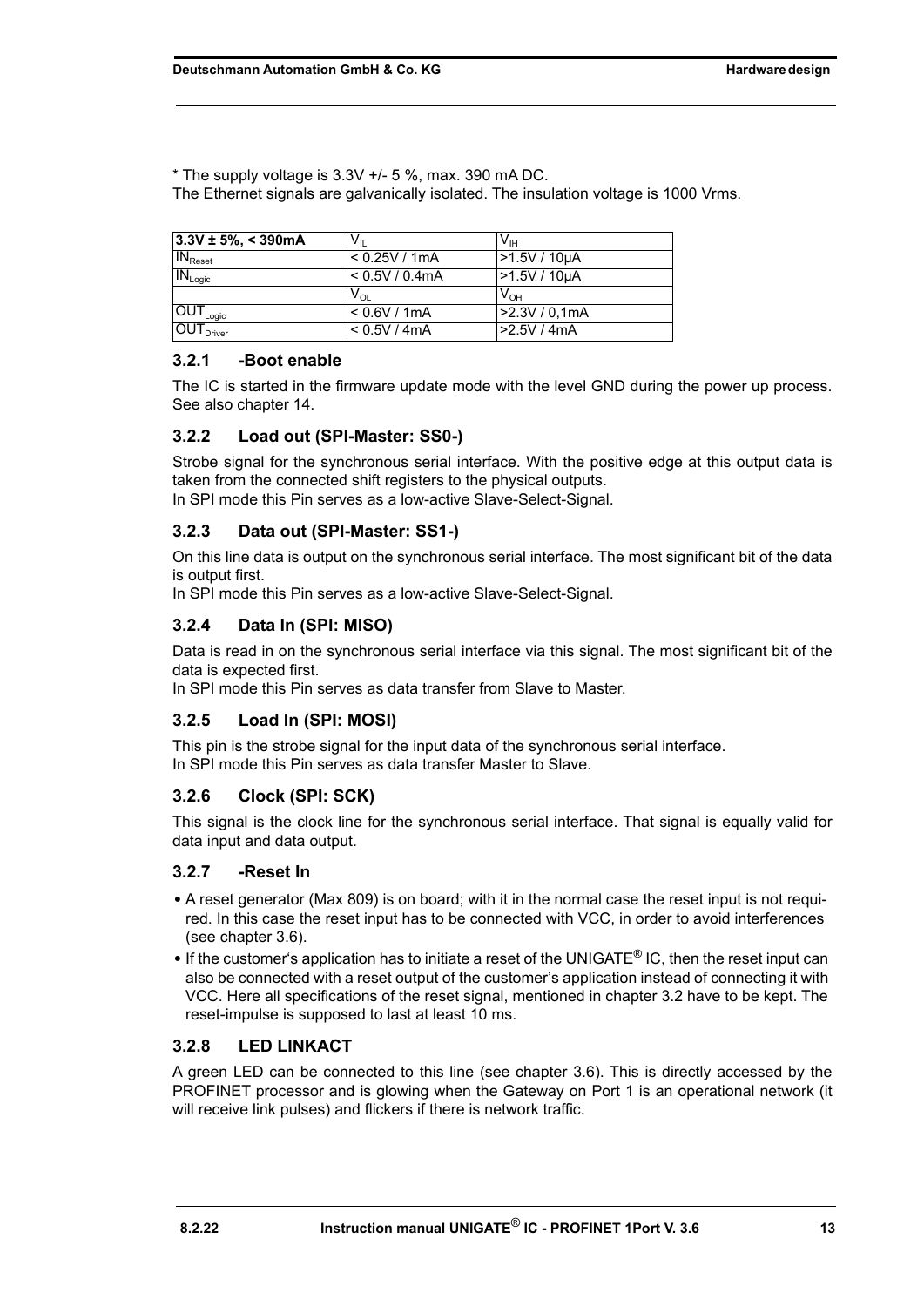### <span id="page-13-0"></span>**3.2.9 Error-LED**

A red LED can be connected to this line (see chapter 3.6). It can have the following conditions:

| Off   | No error                        |
|-------|---------------------------------|
| Flash | <b>PROFINET</b> user flash test |
| 10r   | Error                           |

### <span id="page-13-1"></span>**3.2.10 State-LED**

A green LED can be connected to this line (see chapter 3.6). It shows the bus status and can have the following conditions:

| $\overline{O}$ ff | Bus not started                                          |
|-------------------|----------------------------------------------------------|
| Flash 10Hz        | System-Error or warning (see chapter 13)                 |
| <b>Flash 1 Hz</b> | Bus started, waiting for connection / configuration mode |
| <b>On</b>         | connected                                                |

### <span id="page-13-2"></span>**3.2.11 -Config Mode**

If the pin has the level GND, then the IC starts in the configuration mode.

### <span id="page-13-3"></span>**3.2.12 DbgTX, DbgRx**

They are transmission line and receive line as well of the IC's Debug-interface. For the function description of the Debug-interface see [chapter 6](#page-25-0).

### <span id="page-13-4"></span>**3.2.13 TE**

The transmit enable signal allows the connection of RS485 drivers to the IC's serial interface. The signal is set to High whenever the IC sends via the line TX.

### <span id="page-13-5"></span>**3.2.14 TX, RX**

Transmission and receive line of the serial interface. This interface is programmable in accordance with the description in [chapter 4](#page-22-0).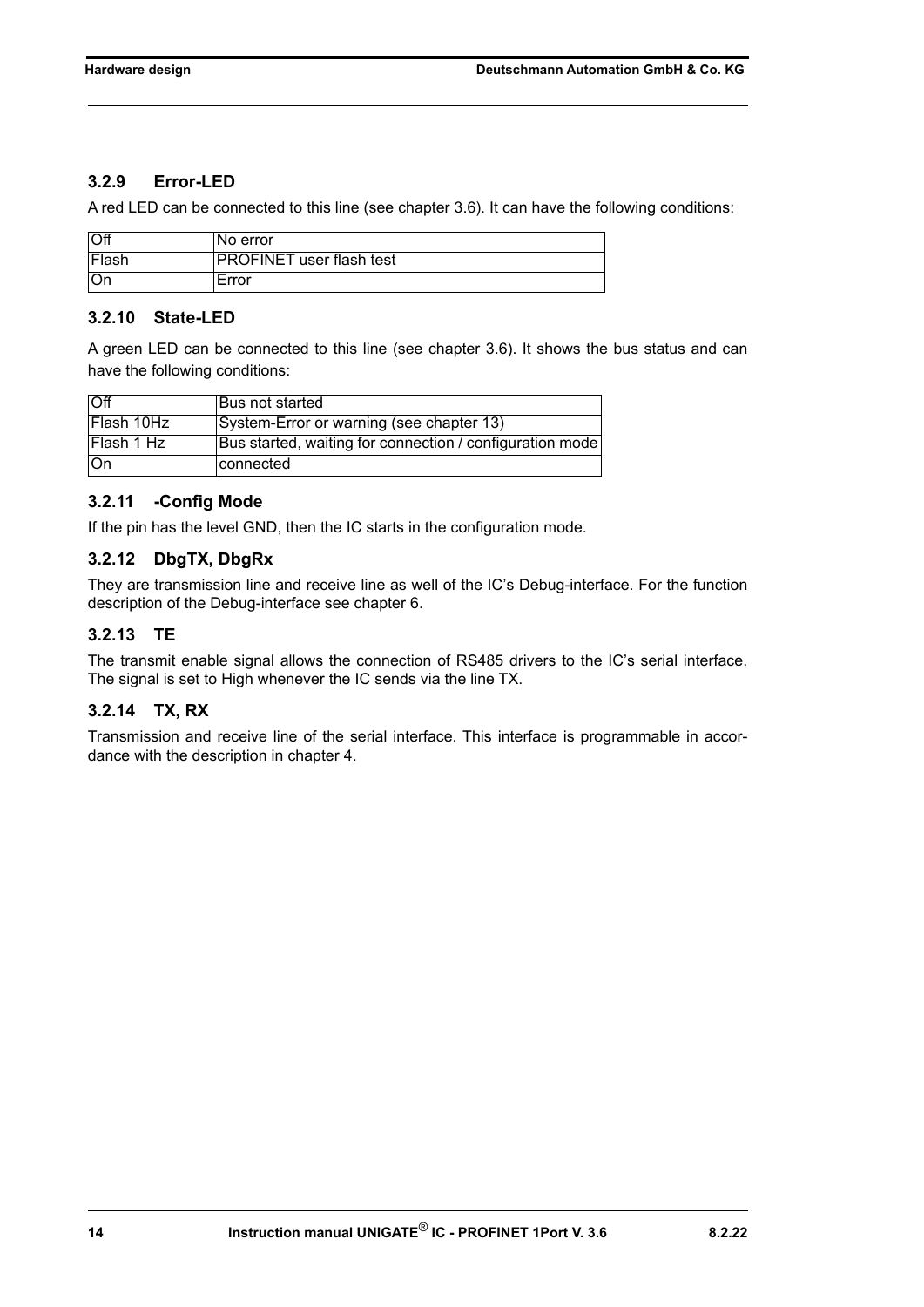## <span id="page-14-0"></span>**3.3 Software**

The software executes script-commands, which in turn control the IC's hardware and they process their complete protocol by software. The script itself can be generated by the company Deutschmann Automation or with the software Protocol Developer by yourself. For a detailed description of the script.commands of the Protocol Developer see the instruction manual Protocol Developer and the online documentation concerning script-commands.

## <span id="page-14-1"></span>**3.4 Basic line of proceeding**

In theory it is enough to replace the RS232-driver that is included in your application by the UNIGATE® IC.



Your device, which on the whole is supposed to be assembled as shown above, will now be modified in a way that the PROFINET is available at the 9-pol. socket. However, a hardware redesign is necessary in order to keep the assignment in standard form.



After the RS232-driver has been replaced by the UNIGATE® IC, PROFINET is available at an RJ45-socket.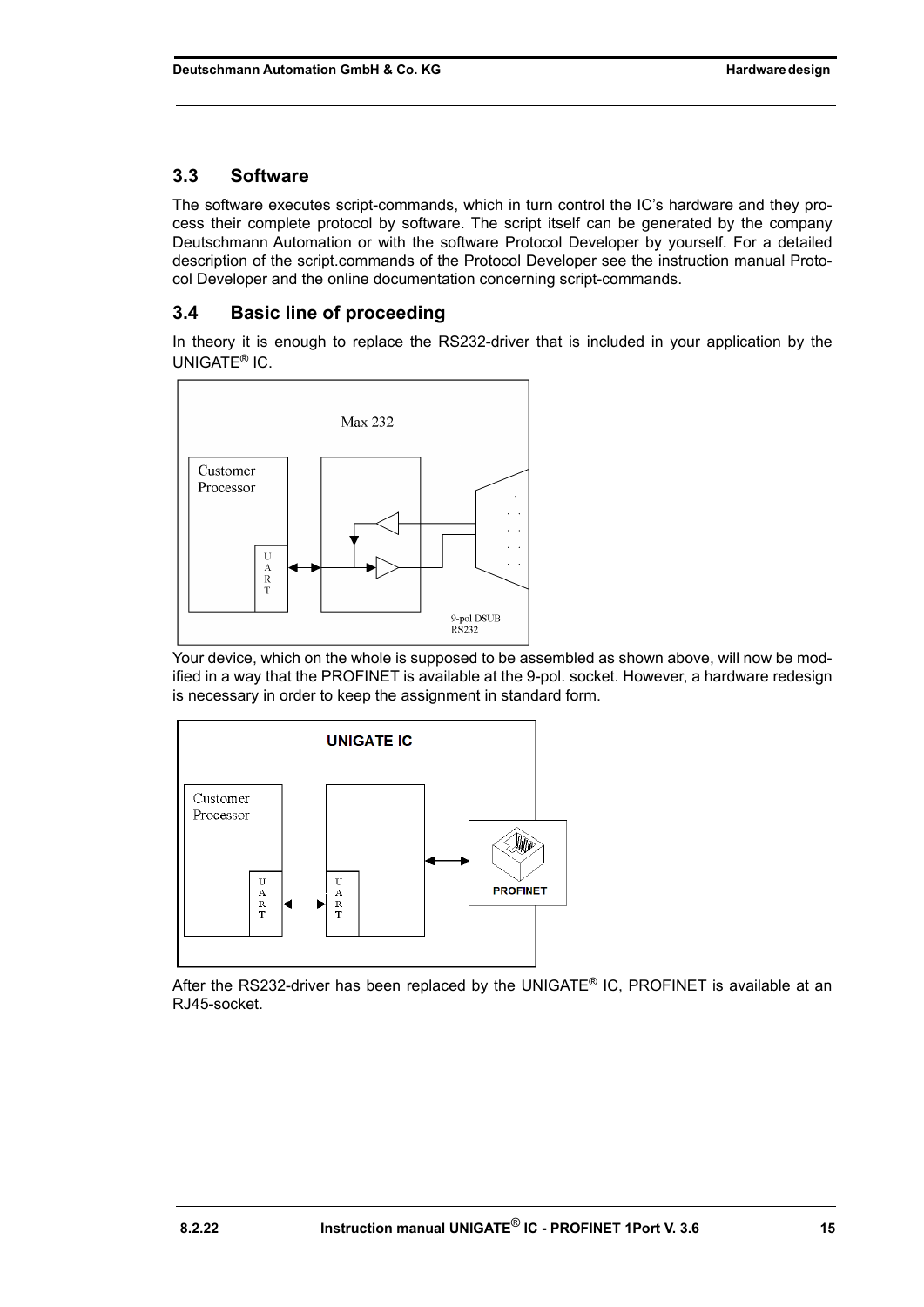## <span id="page-15-0"></span>**3.5 Connection examples**

Here you will find some advise that offers help for a re-design. In the following several versions are listed, that should make it easier for you to decide.

Version 1: Use as a pure link module for the bus



The UNIGATE® IC independently processes the communication with the customer's device via the TTL-interface.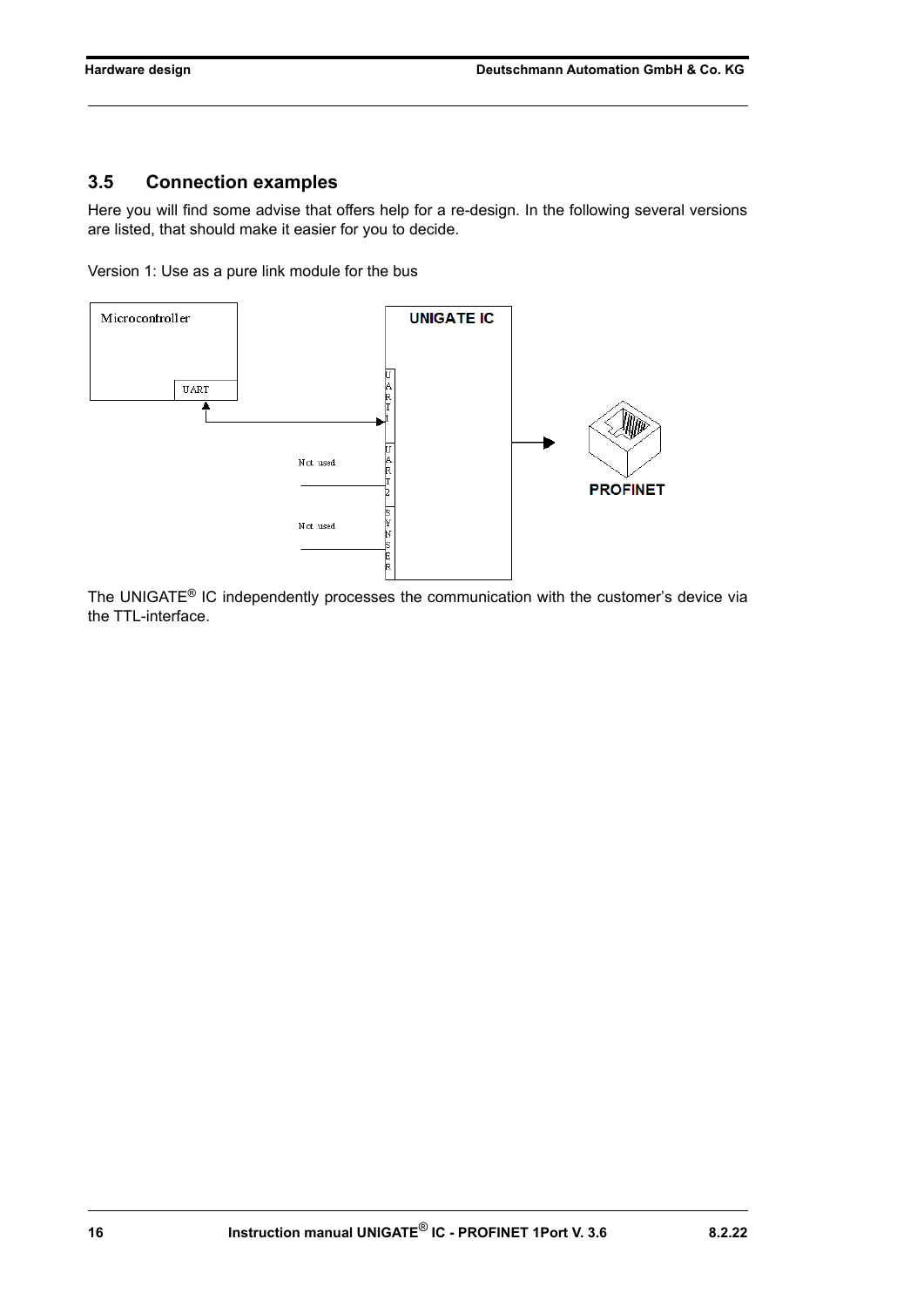

Version 2: Use of UNIGATE® IC for digital or analog I/O-modules

Here only the synchronous serial interface is used, the asynchronous serial interface is basically of no account. If you want to program the script in your completed application, then the use of a connector for the asynchronous interface is recommended. With it you can carry out the ISP-programming.

**For this operating mode no additional controller is required on your application!**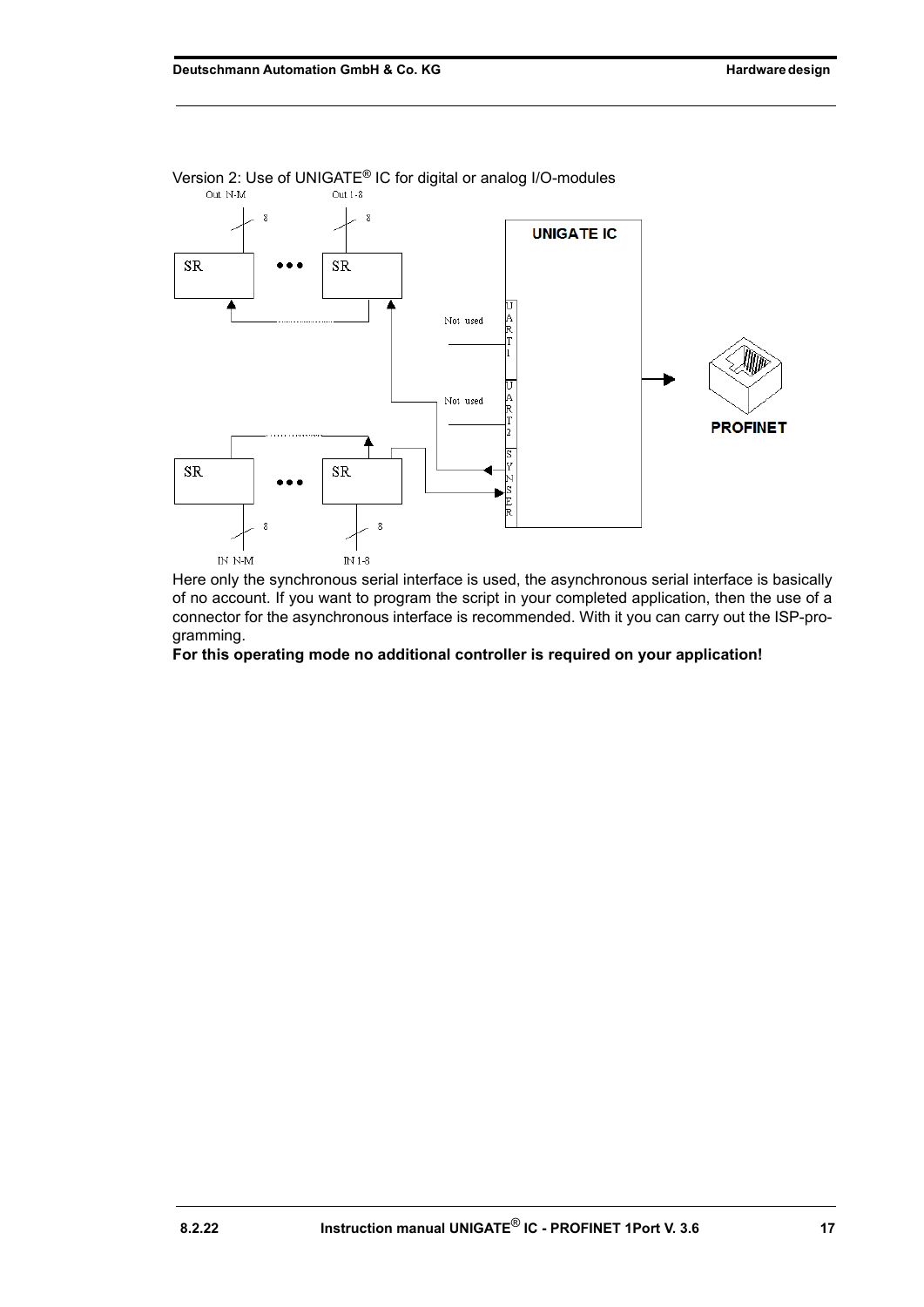

The following circuit diagram is an example for how shift register components can be connected to the IC.

Version 3: Example for digital I/Os

The serial synchronous and the asynchronous interface as well can be operated by UNIGATE<sup>®</sup> IC at the same time. Here the possibility results that an existing application can be extended by additional digital or analog I/Os.

In chapter 5.2 you find an example for a script, that operates these I/Os.

Valid for all versions: A planed plug connection of the serial interface in the application offers the possibility of an update of the firmware or the software via an external connection.

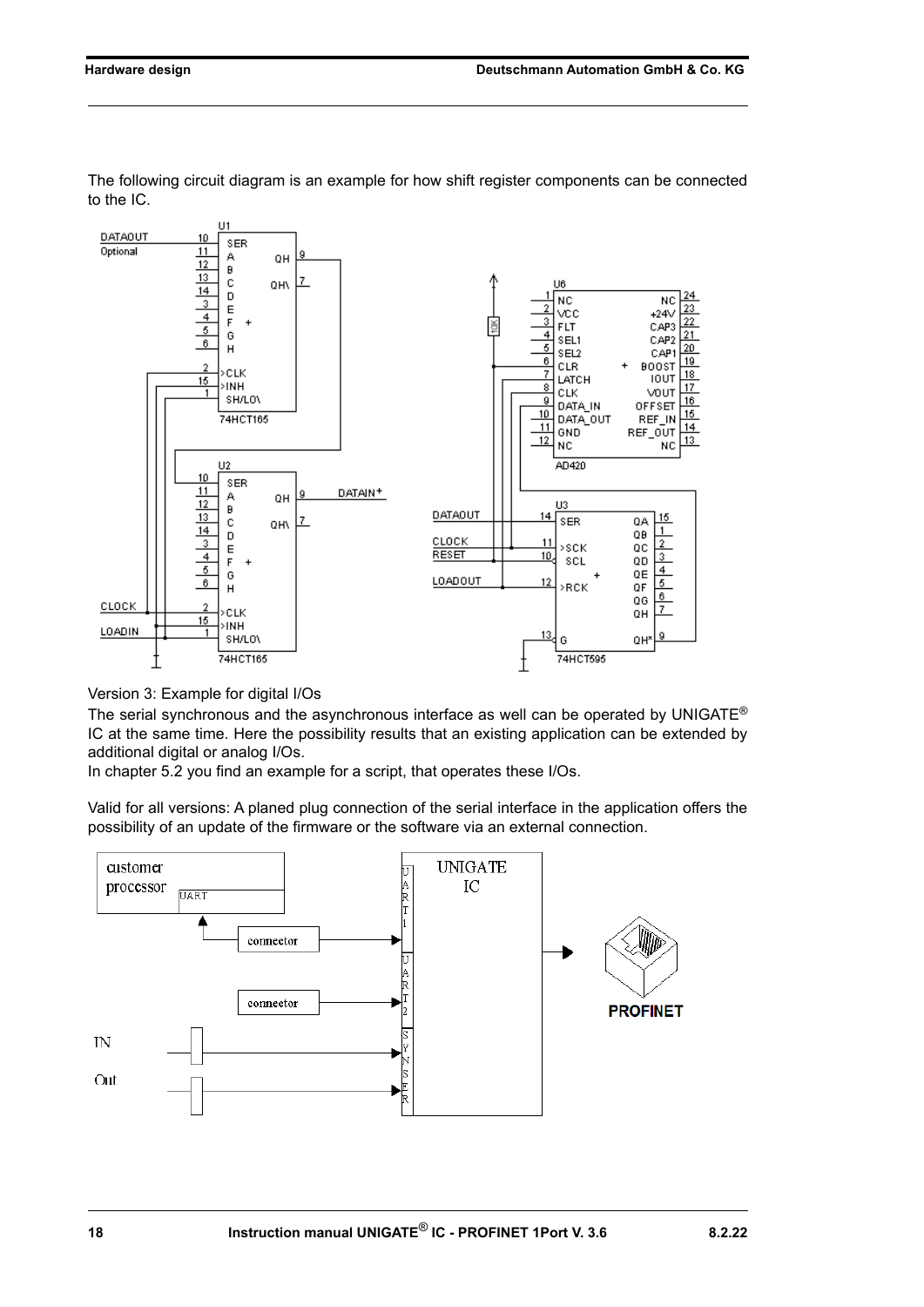## <span id="page-18-0"></span>**3.6 Layout examples**





**When connecting the UG-IC and the RJ45-connector it is important to make sure the signal lines RD-/RD+ resp. TD-/TD+ run as short as possible, parallel and equal in length. Because this is for analog signals, it is also advisable to not place digital lines in close proximity.**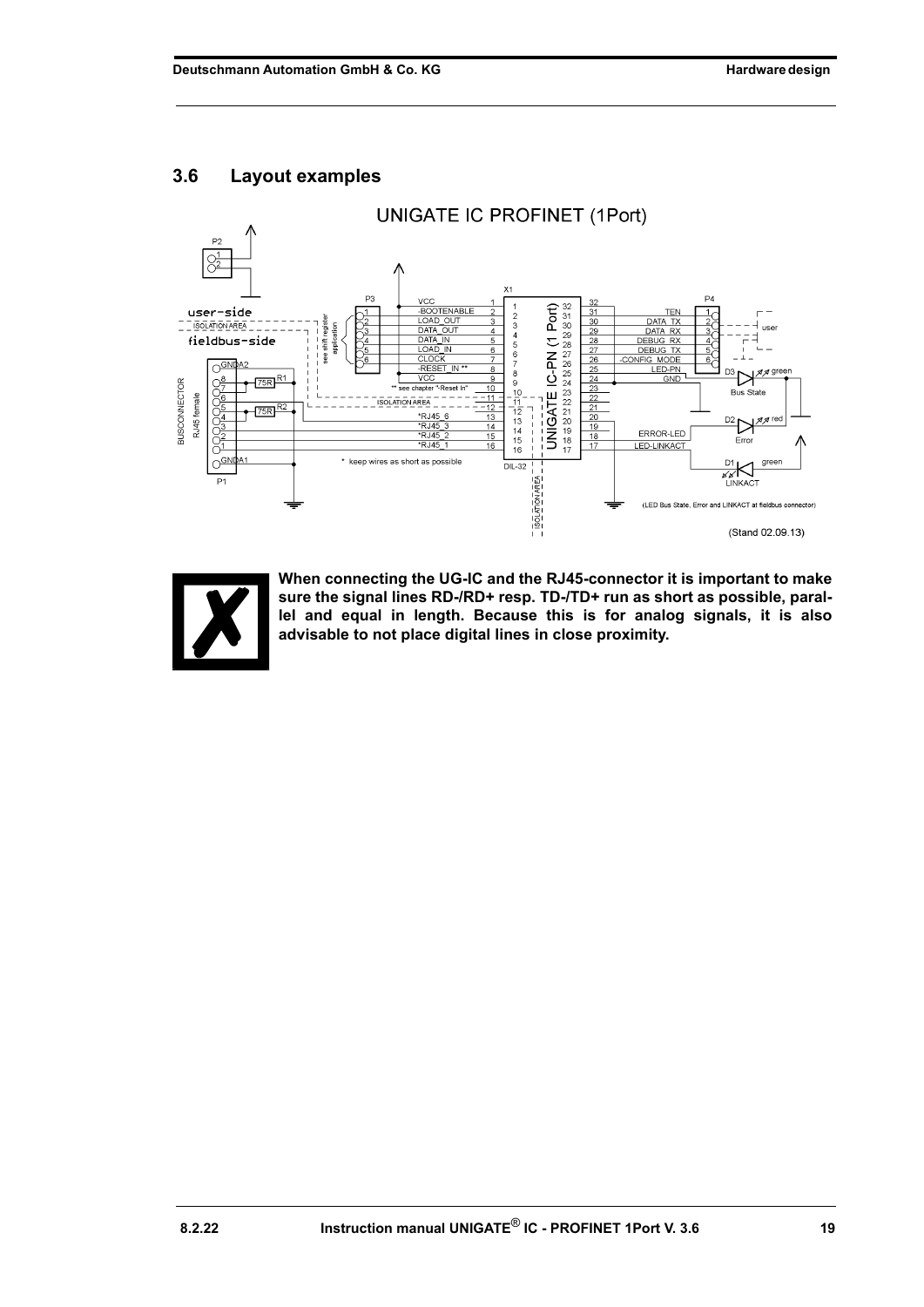

 $2000000000$ A<br>
B<br>
C<br>
D<br>
E<br>
F  $\frac{1}{N}$  $\frac{G}{H}$ **INF**  $\frac{13}{2}$ G  $QH^*$ CLOCK **CLK** 74HCT595 NH<br>SH/LD\ LOAD\_IN 74HCT165

(As of August 26th 2002)



**The 74HCT595 used in this example has an undefined on-position, but therefor can set the outputs to the tri-state condition via the OutEnable-Pin 13. If it is more important to have a defined on-position in an application, and the OutEnable-pin is not necessary, the 74HCT594 can be used here.**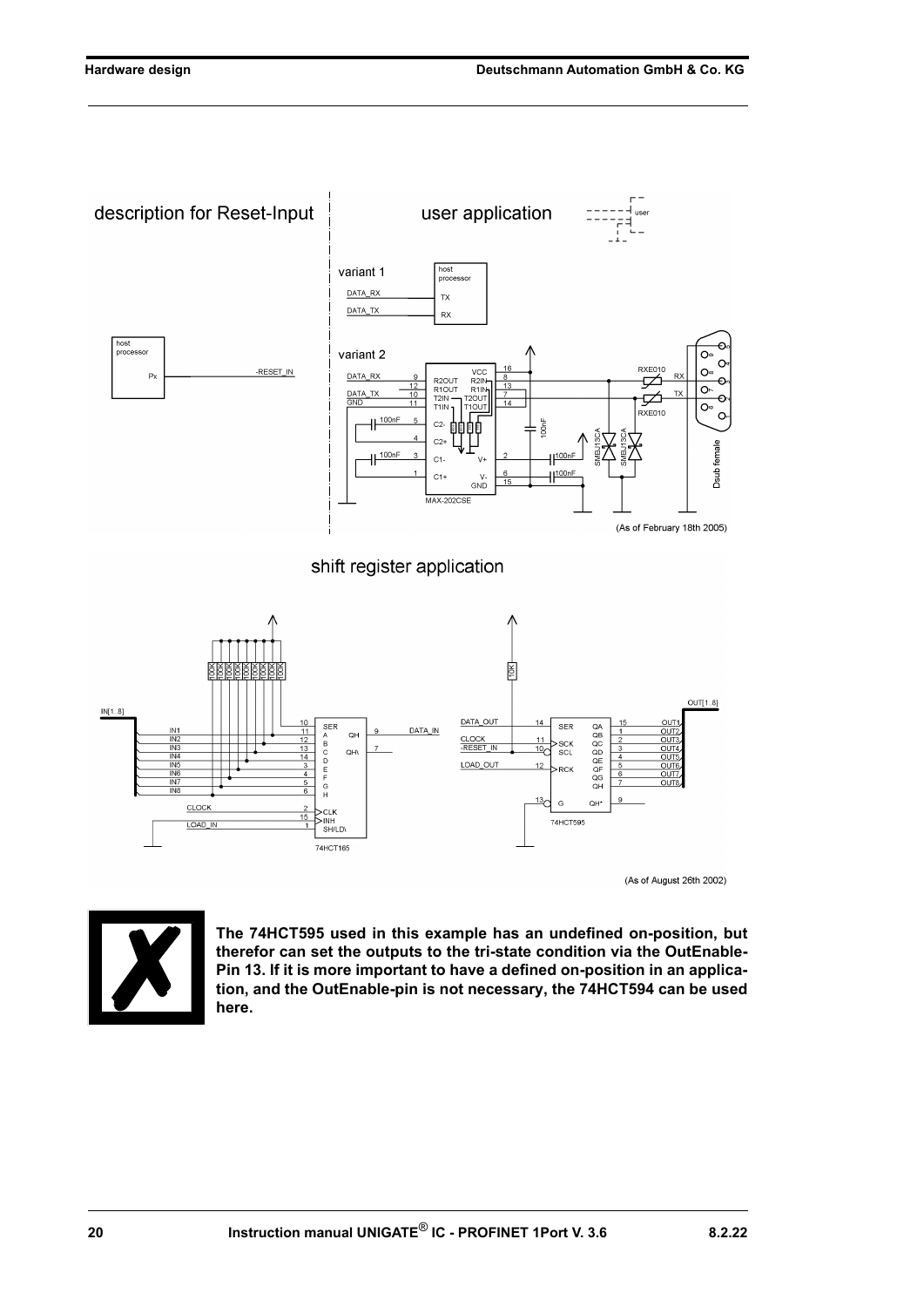## <span id="page-20-0"></span>**3.7 Handling (mounting the UNIGATE® IC on the carrier board)**

Depending on the application and the expected shock- and vibration-conditions you can choose from the following possibilities for the UNIGATE® IC's installation on the carrier board:

- **•** Mounting on a socket in the carrier board. If necessary solder the UNIGATE® IC to 2 or 4 pins in the socket. Normally the IC can easily be pulled out after the soldering points have been removed.
- Make arrangements for two holes next to the socket in the layout. After the UNIGATE<sup>®</sup> IC was plugged in the socket pull an isolated wire over the IC and solder it on the carrier board at the specified holes.
- **•** Fasten the UNIGATE® IC with a wire or a tie wrap on the socket.
- **•** Manual soldering directly on the carrier board.
- Automatic soldering directly on the carrier board, whereas "selective" soldering is essential (no wave soldering)

The advantage of the socketed variant is the easy download of Script- and Firmware-updates, if the carrier board is not designed for it. Besides, that way the Fieldbus can be changed easily by changing the UNIGATE<sup>®</sup> IC if the corresponding plug connectors are provided on the carrier board. Another advantage is, that - normally - only a reflow soldering of the carrier board is necessary.

The advantage of the soldered variant is, that the installation height is lower and a higher shockand vibration-safety is provided.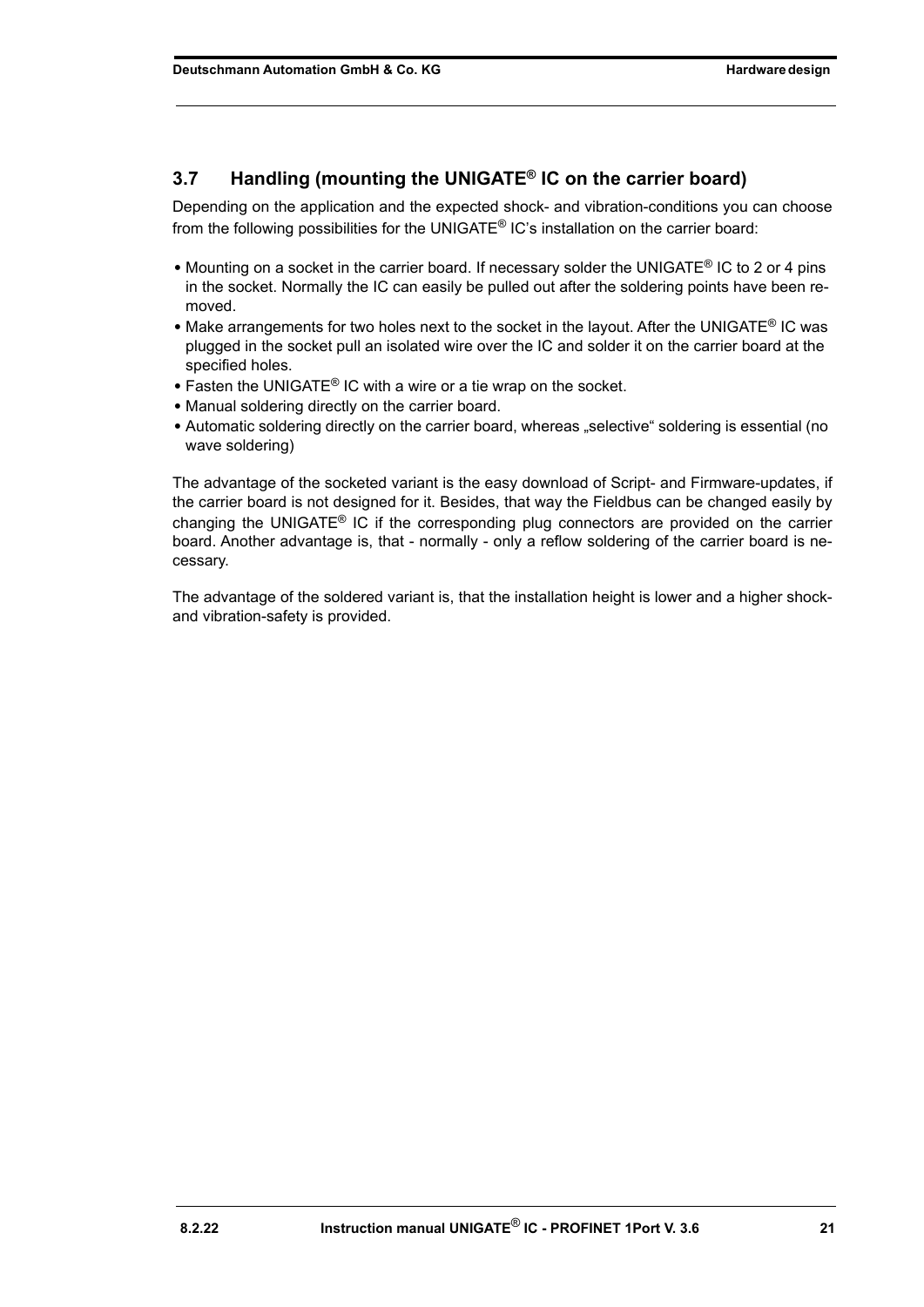### <span id="page-21-0"></span>**3.8 Requirement for Ethernet-Interface**

There is an extremly large number of suppliers for RJ45 connectors (with and without integrated Ethernet transformer), or single Ethernet transformers on the market, therefor it is not possible for us to test all possibilities. If you consider that there are various qualities (SMD / THT, with / without LED, vertical / horizontal, with / without EMC springs tab at the top / bottom, single / multiple times, etc.) with RJ45 connectors alone, it is probably understandable.

In General, RJ45 connectors and the external or built-in Ethernet transformer must meet the following properties:

#### **Required parameters for RJ45 connector:**

CAT5, shielded if possible

To enable a quick start in the selection of appropriate components, we have compiled a list of order numbers of Würth Elektronik below, where we source our components. Of course, other manufacturers are possible, so the following list is to be considered exemplary.

#### **[RJ45 jack without transformer](http://katalog-live.we-online.de/en/em/615_008_140_121?article=615008140121&sp=&sp=http%3A%2F%2Fwww.we-online.de%2Fweb%2Fen%2Fpassive_bauelemente_standard%2Fsearchpage_PBS.php%3Fsearch%3D615008140121)**

We mainly use: Order-No. 615 008 140 121

For more information:

We had bad experiences with SMT connectors in the past, because in the field they got demolished every now and then due to mechanical loads.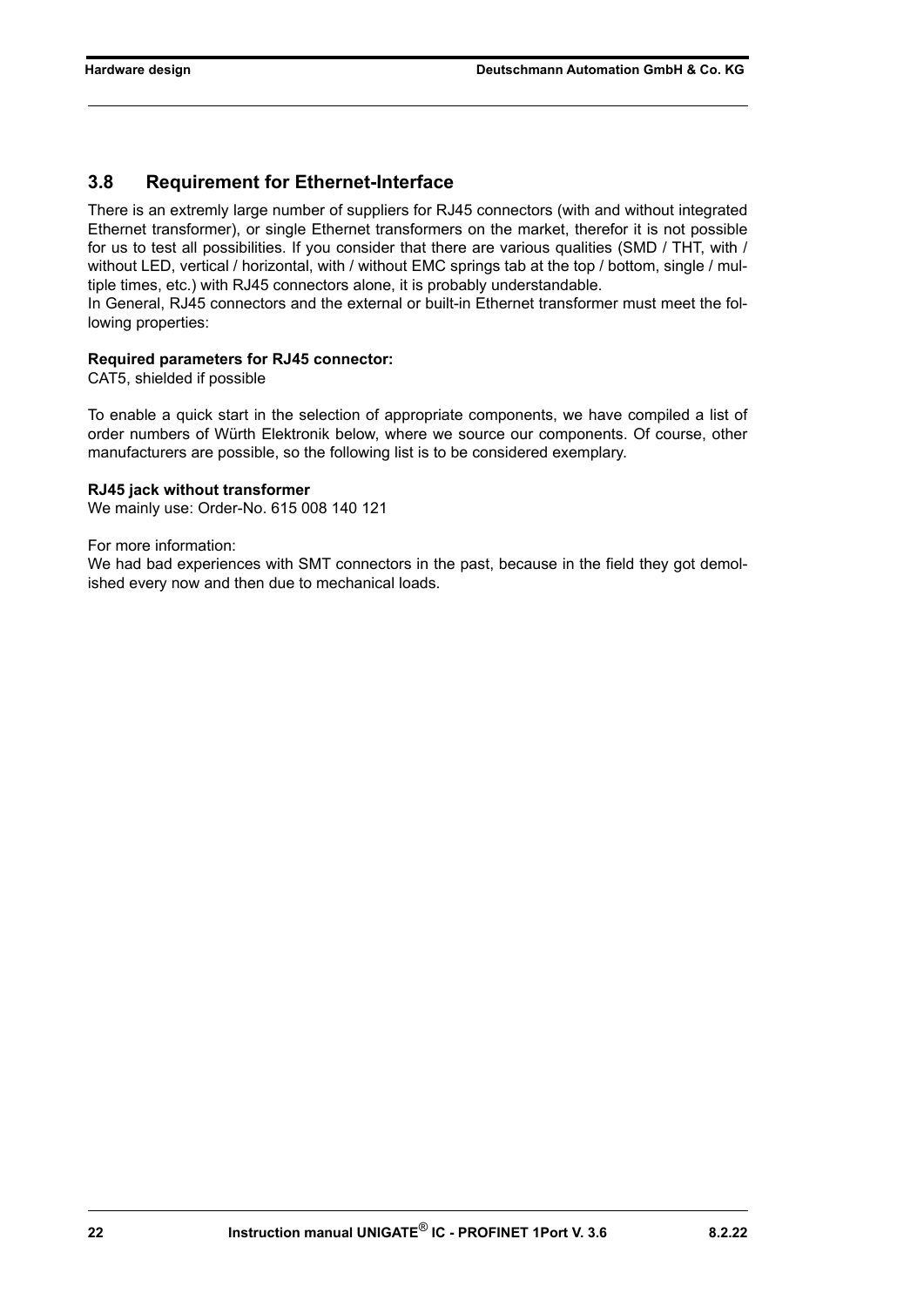# <span id="page-22-0"></span>**4 The serial interface**

## <span id="page-22-1"></span>**4.1 Overview**

The serial interface is the most important connection between the UNIGATE<sup>®</sup> IC and the micro controller of your application. The interface is designed in a way so that your application at least does not have to be changed on the software-side. The wide range of services of the UNIGATE<sup>®</sup>  $IC$ 's serial interface constitutes the basis for it. The UNIGATE<sup>®</sup> IC allows to connect of controllers with a baudrate of 110 baud to 520 kbaud. The baudrate for the communication itself is permanently stored in the module. The maximum size for IO-data can be read-out with the Script command "Get RSOutBufFree16".

Depending on the read-in Script of the UNIGATE<sup>®</sup> IC, the module carries out actions independently, in order to identify data from the connected device. For customers who already have a software-adaptation at he company Deutschmann Automation, this protocol as well or a Script after an adaptation can be processed by the IC.

Anyway, the IC will take over the communication with the fieldbus independently.

## <span id="page-22-2"></span>**4.2 Initialization of the serial interface**

The initialization of the interface is carried out by script-commands, such as "Set baudrate", "Set databits", "Set parity". For a detailed description of these commands see the online documentation for the Protocol Developer or the instruction manual for the Protocol Developer.

## <span id="page-22-3"></span>**4.3 Use of the serial interface**

The serial interface can freely be programmed by the user. Efficient script-commands for sending and receiving data are available; just to mention some possibilities: such as waiting with timeout for a character, waiting for a fixed number of characters or also sending and receiving data in the Modbus RTU. A reference to these commands is offered in the online documentation for the Protocol Developer as well as in the instruction manual for the Protocol Developer.

## <span id="page-22-4"></span>**4.4 Further operation modes**

In the configuration mode the serial interface also serves to configure the standard software or to carry out a Script-update. More details on that can be found in [chapter 7.](#page-26-0)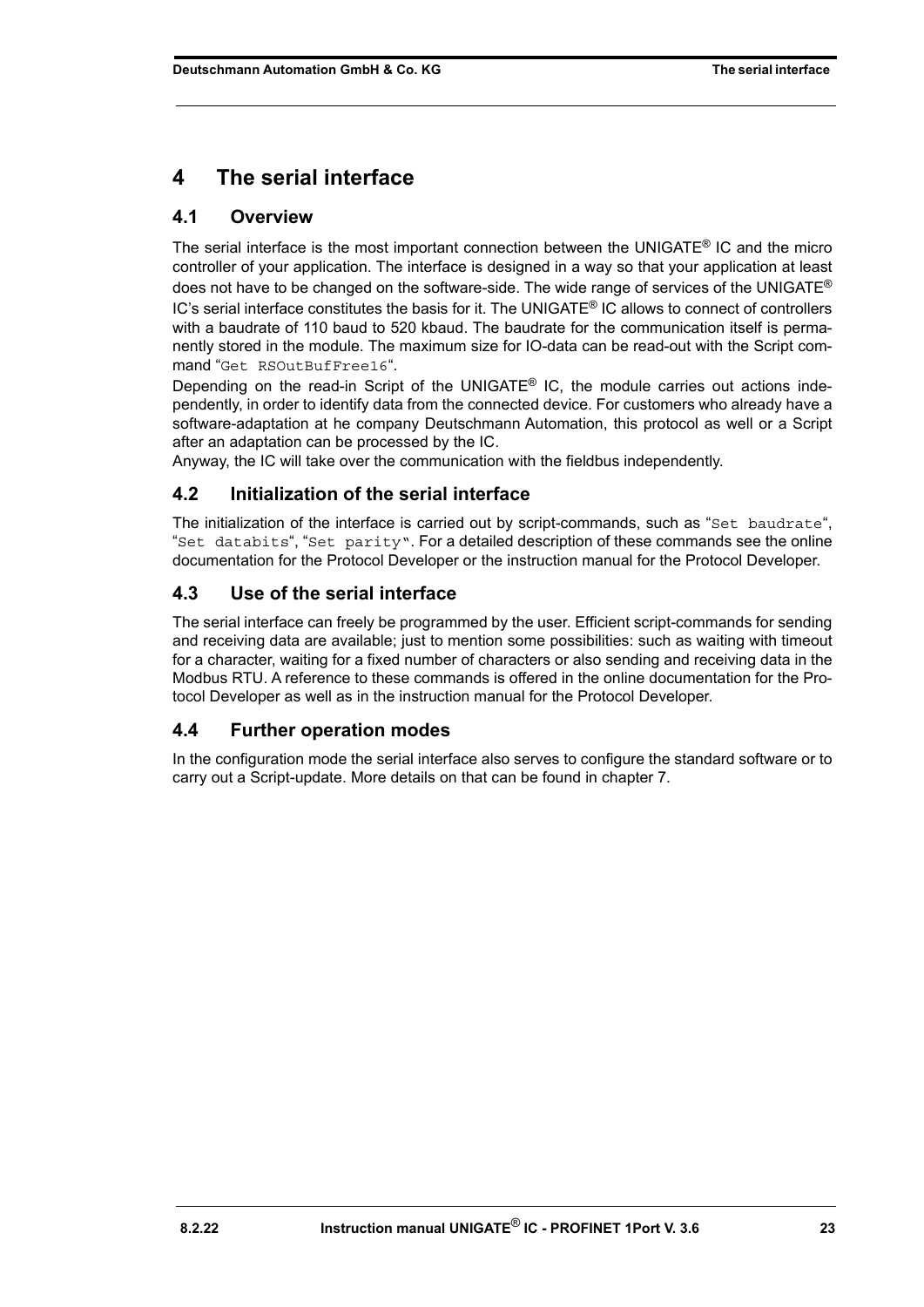## <span id="page-23-0"></span>**5 Synchronous serial interface**

The synchronous serial interface of the UNIGATE® IC is used to connect clocked shift registers or components that have a Serial Peripheral Interface (SPI).

It allows

- **•** the expansion of the IC for digital inputs and outputs (for example for driving LEDS or for reading switch positions)
- **•** communicate with microcontrollers or
- **•** the control of DA and AD converters.

Connection examples are give in [chapter 3](#page-11-0).

By using the synchronous serial interface can realize products that can work without another microcontroller (stand-alone mode). Examples are sensor products or digital IO modules

### <span id="page-23-1"></span>**5.1 Shift register operation**

Before the interface can be used, it has to be initialized by setting various Script parameters. (see [chapter 5.1.1](#page-23-2))

The parameters "ShiftRegisterInputType" and "ShiftRegisterOutputType" allow the use of different shift register types, which differ in the polarity of the shift register signals. To use the shift register types 74595 and 74165, for example, the values " $RiseClk$   $RiseLoad"$  and "RiseClk LowLoad" can be set.

The shift register width is set by the parameter "ShiftRegisterInputBitLength" and "ShiftRegisterOutputBitLength" The maximum width is 256 bits.

The data exchange with the connected shift registers ensues with the commands " $WriteShift$ tRegister", "ReadShiftRegister" or bidirectional with the command "ShiftRegisterDataExchange". The clock rate is approx. 45 kHz.

Further information on the commands and parameter values can be found in the Help section of the Protocol Developer Software. On request, the Deutschmann Script language can be complemented by additional parameter values in order to support other types of shift registers.

### <span id="page-23-2"></span>**5.1.1 Example-Script**

Note: The script example refers to the circuit example in [chapter 3.5](#page-15-0).

```
var InBuffer: Buffer[2];
var OutBuffer: Buffer[2];
MoveConst( OutBuffer[0], #0x58#0x21 );
Set( ShiftRegisterInputType, RiseClock FallLoad );
Set( ShiftRegisterOutputType, RiseClock RiseLoad );
```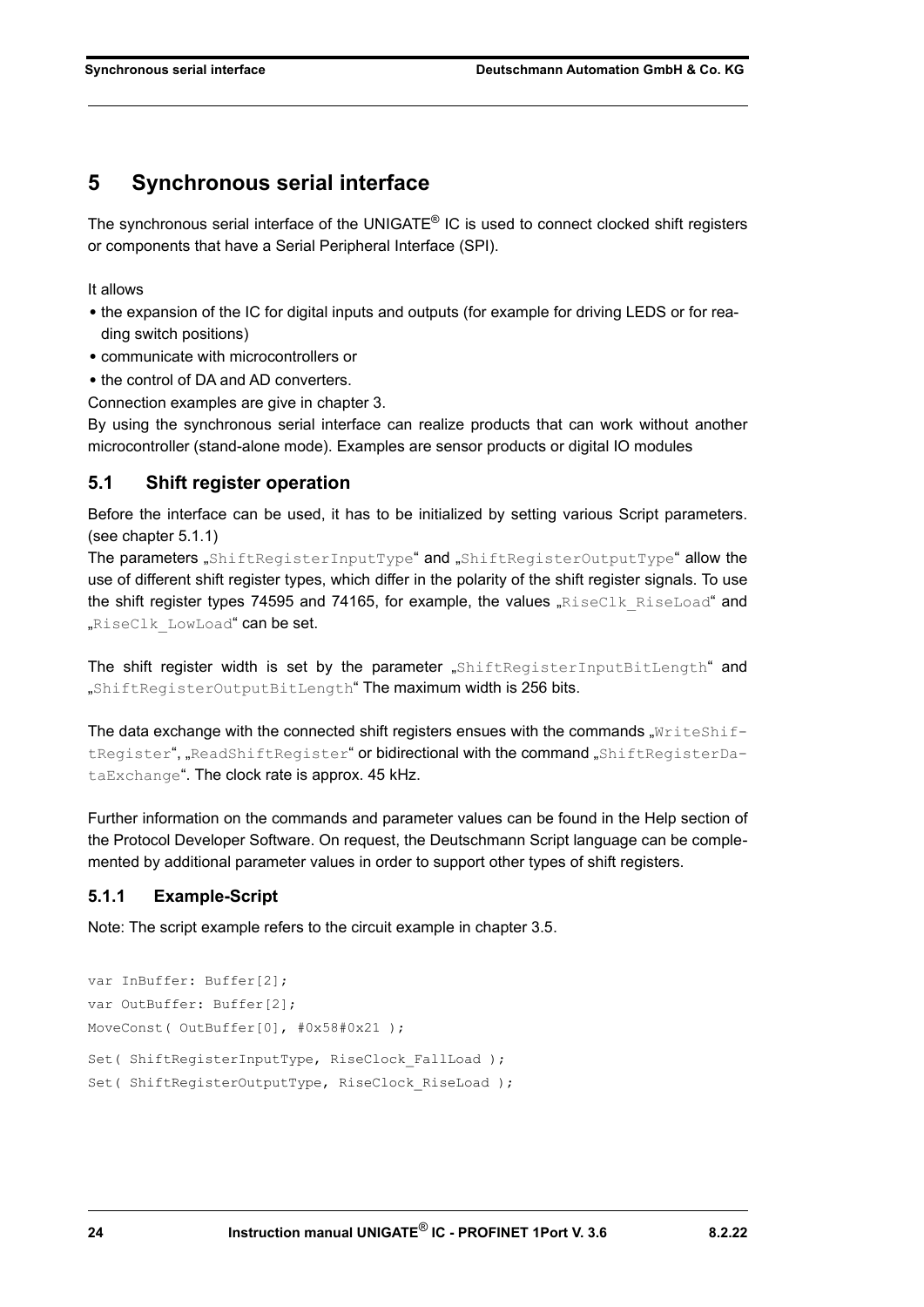Set( ShiftRegisterInputBitLength, 16 ); Set( ShiftRegisterOutputBitLength, 16 ); WriteShiftRegister( OutBuffer[0] ); ReadShiftRegister( InBuffer[0] ); // Input data is now in the INBuffer // 0x58 is applied to the outputs of the analog converter // 0x21 at the shift register's outputs

#### <span id="page-24-0"></span>**5.2 SPI mode**

Before the interface can be used in SPI mode, this must be initialized. The command InitSPI sets the operating type, the mode (signal polarity and phase) and the clock frequency.

The data exchange ensues with the command ExchangeSPI. The maximum clock frequency is between 1 and 5 MHz, depending on the hardware. For details please see the IC-Pinout list in the download area of our website.

Please also refer to the script commands documentation in the online help of the Protocol Developer.

#### <span id="page-24-1"></span>**5.2.1 Example-Script**

|                                         | var L Freq : long;                                          |  |                                               |
|-----------------------------------------|-------------------------------------------------------------|--|-----------------------------------------------|
|                                         | var b Channel : byte;                                       |  |                                               |
|                                         | var w Len : word;                                           |  |                                               |
|                                         |                                                             |  | var a BufOut : buffer[100];                   |
|                                         |                                                             |  | var a BufIn : buffer[100];                    |
|                                         |                                                             |  |                                               |
|                                         |                                                             |  |                                               |
| moveconst (L Freq, 1000000); $// 1 MHz$ |                                                             |  |                                               |
| InitSPI $(1, 0, L$ Freq);               |                                                             |  |                                               |
|                                         |                                                             |  |                                               |
| moveconst (b Chanel, $0$ );             |                                                             |  |                                               |
| moveconst ( $w$ Len, 11);               |                                                             |  |                                               |
|                                         |                                                             |  | moveconst ( a BufOut $[0]$ , "Hello World" ); |
|                                         | ExchangeSPI (b Channel, w Len, a BufOut [0], a BufIn [0] ); |  |                                               |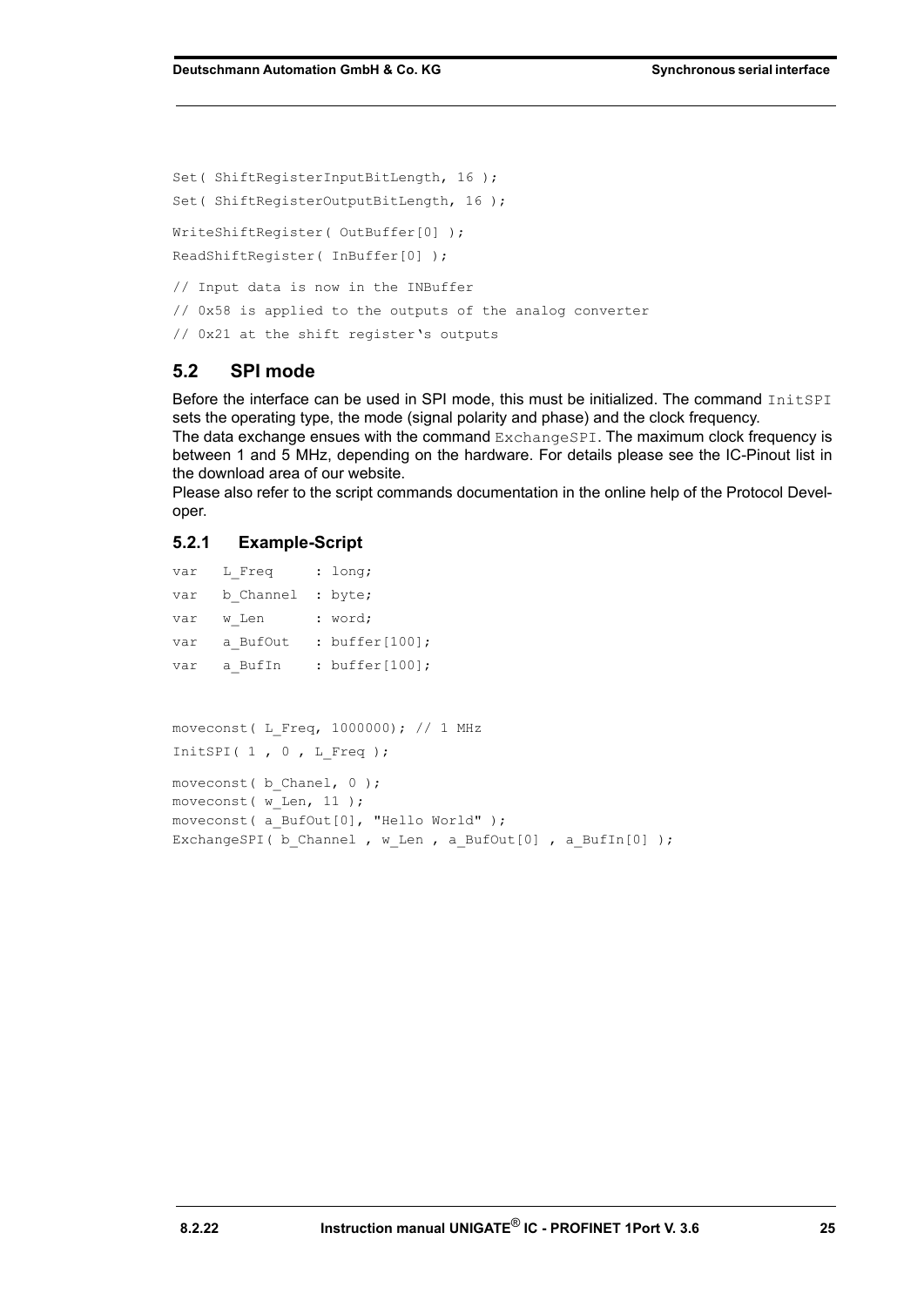## <span id="page-25-0"></span>**6 The Debug-interface**

### <span id="page-25-1"></span>**6.1 Overview of the Debug-interface**

The UNIGATE® IC features a Debug-interface, that allows a step-by-step processing of a script. Normally this interface is only required for the development of a script.

### <span id="page-25-2"></span>**6.2 Starting in the Debug-mode**

When applying power to the UNIGATE<sup>®</sup> IC (power up) the firmware will output the binary character 0 (0x00) after a self-test was carried out on this interface. If the IC receives an acknowledgement via this interface within 500 ms, it is in the Debug-mode. The acknowledgement is the ASCII-character O (0x4F).

With the start in the Debug-mode the further execution of script-commands will be put to a stop.

### <span id="page-25-3"></span>**6.3 Communication parameter for the Debug-interface**

The Debug-interface is always operating with 9600 baud, no parity, 8 data bit, 1 stop bit. It is not possible to change this parameter in the Protocol Developer. Please consider the fact that these settings have to be in accordance with those of the PC-COM-interface and that the flow control (protocol) has to be set on "none" there.

### <span id="page-25-4"></span>**6.4 Possibilities with the Debug-interface**

Usually the Protocol Developer is connected to the Debug-interface. With it a step-by-step processing of a script, monitoring jumps and decisions and looking at memory areas is possible. Moreover breakpoints can be set. It basically possesses all characteristics a software-development tool is typically supposed to have. However, it is also possible to carry out a Scrip-update via this interface.

### <span id="page-25-5"></span>**6.5 Commands of the Debug-interface**

The commands for the use of the Debug-interface are described in the online-documentation for the Protocol Developer as well as in the instruction manual Protocol Developer.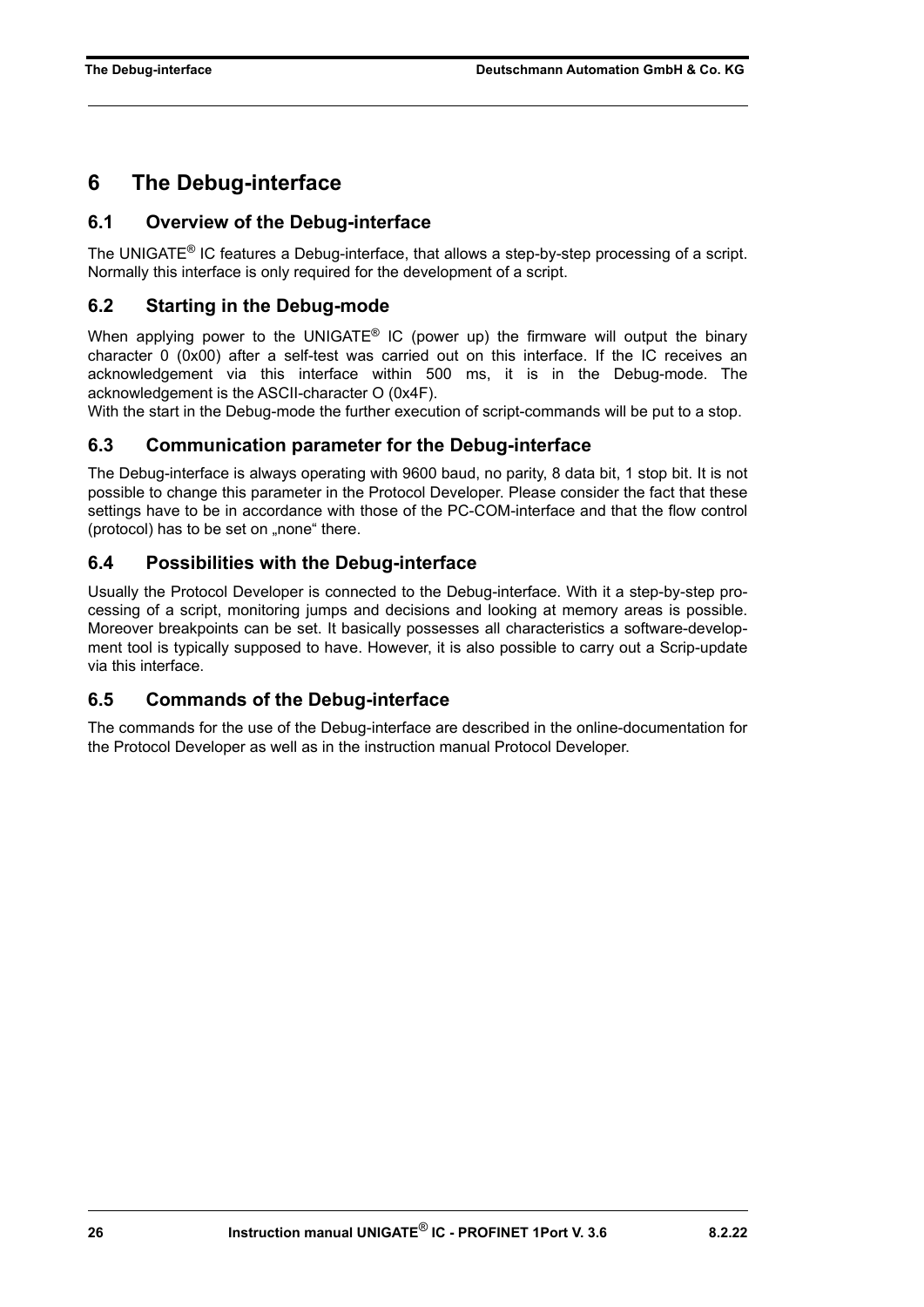# <span id="page-26-0"></span>**7 Script and configuration**

## <span id="page-26-1"></span>**7.1 Overview**

The script stored in the UNIGATE® IC, as well as the configuration, can be replaced or updated via the serial interface (application) in the configuration mode.

## <span id="page-26-2"></span>**7.2 The configuration mode**

If the pin . ConfigMode" pulled to GND during the PowerUp or Reset, then the UNIGATE<sup>®</sup> IC starts in the configuration mode. In this mode it is possible to communicate with the IC without processing the regular software. In this mode it is possible to change the UNIGATE® IC's settings of the standard software or to write a new script in the UNIGATE<sup>®</sup> IC. It shows its start in the configuration mode by issuing a status message (it may take up to 1 minute), which might look as follows:

IC-PN-SC V0.4 [30](c)dA Script(16k)="Leer" Author="Deutschmann Automation GmbH" Version="1.0" Date=21.08.2001 SN=47110001 IP=172.16.48.62 MAC=00-14-11-15-19-81

## <span id="page-26-3"></span>**7.3 Update the script**

- **•** The preferred option is to insert the UNIGATE® IC into the base board from Deutschmann (Developer Board UNIGATE® IC-AB) and use the Deutschmann tools (software WINGATE with "Write Script" under "File" or with the software ScriptProgramTool).
- **•** You can also automatically replace the script in your application from your host (see flowchart).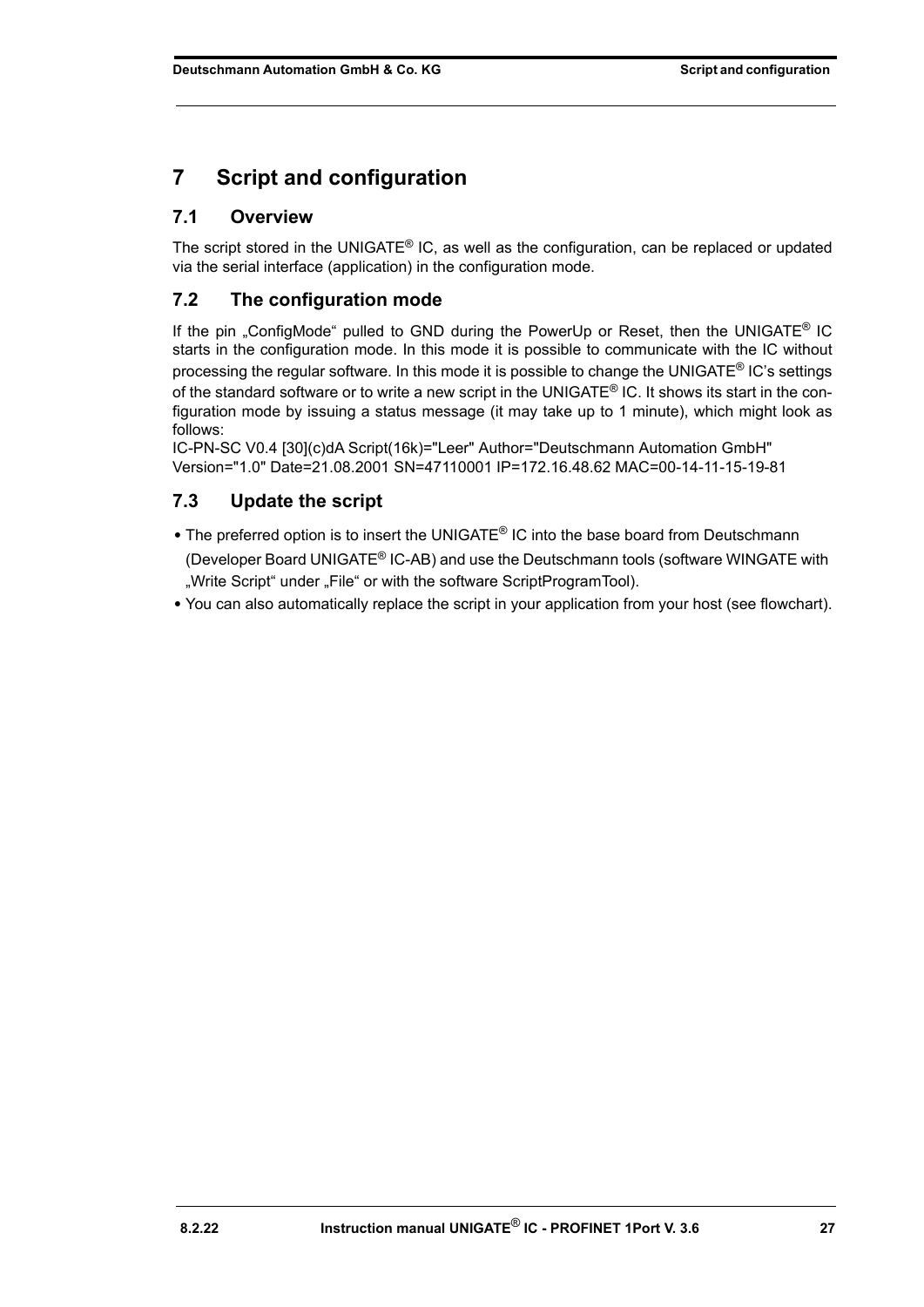**Script Download**

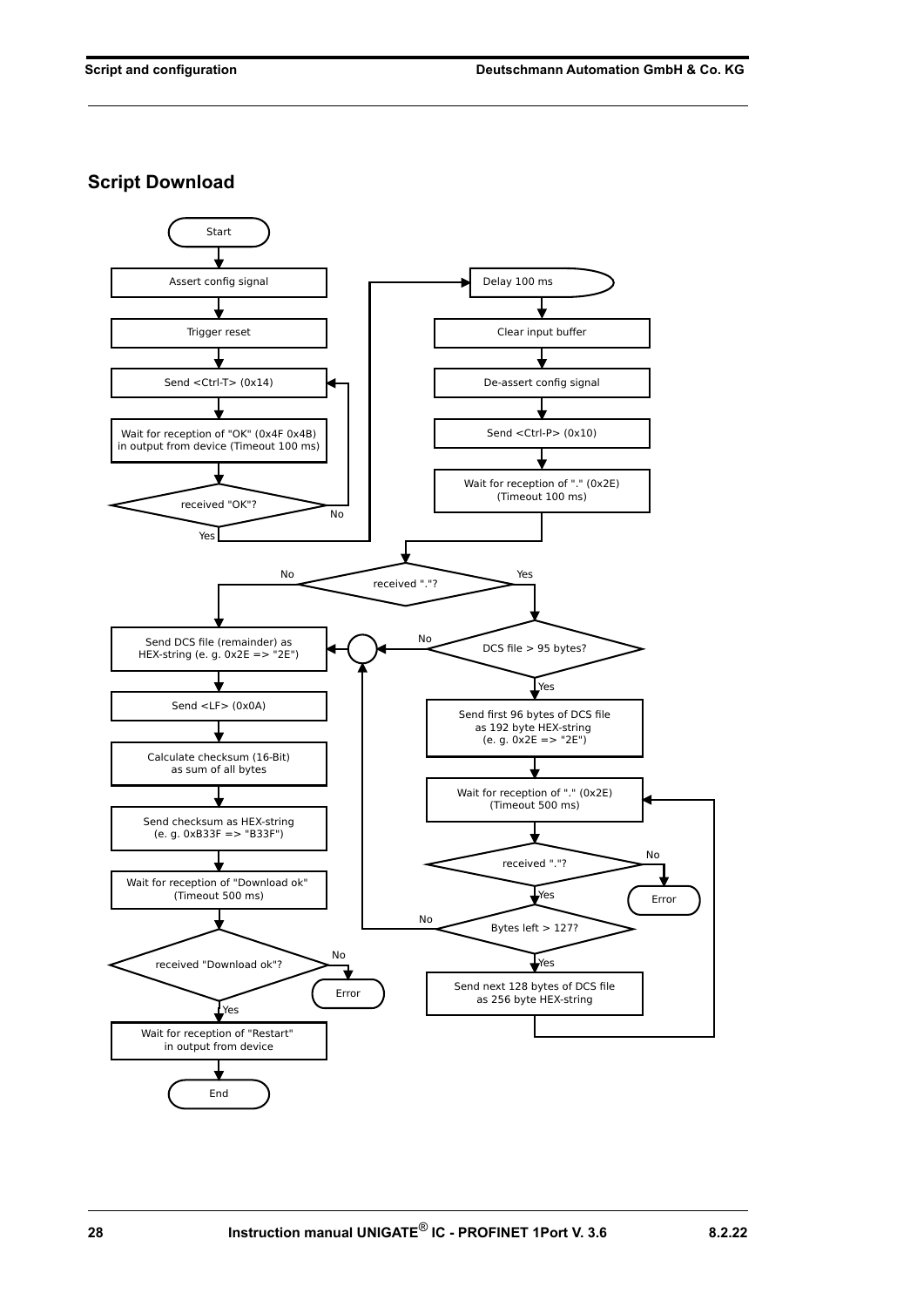#### **The operational sequence is as follows:**

The Gateway has to be in the config-mode. The script-download is initiated with "Ctrl-P (=0x10)". After that the data follows byte by byte as ASCII-hex-characters. The download is terminated with a "LF (=0x0A)". Afterwards the word-checksum follows as ASCII-hex-characters.

The Gateway responds with a clear text reply to that download and carries out a warm start.

#### Example:

The following 4-bytes script is supposed to be downloaded: 0x01 0x12 0x5A 0x23 The sum of the bytes is 0x0090 as checksum. Then the following sequence is to be sent:

| 1.  | 0x10     | Ctrl-P |
|-----|----------|--------|
| 2.  | 0x30     | '0'    |
| 3.  | 0x31     | '1'    |
| 4.  | 0x31     | '1'    |
| 5.  | 0x32     | '2'    |
| 6.  | 0x35.    | '5'    |
| 7.  | 0x41     | 'A'    |
| 8.  | 0x32     | '2'    |
| 9.  | 0x33     | '3'    |
| 10. | 0x0A     | LF     |
| 11. | 0x30     | '0'    |
|     | 12. 0x30 | '0'    |
|     | 13. Ox39 | פי'    |
| 14. | 0x30     | '0'    |

Gateway's reply: "Download ok"

# <span id="page-28-0"></span>**7.4 Configuration of the UNIGATE® IC**

UNIGATE® IC is delivered with an empty script. The configuration of the UNIGATE<sup>®</sup> IC - PROFINET is restricted to the setting of the Ethernetaddress.

### <span id="page-28-1"></span>**7.4.1 Ethernet**

- **•** Baud rate: 100 Mbit/s
- **•** IP-address (Gateway)
- **•** Ethernet (MAC-address)
- **•** IP-destination host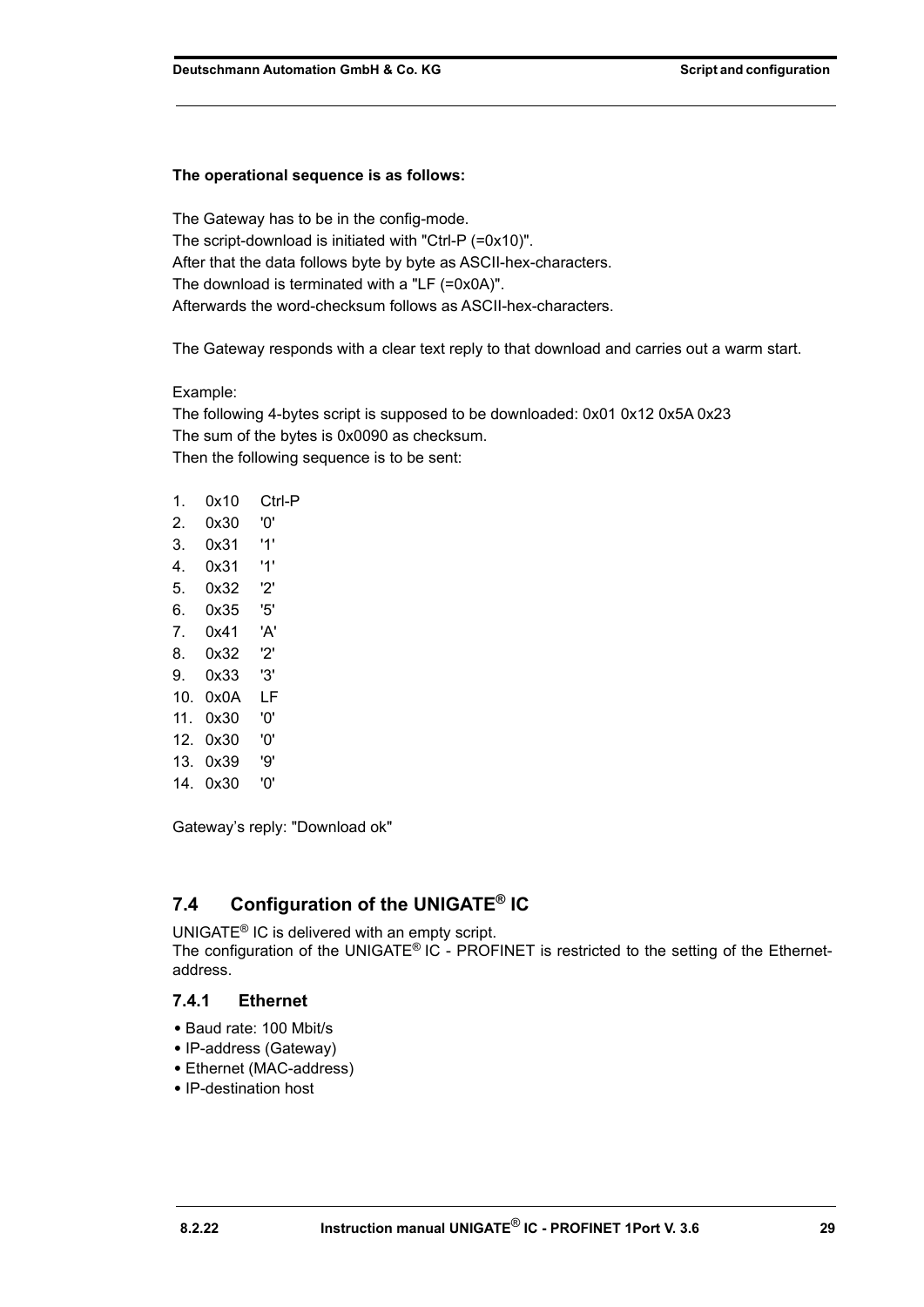## <span id="page-29-0"></span>**7.4.2 RS232/RS485/RS422**

- **•** RS-ype: RS232
- **•** Start bit: 1
- **•** Data bits: 8
- Stop bit: 1
- 
- **•** Parity: None • Baud rate:
- Default setting. This configuration can be changed via the Script.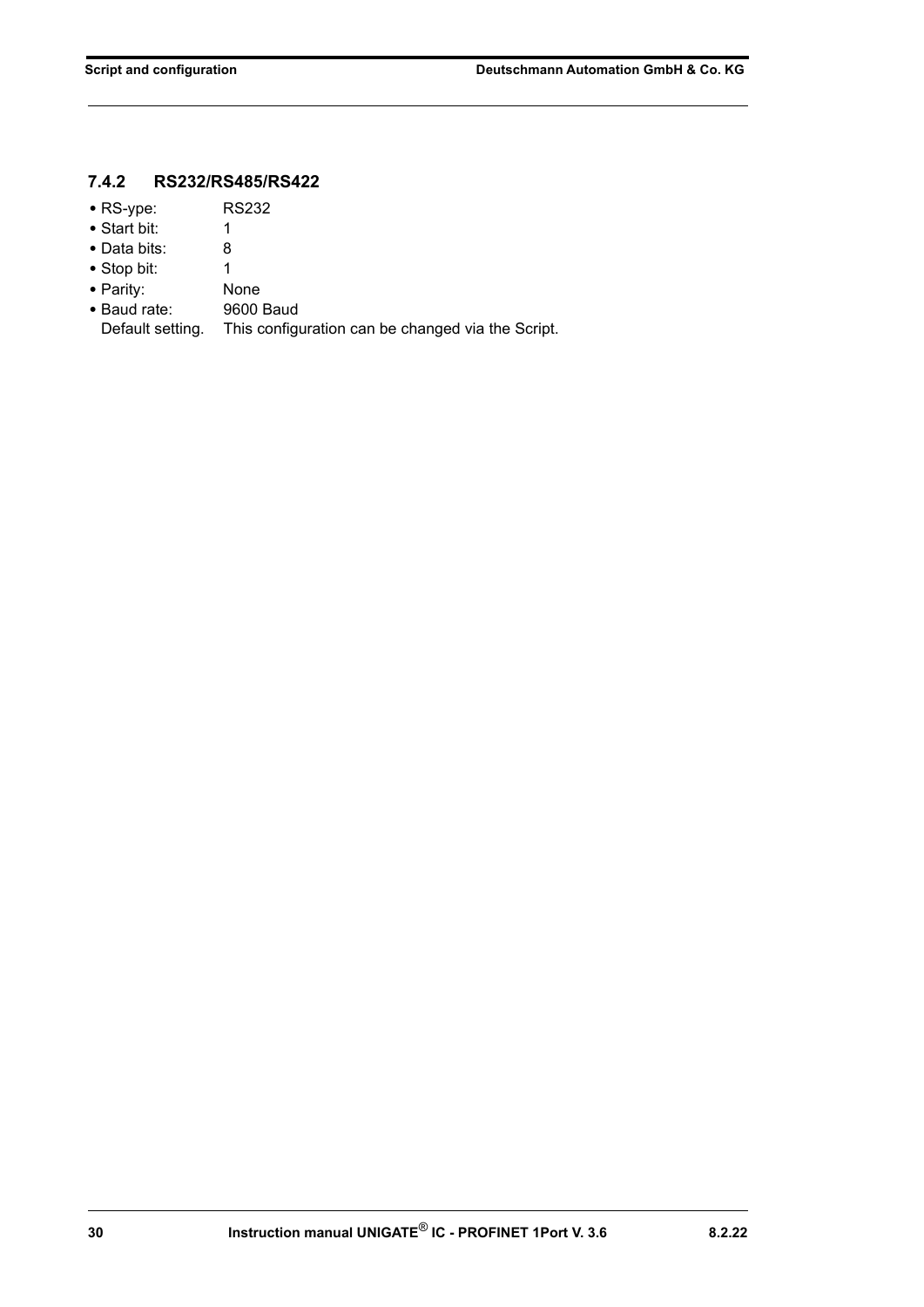# <span id="page-30-0"></span>**8 Generating a script**

## <span id="page-30-1"></span>**8.1 What is a script?**

A script is a sequence of commands, that are executed in that exact order. Because of the fact that also mechanisms are given that control the program flow in the script it is also possible to assemble more complex processes from these simple commands.

The script is memory-oriented. It means that all variables always refer to one memory area. While developing a script you do not have to take care of the memory management though. The Protocol Developer takes on this responsibility for you.

## <span id="page-30-2"></span>**8.2 Memory efficiency of the programs**

A script command can carry out e. g. a complex checksum like a CRC-16 calculation via data. For the coding of this command only 9 byte are required as memory space (for the command itself). This is only possible when these complex commands are contained in a library.

A further advantage of this library is, that the underlying functions have been in practical use for a couple of years and therefore can be described as 'void of errors'. As these commands are also present in the native code for the controller, at this point also the runtime performance of the script is favorable.

## <span id="page-30-3"></span>**8.3 What can you do with a script device?**

Our script devices are in the position to process a lot of commands. In this case a command is always a small firmly outlined task. All commands can be put into classes or groups. A group of commands deals with the communication in general. This group's commands enable the gateway to send and receive data on the serial side as well as on the bus-side.

## <span id="page-30-4"></span>**8.4 Independence of buses**

Basically the scripts do not depend on the bus, they are supposed to operate on. It means that a script which was developed on a PROFIBUS Gateway can also be operated on an Interbus without changes, since the functioning of these buses is very similar. In order to also process this script on an Ethernet Gateway, perhaps further adjustments have to be made in the script, so that the script can be executed reasonably.

There are no fixed rules how which scripts have to operate properly. When writing a script you should take into account on which target hardware the script is to be executed, so the necessary settings for the respective buses can be made.

## <span id="page-30-5"></span>**8.5 Further settings at the Gateway**

Most devices require no further adjustments, except for those made in the script itself. However, there are also exceptions to it. These settings are made by means of the software WINGATE. If you know our UNIGATE® -series, you are already familiar with the proceeding with it. An example is the adjustment of the IP-address and the net-mask of an Ethernet-Gateway. These values have to be known as fixed values and are not available for the runtime. Another reason for the configuration of the values in WINGATE is the following: After an update of the script these values remain untouched, i. e. the settings that were made once are still available after a change of the script.

Only this way it is also possible that the same script operates on different Ethernet-Gateways, that feature different IP-addresses.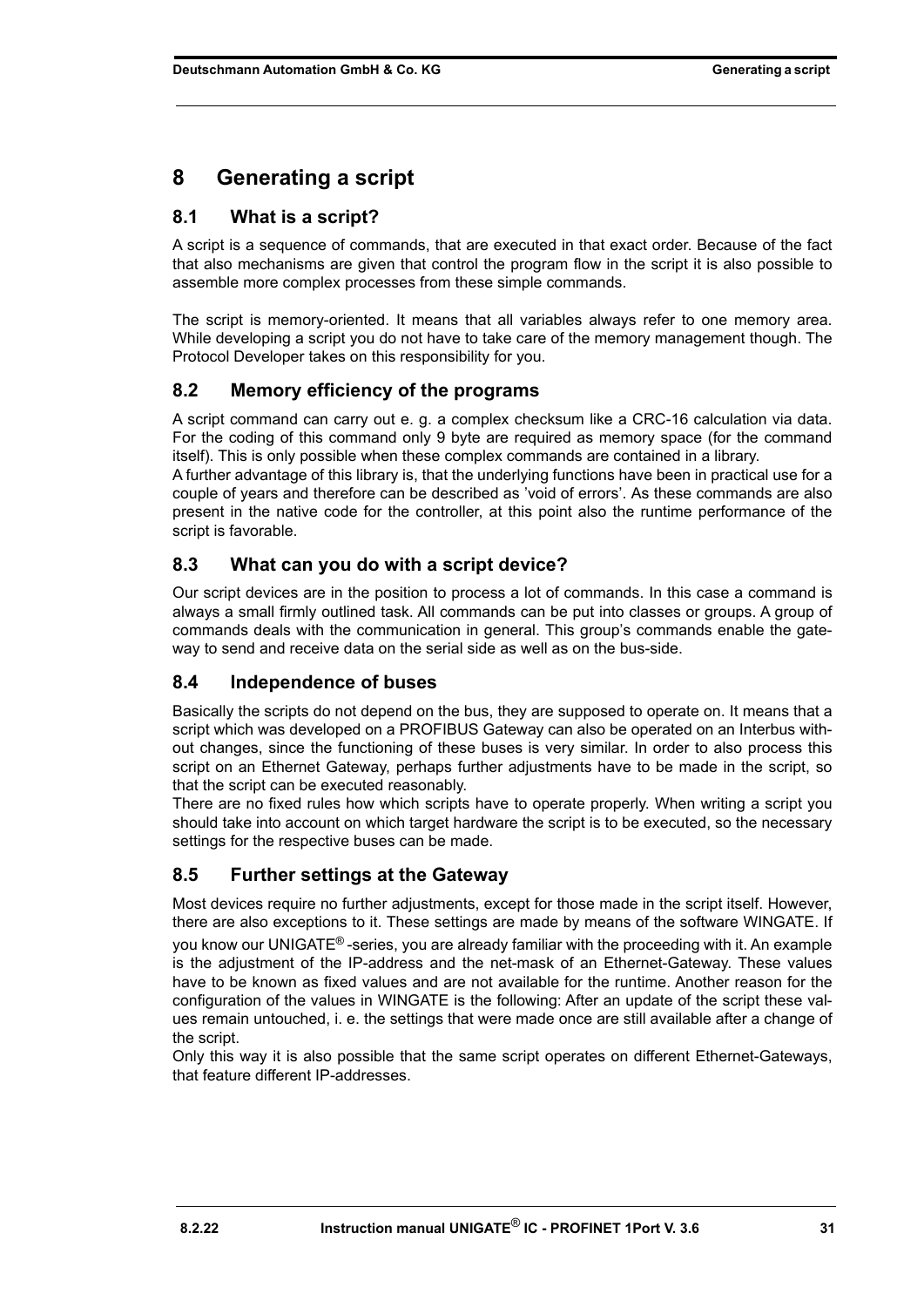## <span id="page-31-0"></span>**8.6 The use of the Protocol Developer**

The Protocol Developer Software can be downloaded from our internet website http//:www.deutschmann.com.

The tool is for an easy generation of a script for our script gateways. Its operation is exactly [aimed at this use. After starting the program the script that was loaded the last time is loaded](http://www.deutschmann.com) again, provided that it is not the first start.

Typical for Windows script commands can be added by means of the mouse or the keyboard. As far as defined and required for the corresponding command, the dialog to the corresponding command is displayed, and after entering the values the right text is automatically added to the script. The insertion of new commands by the Protocol Developer is carried out in a way that existing commands will not be overwritten. Generally a new command is inserted in front of the one where the cursor is positioned. Of course the commands can also be written by means of the keyboard or already written commands can also be modified.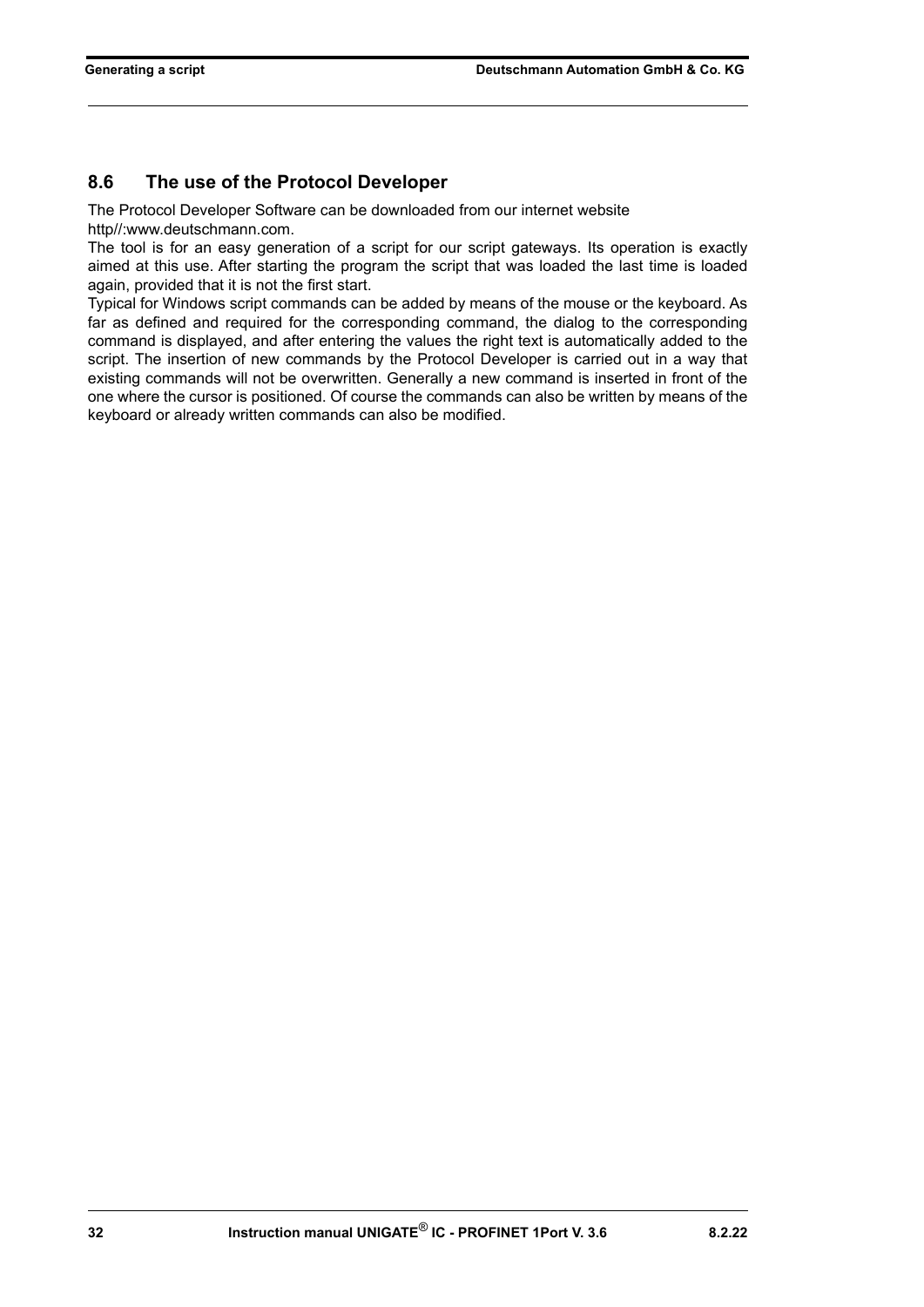# <span id="page-32-0"></span>**9 FTP-Server**

This UNIGATE® features an integrated FTP-Server, which can access the file system of the device.

The FTP-Server is password protected and can be addressed via the user name "deutschmann" and the password "deutschmann". Ever since the Firmware-Version 2.3.6 the login data can be defined by setting the Script parameter "FTP Password" and "FTP UserName".

## <span id="page-32-1"></span>**9.1 Script-update via FTP**

The dcs-file generated by the Protocol Developer has to be stored as "script.dcs" by the FTP on the Gateway. Transfer the file to the UNIGATE<sup>®</sup>.

When the writing procedure is done, please disconnect the connection and restart the device. The UNIGATE® identifies the file, takes over the Script and deletes it afterwards.

## <span id="page-32-2"></span>**9.2 System configuration update via FTP**

A WINGATE gwc-file has to be stored on the Gateway as "system.gwc" via FTP. Transfer the file to the UNIGATE<sup>®</sup>. When the writing procedure is done, please disconnect the connection and restart the device. The UNIGATE<sup>®</sup> identifies the file, takes over the script and deletes it afterwards.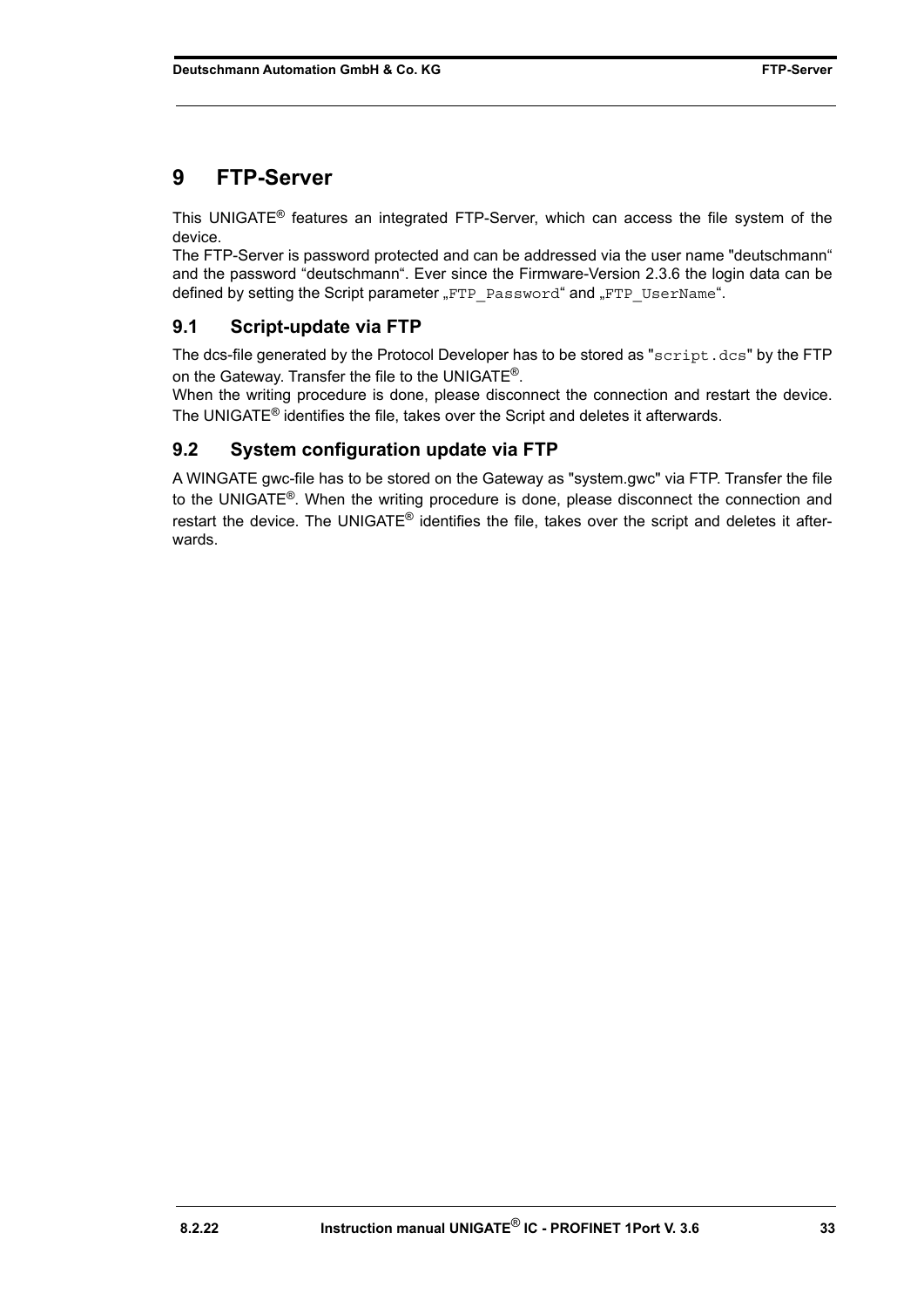## <span id="page-33-0"></span>**10 WEB-Server**

This UNIGATE® has an integrated web server. The delivery condition has a HTML-Page in the file system, which shows the system parameters of the device.

The Web Page can be changed by the customer as desired, or replaced with a self-created web page. It can be written into the file system via FTP (see [chapter 9](#page-32-0)).

### <span id="page-33-1"></span>**10.1 Server Side Includes (SSI)**

"*Server-side includes*" functionality (SSI) is available in order to generate dynamic web pages, which for example can portray process data.

The web server only scans the index.html file and files with the extensions "shtml" or "sml" for SSI directives. In all other HTML files the SSI directives are ignored.

If a client is asking for a web page with SSI directives the web server replaces the directives with the web server's instructions with the appropriate values and sends the generated page. SSI directives are listed within HTML comments and have the following syntax:

```
<!--#exec="command"-->
```
The following commands are a selection of supported commands. A complete list of all commands can be found in the Online help of the Protocol Developer.

| Command                                 | Instruction (incl.comment) is replaced by |
|-----------------------------------------|-------------------------------------------|
| DisplayFWVersion                        | Firmware version                          |
| DisplayBLVersion                        | Bootloader version                        |
| DisplaySerial                           | Serial number                             |
| DisplayMacID                            | Ethernet MAC address                      |
| DisplayDeviceName<br>DisplayStationName | Device name                               |
|                                         |                                           |
| DisplayStationType                      | Station type                              |
| DisplayVendorID                         | Vendor ID                                 |
| DisplayDeviceID                         | Device ID                                 |
| DisplayIP                               | UNIGATE <sup>®'</sup> s IP address        |
| DisplaySubnet                           | IP subnet mask                            |
| DisplayGateway                          | IP address of the default Gateway         |

To issue any process data, additional Script variables can be given to the Web-Server with the Script-Commands "SetHTMLOutputString". The command assigns the variable a name, which then can be used in the following command:

| <b>Command</b>                                        | Instruction (incl. Commentary) is replaced with |
|-------------------------------------------------------|-------------------------------------------------|
| DisplayScriptVar, Variablenname   content of variable |                                                 |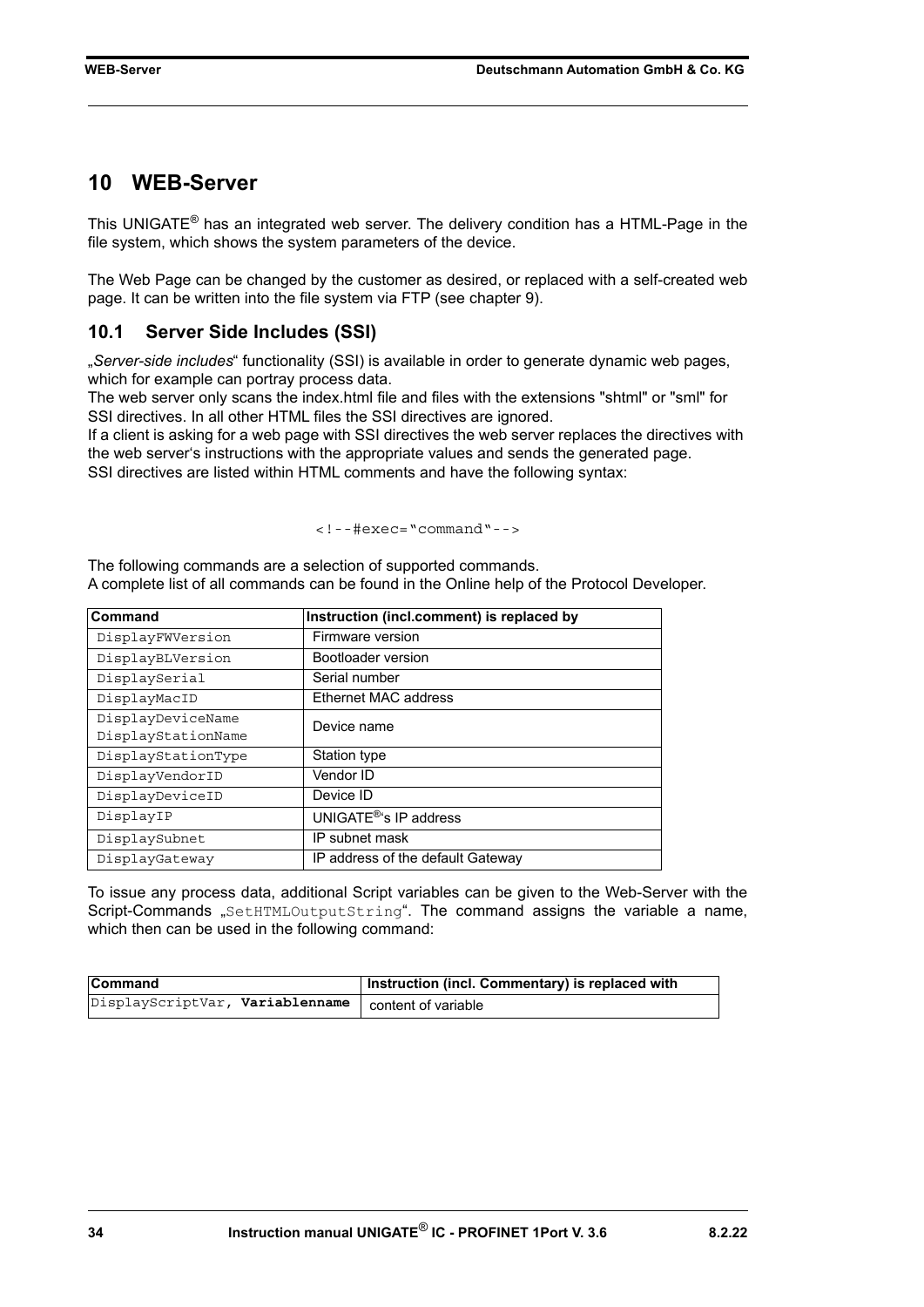### <span id="page-34-0"></span>**10.2 HTML-Forms**

The supporting of HTML Forms allows the Web Server to design interactive web pages. So, for example, input forms for process values can be realized. The script command "SetHTMLInput-String" assigns a name to a script variable, which then can be used in the HTML form.

### <span id="page-34-1"></span>**10.3 Example**

The interaction between Gateway-Script and HTML page can be taken from the example HTML page "ssi.shtml" and the example Script "example Set HTML String.dss". Both files are accessable in the download area of our website www.deutschmann.com.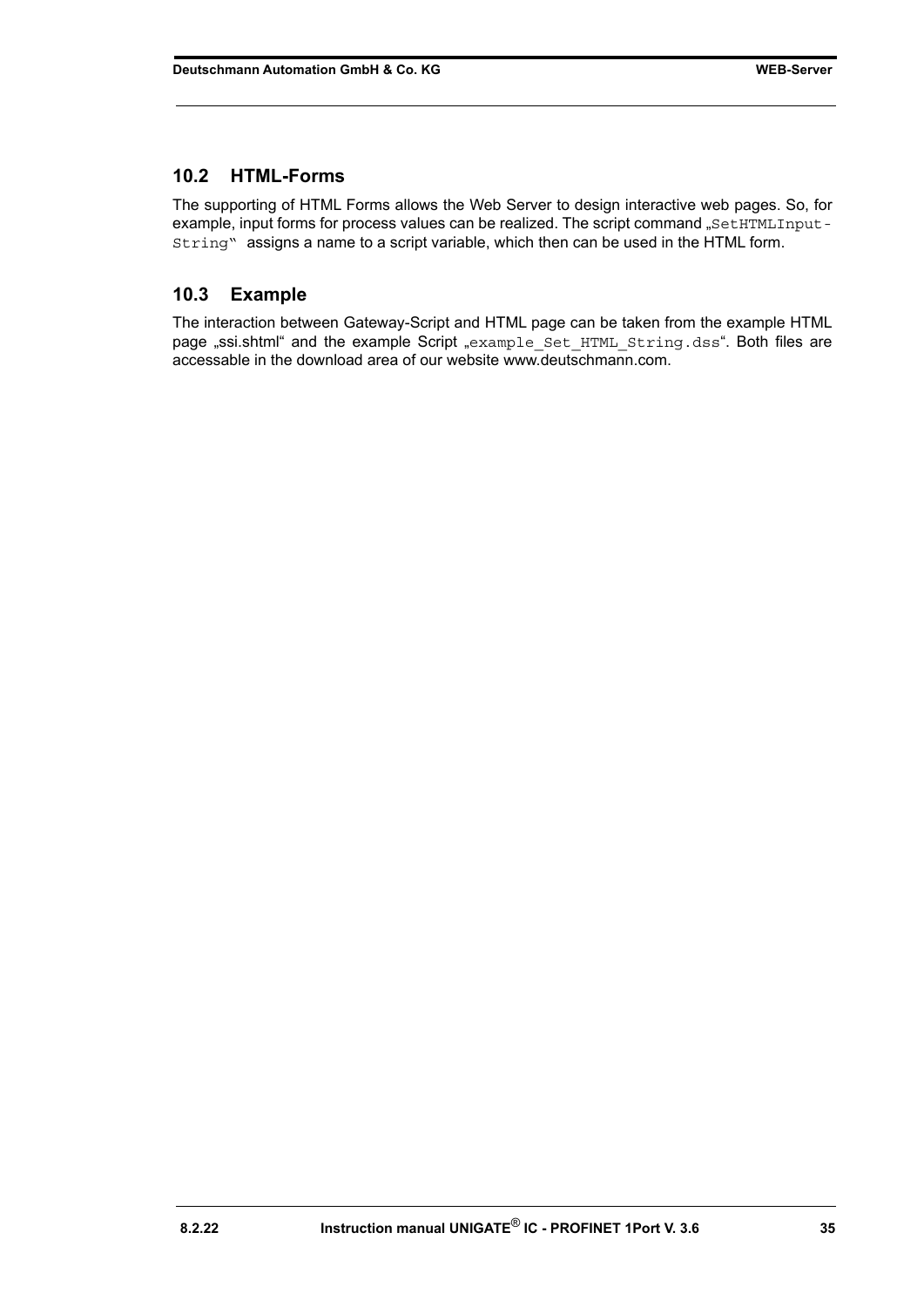# <span id="page-35-0"></span>**11 File System**

The UNIGATE<sup>®</sup> has a file system which is being used by the integrated FTP-Server and the integrated Web-Server (view chapter 10). Furthermore it's also used by some devices for storing of device parameters.

If necessary the device parameter files can be created and initialized by the UNIGATE<sup>®</sup> automatically. The following table shows an example of the contents of the file system in delivery condition (contents may vary depending on the device, subject to change without prior notice).

| <b>File</b>         | Remark                        |
|---------------------|-------------------------------|
| devname.txt         | device name                   |
| nvdata              | non-volatile device parameter |
| bg.jpg              | device web site               |
| bg_container.jpg    |                               |
| bg_footer.jpg       |                               |
| bg_topnavi.gif      |                               |
| bottom.gif          |                               |
| da-logo.gif         |                               |
| deutschmann.css     |                               |
| down.gif            |                               |
| favicon.ico         |                               |
| h4_pre.gif          |                               |
| header_schatten.jpg |                               |
| headline.jpg        |                               |
| index.html          |                               |
| line.gif            |                               |
| profinet.gif        |                               |
| rnavmain_bg.gif     |                               |
| ssi.html            |                               |
| teaser_header.jp    |                               |

**Table 1 File system content at delivery (example)**

Please note that

- files can not be overwritten or edited on the device. If you want to replace a file with a modified version, you must delete the file stored on the device first, and write the modified file again or transfer to the device.
- during a writing procedure, the execution of the firmware will cut out for a few seconds (depending on the length of the file). The access to the file system is buffered, so the actual writing access is delayed by several seconds.

It is possible to reformat the file system via FTP. It will lose all data stored in the file system. To perform the formatting of your command-line please use the FTP client on Microsoft<sup>®</sup> Windows<sup>®</sup> (Command Prompt -> ftp.exe). Make a connection to the FTP server of the UNIGATE<sup>®</sup> and then run the command "del\*.\*". The string "\*.\*" is understood as a request by UNIGATE<sup>®</sup> to format the file system.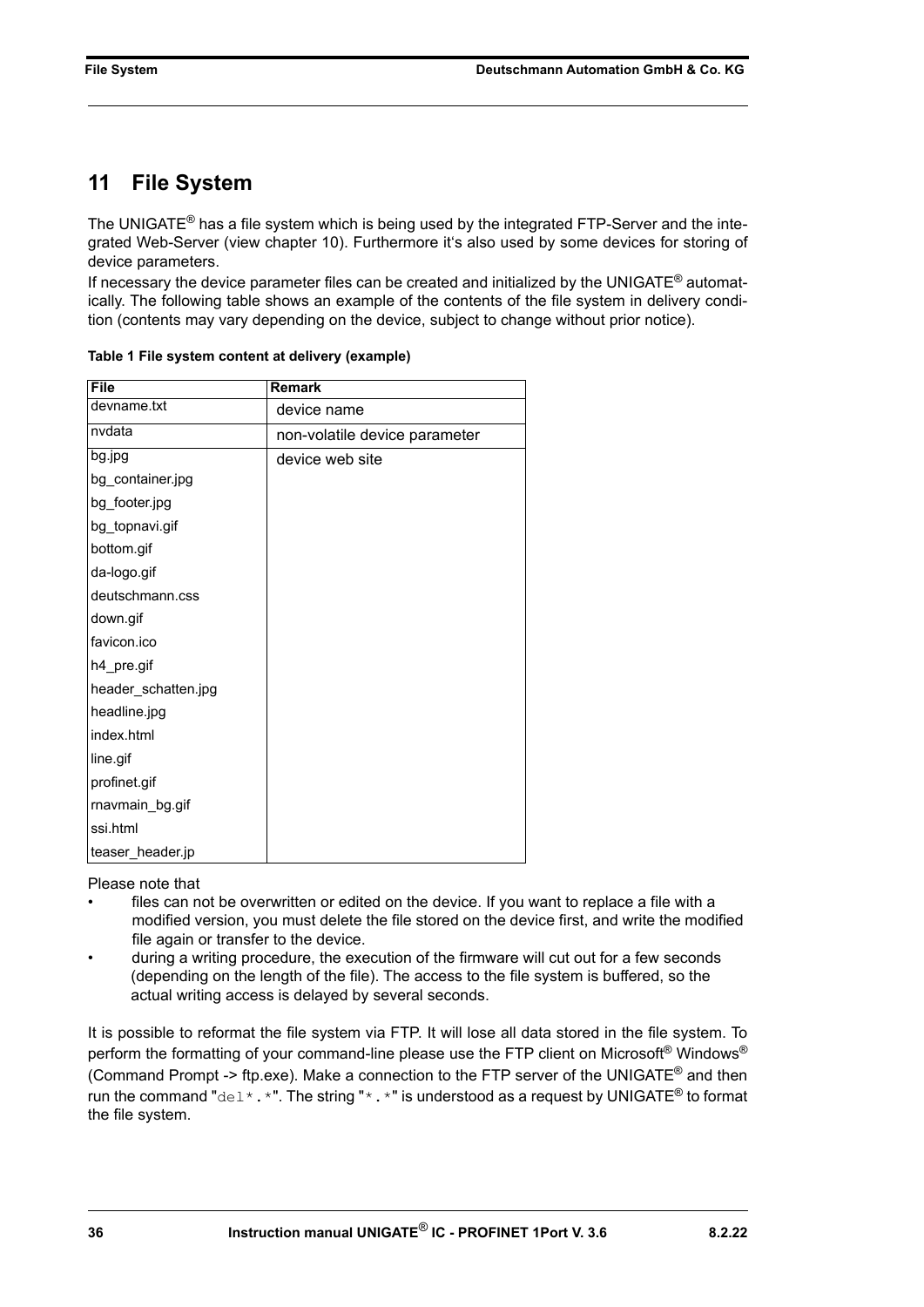# <span id="page-36-0"></span>**12 PROFINET**

If we are speaking of PROFINET, then the 100 MBit/s-version is meant, full-duplex and switched Ethernet. The end device's protocol is being converted in the UNIGATE® via a Script. The UNIGATE® supports PROFINET I/O-RT.

## <span id="page-36-1"></span>**12.1 Data exchange mode**

The Gateway has to be in the data exchange mode, so that a data exchange between the RSside of the Gateway and the Fieldbus is possible. This mode is always avtive as long as the gateway is not in the configuration mode, the firmware update- or Debugmode. In the data exchange mode the gateway will carry out the downloaded Script.

## <span id="page-36-2"></span>**12.2 PROFINET address-assignment**

Note: on delivery, the Gateway has no IP address!

During normal operation (data exchange mode) the IP-address is assigned to the gateway by the PROFINET-IO-controller (PLC). For it the gateway has a device name (more details in [chapter](#page-36-3) [12.3\)](#page-36-3). The IP address can be assigned manually or via a DHCP server.

## <span id="page-36-3"></span>**12.3 PROFINET device name**

Note: on delivery, the Gateway has no device name!

The device name is assigned via the configuration software of the Gateway. Alternatively the device name can be changed via the FTP (file "devname.txt") or via Script. Accordingly to the PROFINET specification, the following rules apply to the device name:

- It consists of one or more name parts seperated through a full stop
- the total length is from 1 up to 240 characters
- the length of a part of the name is 1 up to 63 characters
- a name consists only of lowercase letters, number and the hyphen
- the first part of the name does not begin with "port-xyz" or "port-xyz-abcde", whereas a, b,

c, d, e, x, y and z are seen as numerals

it doesn't have the form "k, l, m, n", whereas k, l m and n are numbers between 0 and 999

## <span id="page-36-4"></span>**12.4 Projecting**

Use any project planning tool for project planning.

A sample GSD-file (that is based on the XML-oriented standard GSDML) can be found on the Internet (www.deutschmann.com) free of charge. Generating the GSD-file is also provided as service from Deutschmann Automation.

### <span id="page-36-5"></span>**12.5 Possible data lengths**

The table below shows the maximum transferable data:

| Input data  | max. 512 Bytes<br>(up to S/N.: xxxx0999)<br>max. 1440 Bytes<br>(from S/N.: XXX1000) | Variable: maximum value in this case |
|-------------|-------------------------------------------------------------------------------------|--------------------------------------|
| Output data | max. 512 bytes<br>(up to S/N.: xxxx0999)<br>max. 1440 Bytes<br>(from S/N: XXX1000)  | Variable: maximum value in this case |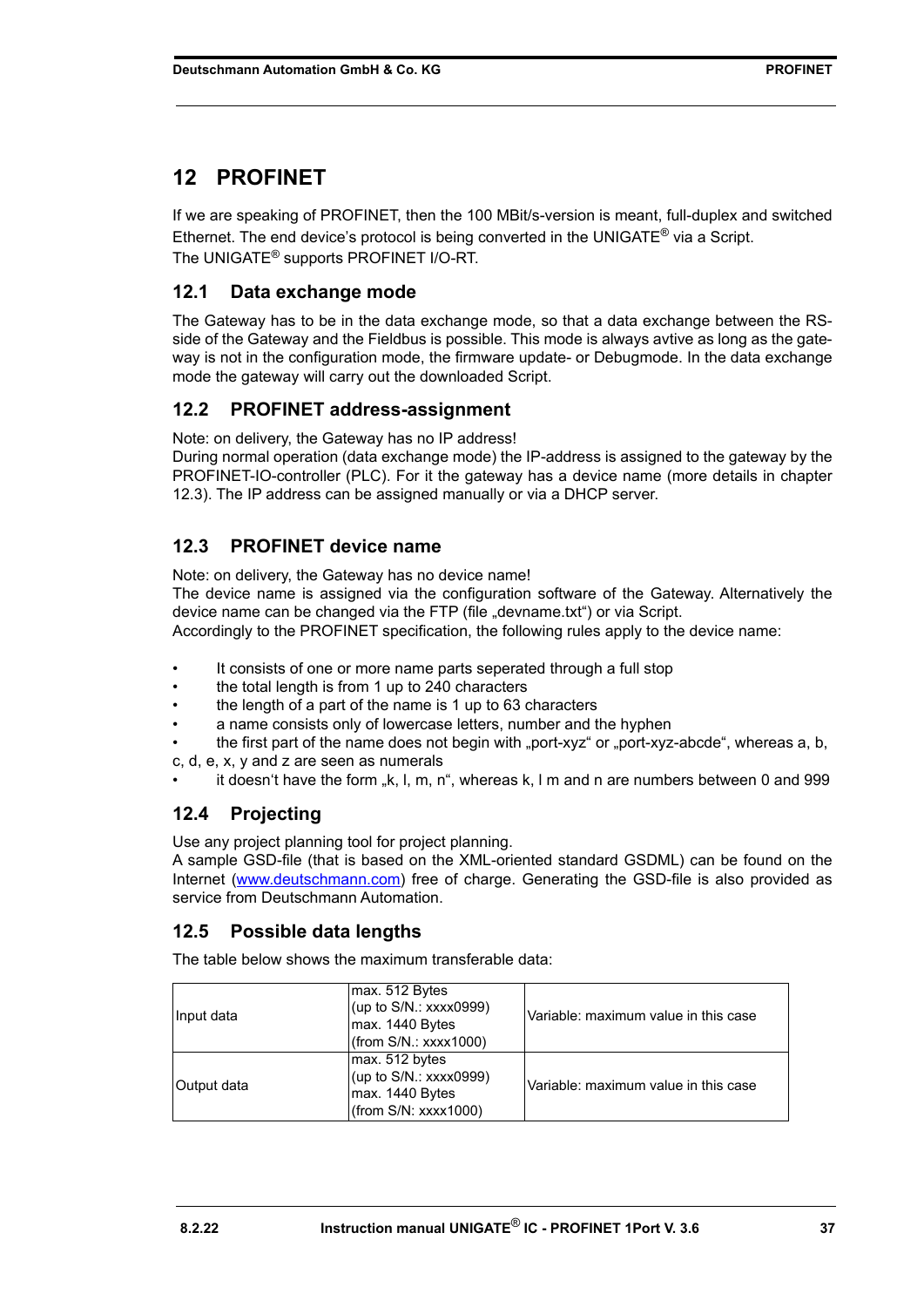### <span id="page-37-0"></span>**12.6 Startup phase**

The Gateway is parameterized and configured by the PROFINET-IO-controller during the startup phase. Only after a correct termination of the startup phase the data exchange with external devices will take place.

## <span id="page-37-1"></span>**12.7 Literature**

We recommend the book "Der Schnelleinstieg in PROFINET", author M. Popp and K. Weber, to help you quickly get to grips with the subject of PROFINET. The book (German language) can be ordered from the PROFIBUS User Organisation, Order No. 4.181.

Address: PROFIBUS Nutzerorganisation e.V. Haid-und-Neu-Str. 7 D-76131 Karlsruhe **Germany** Tel: 0721 9658 590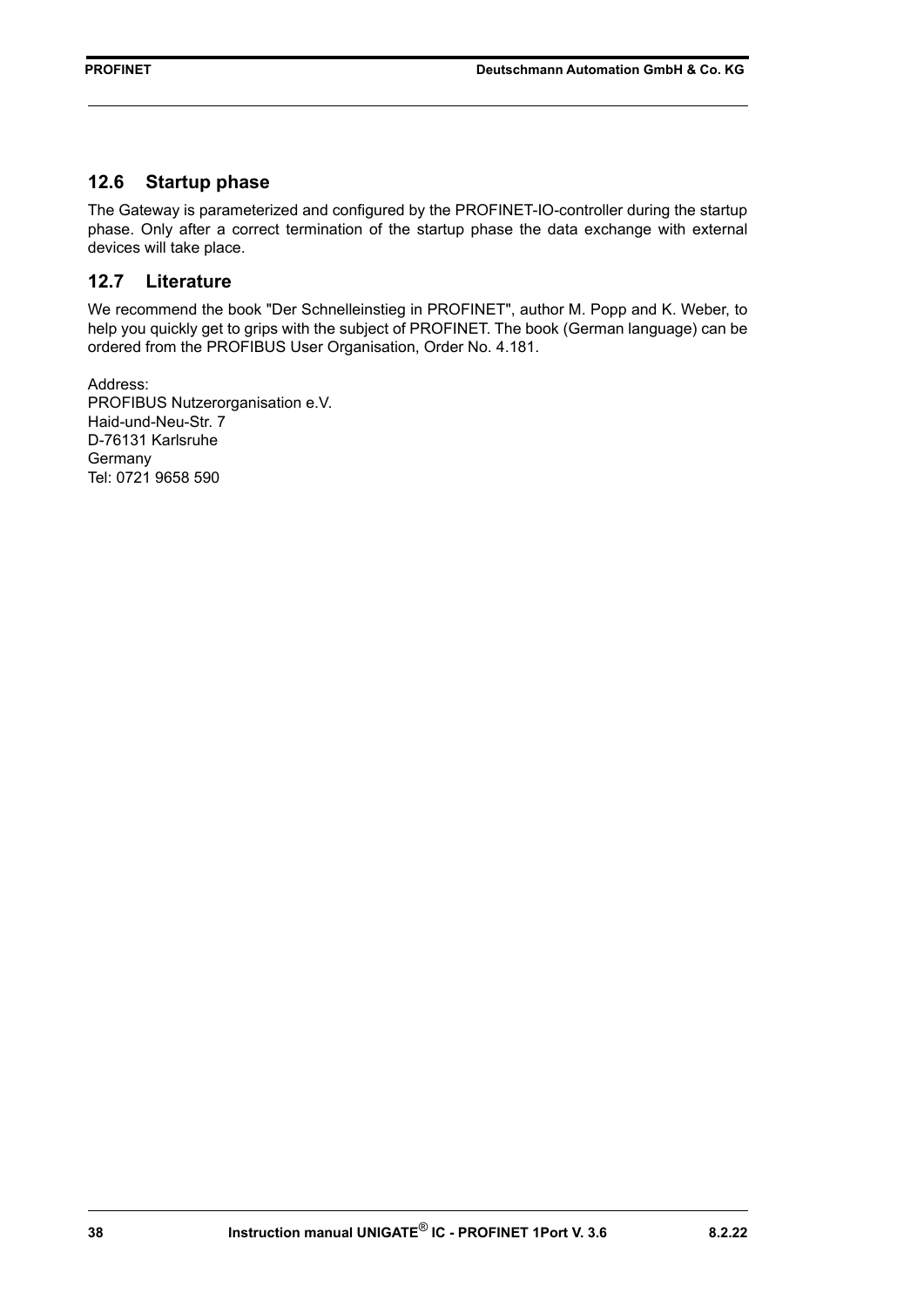# <span id="page-38-0"></span>**13 Error handling at UNIGATE® IC**

A distinction can be made between two categories of system-errors:

Serious errors (1-4): In this case, the Gateway must be switched off and switched back on again. If the error occurs again, the Gateway must be exchanged and returned for repair.

Warnings (6-15): These warnings are displayed for one minute simply for information purposes and are then automatically reset. If such warnings occur frequently, please inform After-Sales Service.

The system-error can be read-out via the Script.

In the configuration mode these displays are not valid and only meant for internal use.

|                | Error no. Error description                  |
|----------------|----------------------------------------------|
| 0              | Reserved                                     |
|                | Hardware fault                               |
| $\overline{2}$ | <b>EEROM</b> error                           |
| 3              | Internal memory error                        |
| 4              | Fieldbus hardware error or wrong Fieldbus ID |
| 5              | Script error                                 |
| 6              | Reserved                                     |
|                | RS-transmit buffer overflow                  |
| 8              | RS-receive buffer overflow                   |
| 9              | <b>RS</b> timeout                            |
| 10             | General fieldbus error                       |
| 11             | Parity-or frame-check-error                  |
| 12             | Reserved                                     |
| 13             | Fieldbus configuration error                 |
| 14             | Fieldbus data buffer overflow                |
| 15             | Reserved                                     |

Table 1: Error handling at UNIGATE<sup>®</sup> IC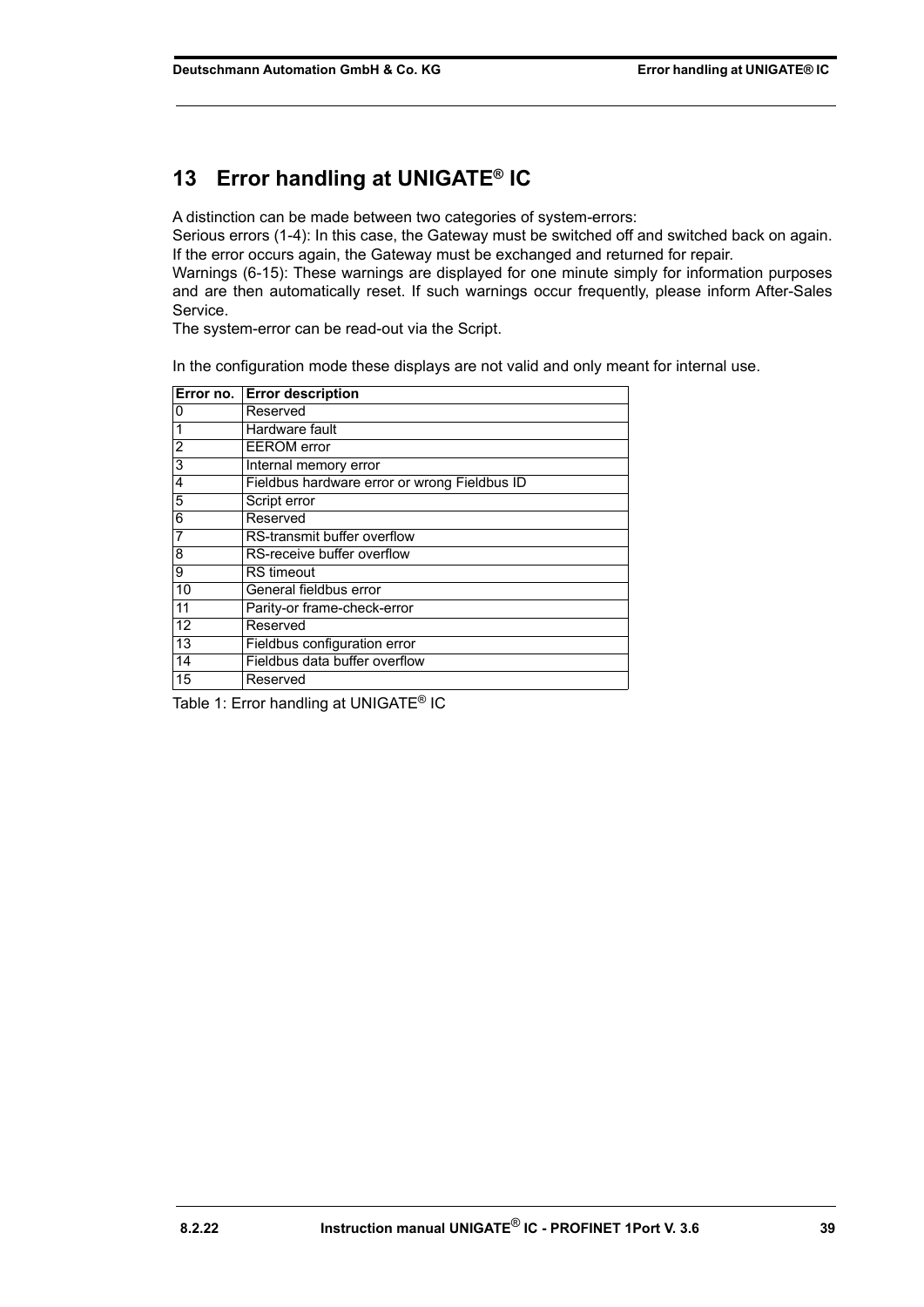# <span id="page-39-0"></span>**14 Firmware-Update**

## <span id="page-39-1"></span>**14.1 Overview**

UNIGATE<sup>®</sup> IC has a memory for the firmware. It can be replaced via the UNIGATE<sup>®</sup> IC's Ethernet-(PROFINET)-interface.

## <span id="page-39-2"></span>**14.2 Execution of the Firmware-Update**

The safest way for the firmware-update is the use of the basic board combined with the software "FDT.EXE" (firmware-download-tool). These tools are available from Deutschmann Automation (see [chapter 16](#page-43-0)).

A Firmware-update can be carried out in the following operational modes:

Konfiguration mode (via the IP-address UNIGATE)

Firmware-update-mode (via the fixed IP-address 10.10.10.10)

## <span id="page-39-3"></span>**14.3 Adjusting the Firmware-Update-Mode**

### <span id="page-39-4"></span>**14.3.1 Adjustment by hardware**

UNIGATE<sup>®</sup> IC can be brought to the firmware-update-mode by the hardware. For it the signal  $\overline{BE}$ (-boot enable) has to be pulled to the potential GND during the Power-up-process.

## <span id="page-39-5"></span>**14.4 Note on safety**

The firmware-update should only be carried out when there is no other possibility left. A firmware-update-process that has already been started CANNOT be undone. With it the previously used firmware is permanently unusable.

## <span id="page-39-6"></span>**14.5 Operation mode of the IC**

### **Data exchange mode**

This mode is required for the regular use of the IC. In this mode the IC will process all script-commands and normally exchange the corresponding user data. The bus as well is operated in this mode through the IC.

### **Configuration mode**

In the configuration mode the UNIGATE® IC will carry out a self-test after the start (or after a reset). After a successful self-test it will wait for further commands. Here it is possible to load a translated Script into the unit or to configure the device.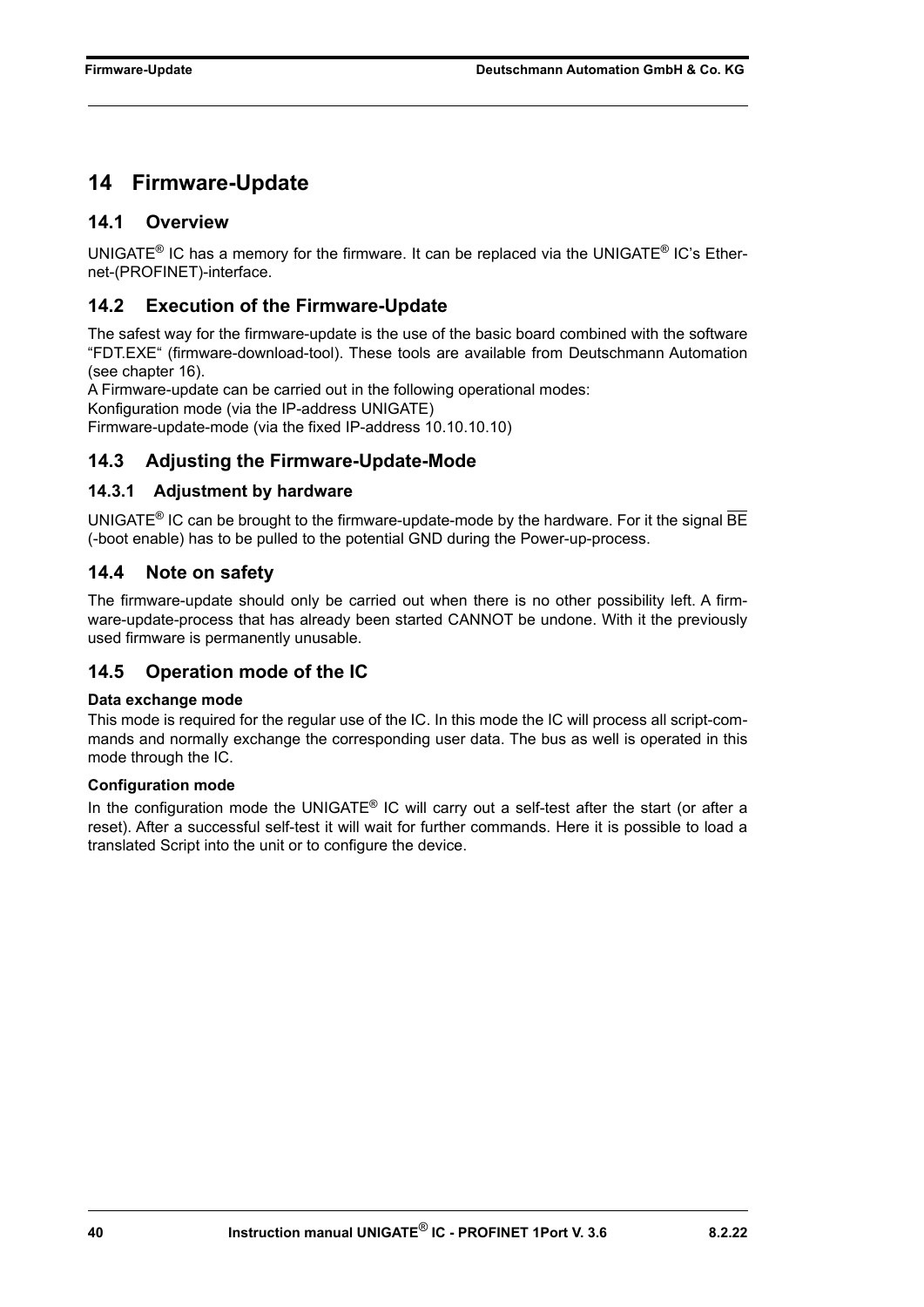# <span id="page-40-0"></span>**15 Technical data**

In this chapter you will find all necessary technical data on UNIGATE<sup>®</sup> IC. All measurements in mm.

## <span id="page-40-1"></span>**15.1 Mechanics of the UNIGATE® IC**

## <span id="page-40-2"></span>**15.1.1 General dimensions of UNIGATE**® **IC**



|                            |         |                  |          |                |                      |                            |                                    | <b>UNIGATE<sup>®</sup> IC</b>            |          |                |                            |                                                    |                |                       |    |
|----------------------------|---------|------------------|----------|----------------|----------------------|----------------------------|------------------------------------|------------------------------------------|----------|----------------|----------------------------|----------------------------------------------------|----------------|-----------------------|----|
|                            | CANopen | <b>DeviceNet</b> | EtherCAT | EtherCAT (wt*) | 1Port<br>EtherNet/IP | 2Port (wt*)<br>EtherNet/IP | TCP<br>+ Modbus<br>Ethernet TCP/IP | Ethernet TCP/IP (wt*) + Modbus TCP (wt*) | LONWorks | $\overline{P}$ | DP-DPV1<br><b>PROFIBUS</b> | (PBL/PBX/PBY)<br>$\overline{a}$<br><b>PROFIBUS</b> | PROFINET 1Port | PRROFINET 2Port (wt*) | RS |
| A= total<br>height<br>(mm) | 12      | 9,5              | 11       | 8              | 11                   | 8                          | 11                                 | 8                                        | 13       | 12             | 9,5                        | 12                                                 | 11             | 8                     | 12 |

\*wt = without magnetics

**Note:** The total height of all UNIGATE® ICs can be found in the "Pinout list for UNIGATE® IC and UNIGATE[® IC2". \(Download PDF\)](https://www.deutschmann.de/downloads//Support/Unigate-IC/UNIGATE%20IC%20and%20IC2%20device%20family%20pinout.pdf)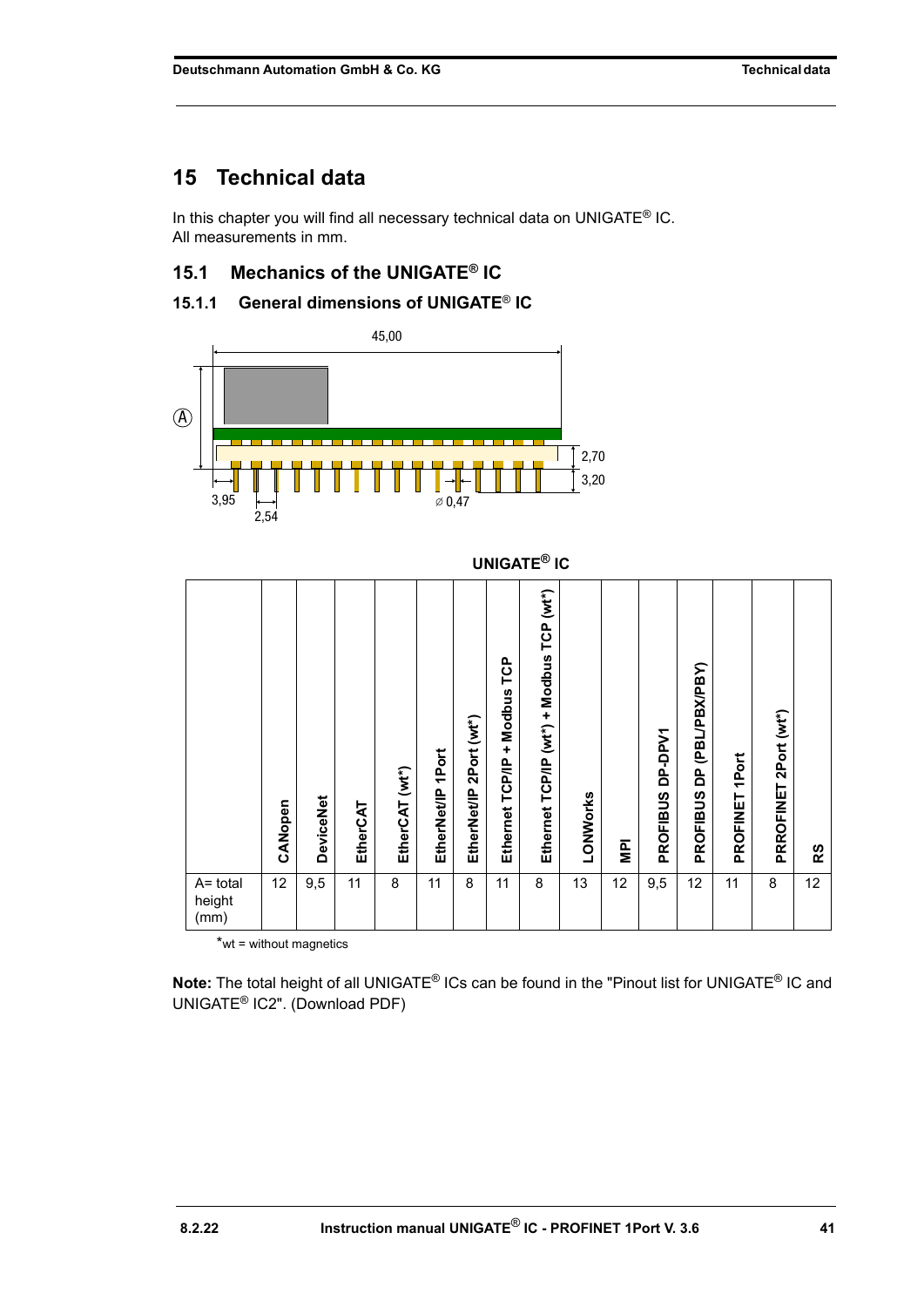The pins of the UNIGATE® ICs are arranged in a grid dimension of 2.54 mm



DIP-Spacing Code 6

In case you intend to use other fieldbus ICs, the maximum overall height of  $\leq$  20 mm (including pins) has to be taken into consideration.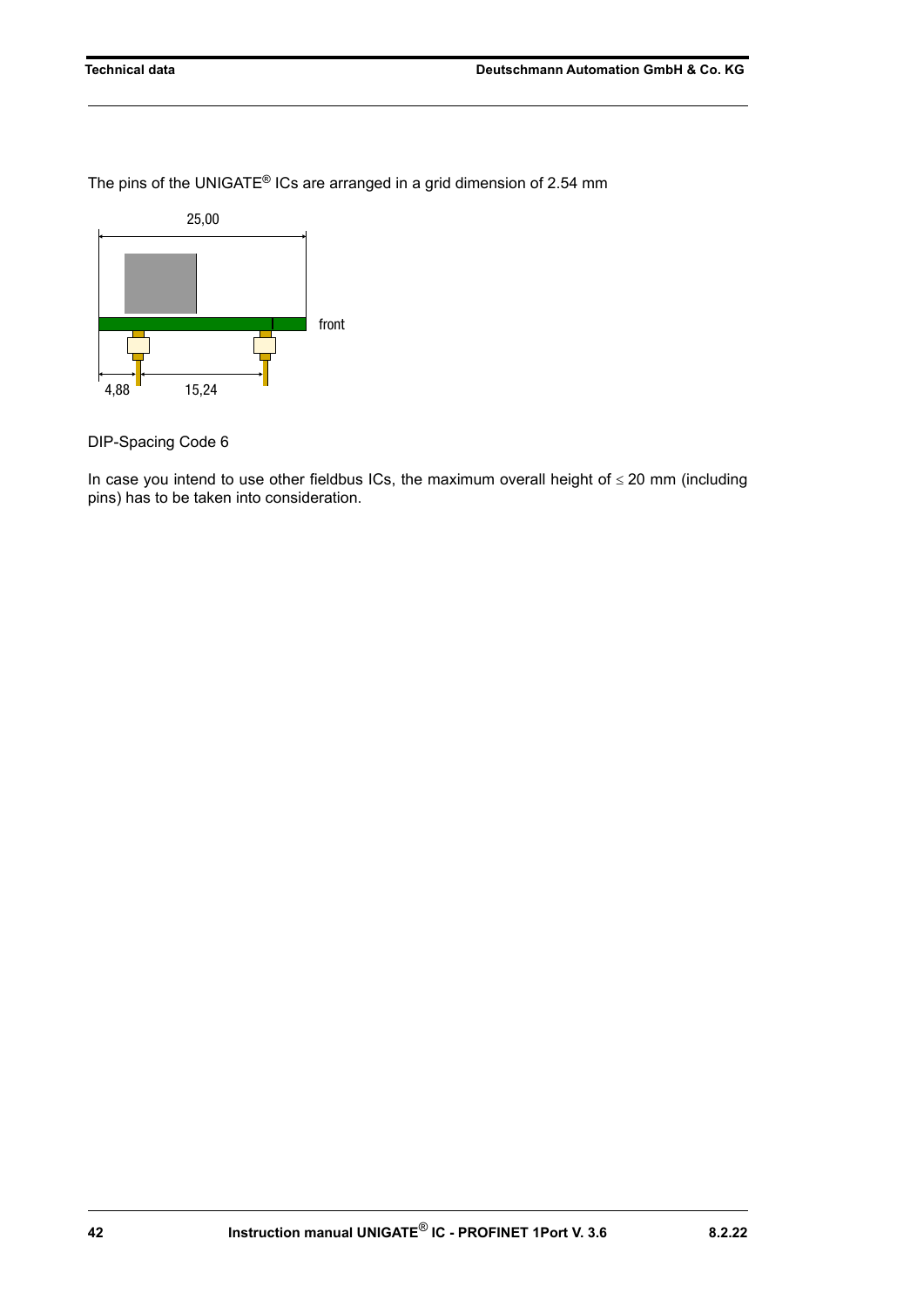| <b>Characteristics</b>          | <b>Explanation</b>                                                        |
|---------------------------------|---------------------------------------------------------------------------|
| Supply voltage                  | $3.3V \pm 5$ %, max. 390 mA DC                                            |
| Reverse polarity protection     | No                                                                        |
| power supply                    |                                                                           |
| Interface                       | 2 UART interfaces, 1 synchronous serial interface                         |
| Physical separation             | Standard                                                                  |
| PROFINET-side                   |                                                                           |
| <b>IP-address</b>               | Assigned by the PROFINET-IO-controller (SPS) (see chapter 12.2)           |
| Bus-baud rate                   | 100 Mbit/s                                                                |
| UART-baud rate                  | Up to 520 Kbaud (adjustable via script)                                   |
| Supported Ethernet protocols    | UDP/IP, TCP/IP                                                            |
| Technology                      | 32-bit-processor                                                          |
| <b>Others</b>                   | I/Os, analogous signals, shift registers, LEDs, switches and so on can be |
|                                 | connected externally                                                      |
| <b>Dimensions</b>               | 45 x 25 x 11 mm (WxDxH)                                                   |
| Installation                    | 32 DIL                                                                    |
| Weight                          | Approx. 9 g                                                               |
| Operating temperature           | $-40^{\circ}$ C+85 $^{\circ}$ C                                           |
| Storage / transport temperature | $-40^{\circ}$ C+100 $^{\circ}$ C                                          |
| Built-in position               | Any                                                                       |

## <span id="page-42-0"></span>**15.2 Technical data UNIGATE® IC - PROFINET**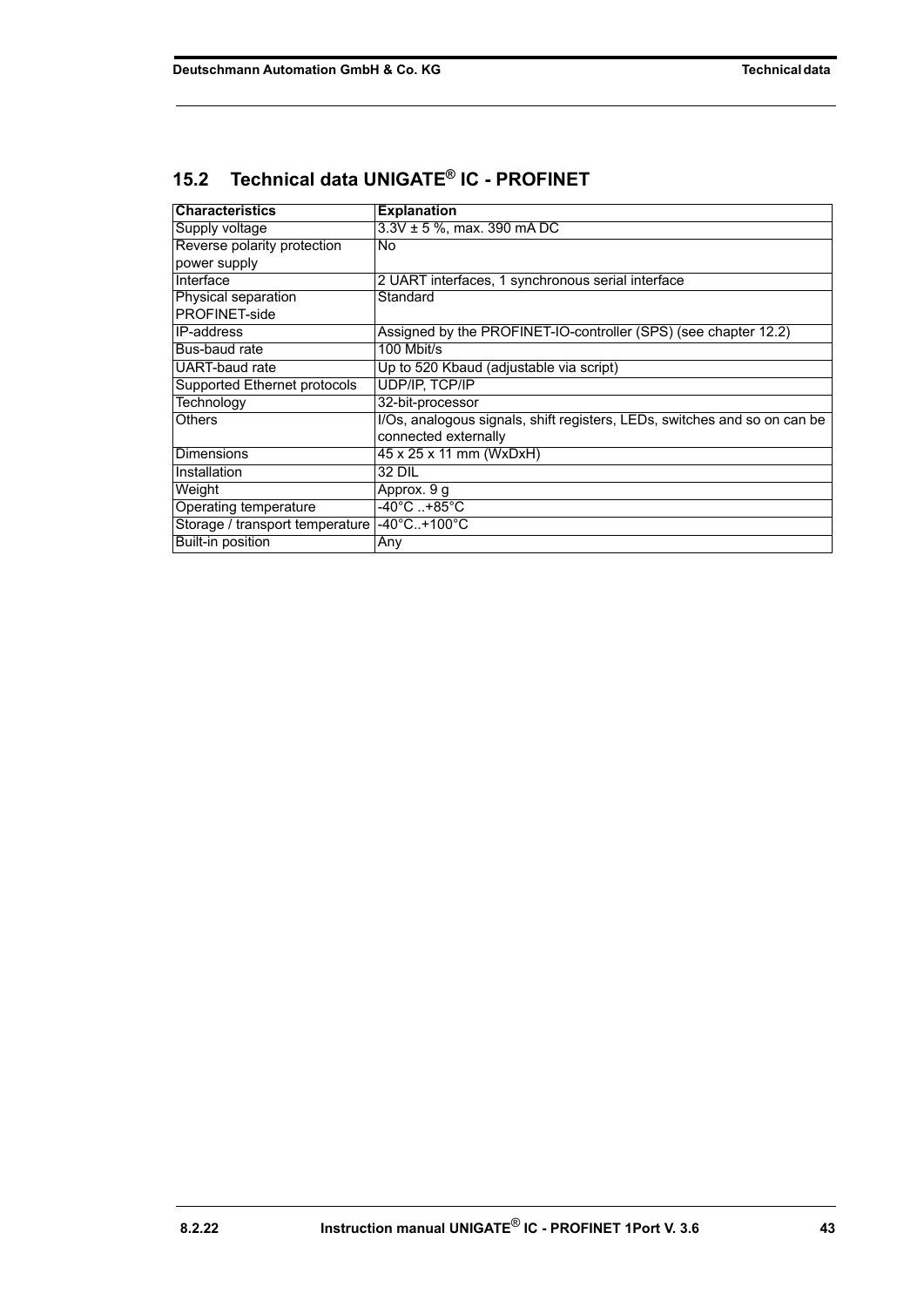## <span id="page-43-0"></span>**16 Accessory**

The following tools are available from Deutschmann Automation.

## <span id="page-43-1"></span>**16.1 FirmwareDownloadTool (FDT)**

The FirmwareDownloadTool is available for download from our homepage: it is required for an update of the firmware. Condition for it is, that a PC can be connected to the serial of the IC. The software describes the procedure of an update itself.

## <span id="page-43-2"></span>**16.2 Protocol Developer**

The Protocol Developer is the development environment for scripts, that also contain the Debugger. This software package also contains the documentation to all script-commands. This software is available for download from our homepage at http://www.deutschmann.com. The instruction manual for the Protocol Developer, which is available in pdf-format, gives further advise on how to use the software.

## <span id="page-43-3"></span>**16.3 Developer Kit UNIGATE® IC-AB IC**

#### **The Devloper Kit IC contains**

- **•** a Developer Board UNIGATE® IC (see [chapter 16.3.1\)](#page-43-4)
- **•** a plug-in power pack to supply the Developer Board
- **•** connection cables for appl. RS232, Debug RS232 and appl. RS422/485
- **•** USB-cable
- **•** Software and documentation to complete the packet.

## <span id="page-43-4"></span>**16.3.1 Developer Board UNIGATE® IC-AB**

The Developer Board was developed so that the fast implementation of the Deutschmann All-inone bus node UNIGATE® IC into your electronic system can be guaranteed. The board is suitable for all Fieldbuses and Industrial Ethernet Buses supported by Deutschmann Automation.



The required UNIGATE® IC / ICs are ordered separately. The required voltage (5V or 3.3V, depending on the version) can be adjusted. An RS232-interface or a USB-connection is available for the connection to the PC (Debug-interface).

The application can be connected either through the USB, RS232, RS485 or the RS422.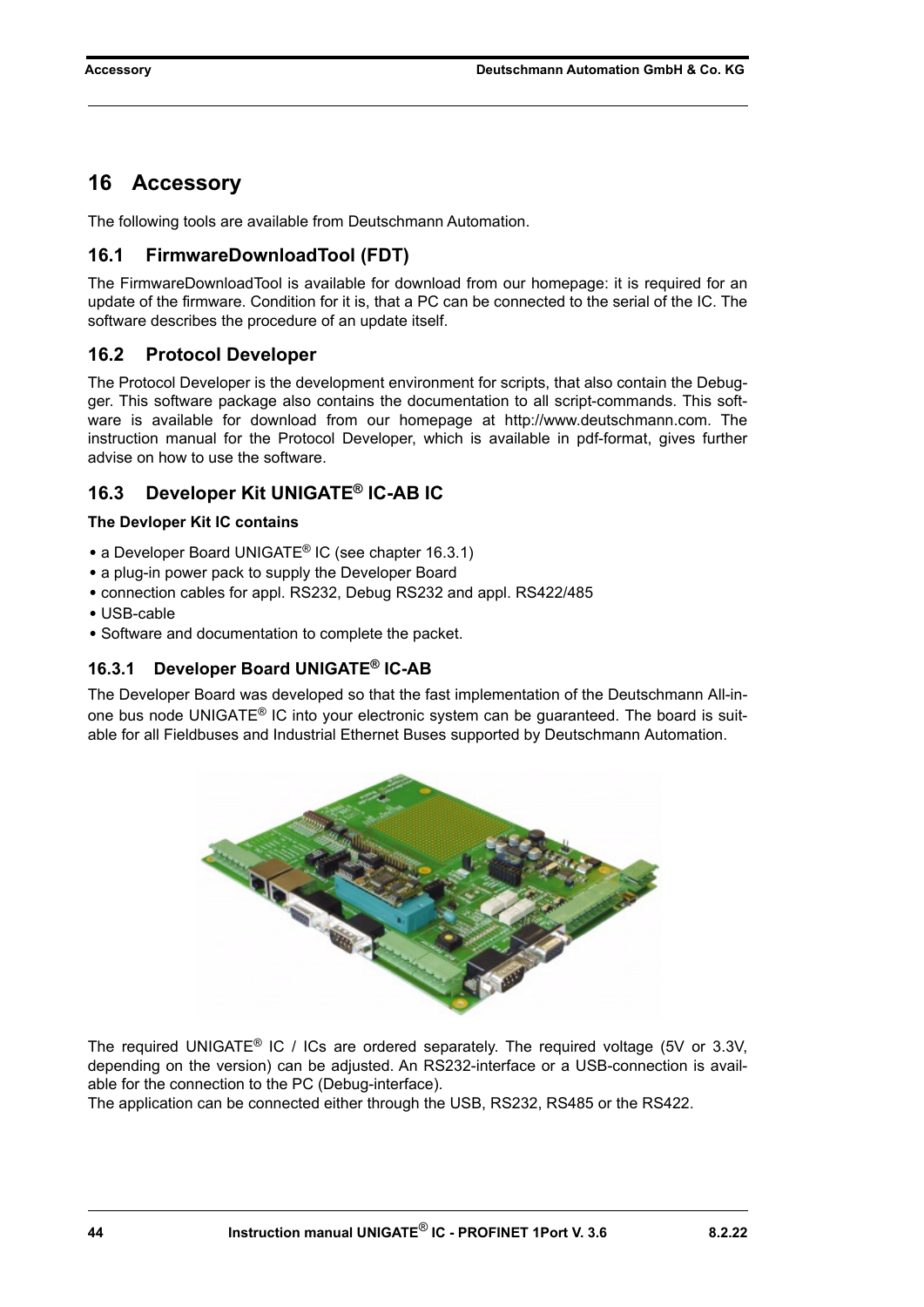The bus-connections according to standard or market standard are available to test the respective bus-side. Optionally Deutschmann Add-on packages (bus-master simulation) are available. The board contains 32 bit input and 16 bit output, provided with one LED each. Different connectors allow an easy coupling to your processor. A hole matrix field with the most important signals (voltage, IOs) allows a customized hardware extension (e. g. to connect a D/A converter).



### <span id="page-44-0"></span>**16.3.2 Quick start**

For a transparent data exchange you will find example scripts for the respective Fieldus under "File->New" in the Protocol Developer.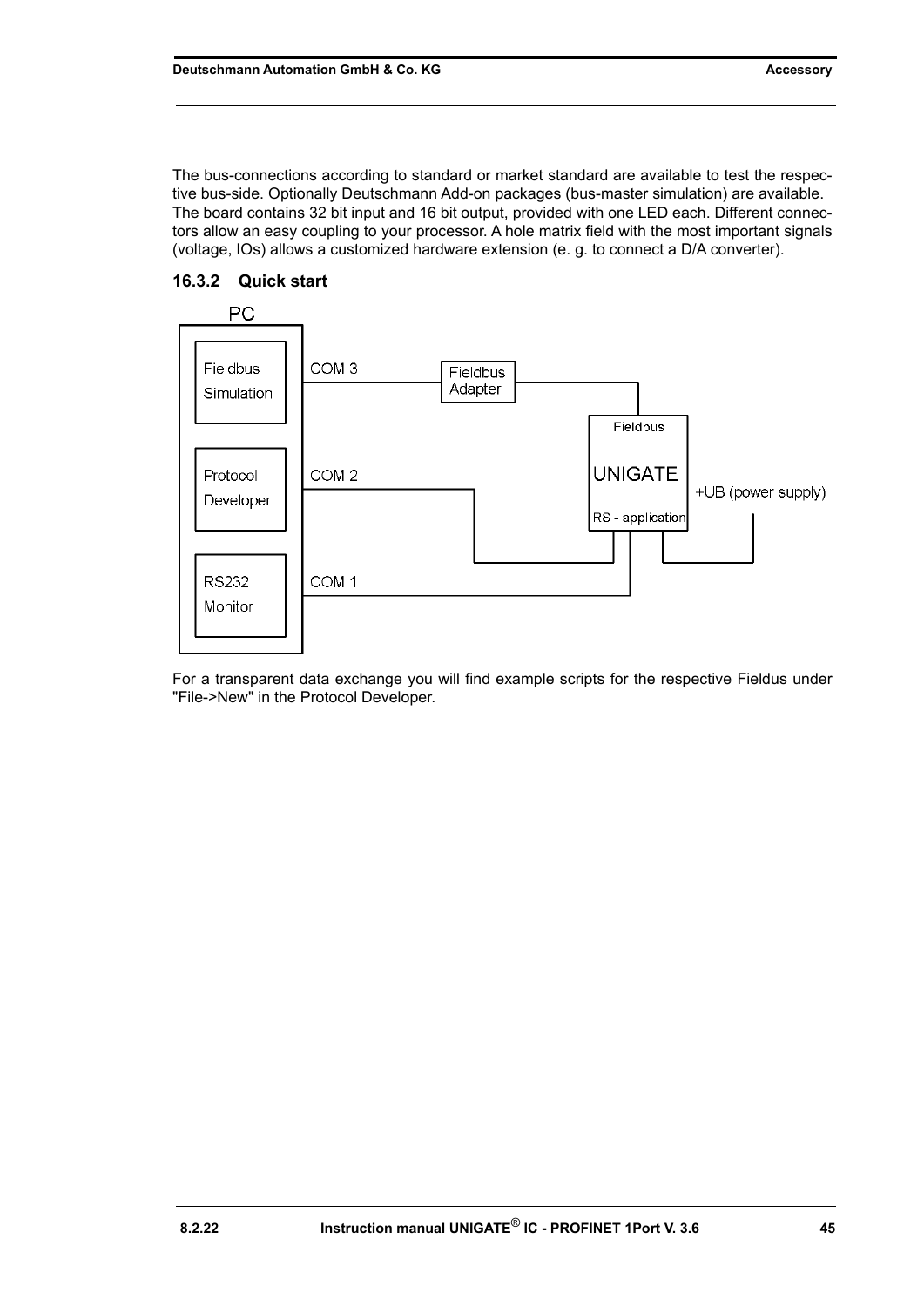# <span id="page-45-0"></span>**17 Appendix**

# <span id="page-45-1"></span>**17.1 Explanations of the abbreviations**

| CL<br><b>CM</b><br>CX<br>EL<br>FC<br>GT<br>GY<br>MВ                                                                                                          | $=$<br>$=$<br>$=$<br>$=$<br>$=$<br>$=$<br>$=$<br>$=$                                           | Product group CL (Compact Line)<br>Product group CM (CANopen Line)<br>Product group CX<br>Product group EL (Ethernet Line)<br>Product group FC (Fast Connect)<br>Galvanic separation RS-side<br>Housing color gray<br>Product group MB                                                                                                                                                                                                                                                                                                                                                                                                                                 |
|--------------------------------------------------------------------------------------------------------------------------------------------------------------|------------------------------------------------------------------------------------------------|------------------------------------------------------------------------------------------------------------------------------------------------------------------------------------------------------------------------------------------------------------------------------------------------------------------------------------------------------------------------------------------------------------------------------------------------------------------------------------------------------------------------------------------------------------------------------------------------------------------------------------------------------------------------|
| <b>RS</b><br><b>SC</b><br>$232/485 =$<br>$232/422 =$<br>DB<br>D9<br>PL<br>PD.<br>AG<br>EG<br>IC.<br>IC <sub>2</sub><br>IO <sub>8</sub><br>16<br>5V<br>3, .3V | $=$<br>$=$<br>$=$<br>$=$<br>$=$<br>$=$<br>$=$<br>$=$<br>$=$<br>$=$<br>$=$<br>$=$<br>$=$<br>$=$ | Product group RS<br>Product group SC (Script)<br>Interface RS232 and RS485 switchable<br>Interface RS232 and RS422 switchable<br>Additional RS232 DEBUG-interface<br>Connection of the RS through 9-pin D-SUB instead of 5-pin screw-plug connector<br>Board only without DIN-rail module and without housing cover<br>Board only without DIN-rail module and with housing cover<br>Gateway installed in a die-cast aluminum housing<br>Gateway installed in a stainless steel housing<br>Product group IC (IC-design DIL32)<br>Product group IC2 (IC-design DIL32)<br>Option I/O8<br>Script memory expanded to 16KB<br>Operating voltage 5V<br>Operating voltage 3.3V |
| <b>Fieldbus</b>                                                                                                                                              |                                                                                                |                                                                                                                                                                                                                                                                                                                                                                                                                                                                                                                                                                                                                                                                        |
| CO                                                                                                                                                           | Ξ                                                                                              | CANopen                                                                                                                                                                                                                                                                                                                                                                                                                                                                                                                                                                                                                                                                |
| C4                                                                                                                                                           | $=$                                                                                            | CANopen V4                                                                                                                                                                                                                                                                                                                                                                                                                                                                                                                                                                                                                                                             |
| C4X                                                                                                                                                          | $=$                                                                                            | CANopen V4-version X (see comparison table UNIGATE <sup>®</sup> IC for the respective                                                                                                                                                                                                                                                                                                                                                                                                                                                                                                                                                                                  |
| DN.                                                                                                                                                          | $=$                                                                                            | product)<br><b>DeviceNet</b>                                                                                                                                                                                                                                                                                                                                                                                                                                                                                                                                                                                                                                           |
| EC                                                                                                                                                           | $=$                                                                                            | <b>EtherCAT</b>                                                                                                                                                                                                                                                                                                                                                                                                                                                                                                                                                                                                                                                        |
| EL                                                                                                                                                           | $=$                                                                                            | Ethernet/IP                                                                                                                                                                                                                                                                                                                                                                                                                                                                                                                                                                                                                                                            |
| FE.                                                                                                                                                          | $=$                                                                                            | Ethernet 10/100 Mbit/s                                                                                                                                                                                                                                                                                                                                                                                                                                                                                                                                                                                                                                                 |
| <b>FEX</b>                                                                                                                                                   | $=$                                                                                            | Ethernet 10/100 Mbit/s-version X (see comparison table UNIGATE <sup>®</sup> IC for the                                                                                                                                                                                                                                                                                                                                                                                                                                                                                                                                                                                 |
|                                                                                                                                                              |                                                                                                | respective product)                                                                                                                                                                                                                                                                                                                                                                                                                                                                                                                                                                                                                                                    |
| IB                                                                                                                                                           | $=$                                                                                            | Interbus                                                                                                                                                                                                                                                                                                                                                                                                                                                                                                                                                                                                                                                               |
| <b>IBL</b>                                                                                                                                                   | $=$                                                                                            | Interbus                                                                                                                                                                                                                                                                                                                                                                                                                                                                                                                                                                                                                                                               |
| LN62                                                                                                                                                         | $=$                                                                                            | LONWorks62                                                                                                                                                                                                                                                                                                                                                                                                                                                                                                                                                                                                                                                             |
| LN512                                                                                                                                                        | $=$                                                                                            | LONWorks512                                                                                                                                                                                                                                                                                                                                                                                                                                                                                                                                                                                                                                                            |
| ModTCP                                                                                                                                                       | $=$                                                                                            | ModbusTCP                                                                                                                                                                                                                                                                                                                                                                                                                                                                                                                                                                                                                                                              |
| MPI                                                                                                                                                          | $=$                                                                                            | Siemens MPI <sup>®</sup>                                                                                                                                                                                                                                                                                                                                                                                                                                                                                                                                                                                                                                               |
| PL                                                                                                                                                           | $=$                                                                                            | Powerlink                                                                                                                                                                                                                                                                                                                                                                                                                                                                                                                                                                                                                                                              |
| <b>PN</b>                                                                                                                                                    | $=$                                                                                            | PROFINET-IO                                                                                                                                                                                                                                                                                                                                                                                                                                                                                                                                                                                                                                                            |
| <b>PBDP</b>                                                                                                                                                  | $=$                                                                                            | PROFIBUS DP                                                                                                                                                                                                                                                                                                                                                                                                                                                                                                                                                                                                                                                            |
| <b>PBDPL</b>                                                                                                                                                 |                                                                                                | PROFIBUS DP-version L (see comparison table UNIGATE <sup>®</sup> IC for the respective                                                                                                                                                                                                                                                                                                                                                                                                                                                                                                                                                                                 |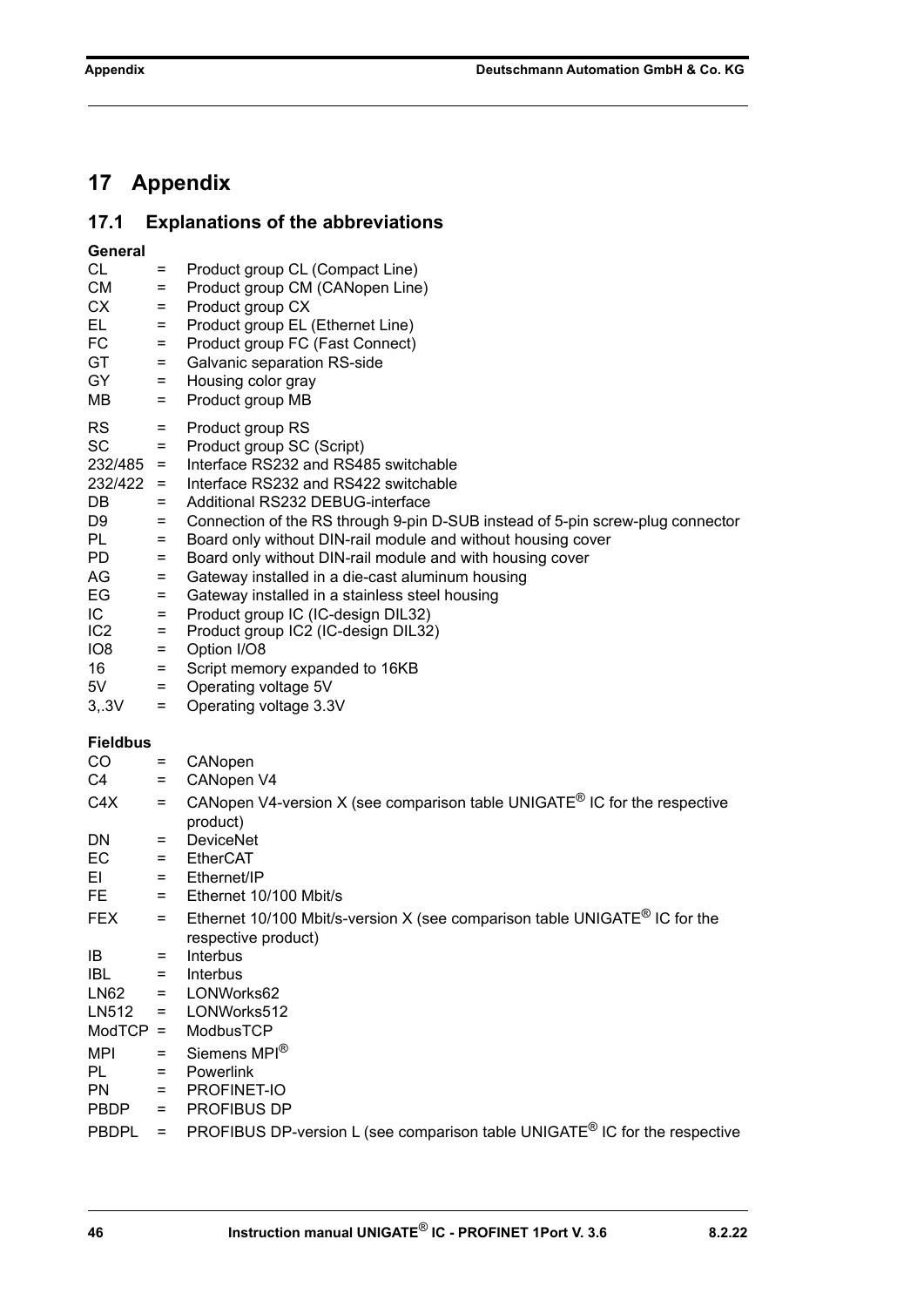product)

|  | PBDPX = PROFIBUS DP-version X (see comparison table UNIGATE <sup>®</sup> IC for the respective<br>product) |
|--|------------------------------------------------------------------------------------------------------------|
|  | PBDPV0 = PROFIBUS DPV0                                                                                     |
|  | PBDPV1 = PROFIBUS DPV1                                                                                     |

RS = Serial RS232/485/422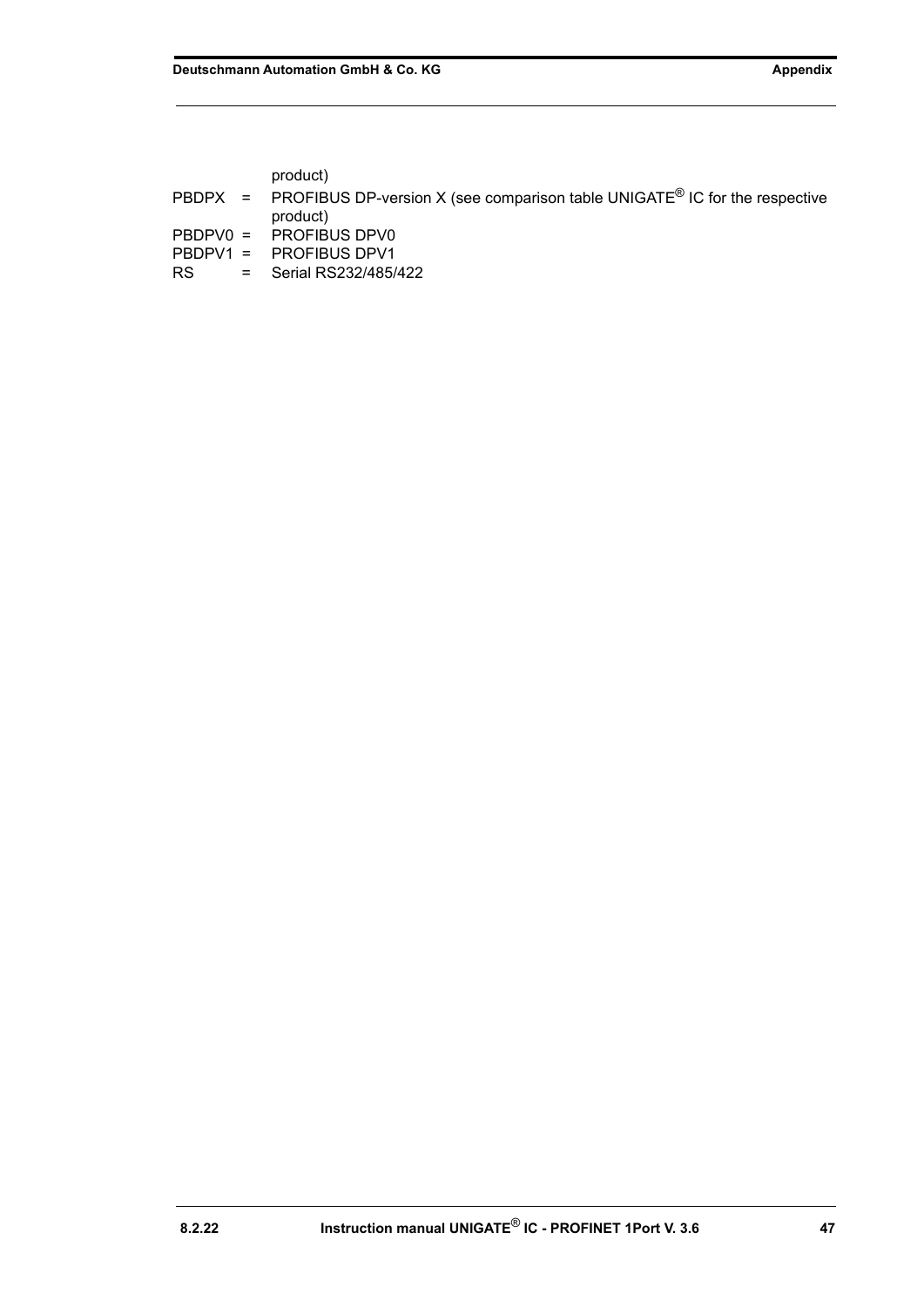# <span id="page-47-0"></span>**18 Servicing**

Should questions arise that are not covered in this manual you can find further information in our

**•** [FAQ/Wiki area on our homepage www.deutschmann.com or directly in our Wiki on](http://www.deutschmann.com)  [www.wiki.deutschmann.de](http://wiki.deutschmann.de/index.php?title=Deutschmann_Wiki/en)

If your questions are still unanswered please contact us directly.

#### **Please note down the following information before calling:**

- **•** Device designation
- **•** Serial number (S/N)
- **•** Article number
- **•** Error number and error description

Your request will be recorded in the Support center and will be processed by our Support Team as quickly as possible (Usually in 1 working day, rarely more than 3 working days.).

Technical Support hours are as follows: Monday to Thursday from 8 am to midday and from 1 pm to 4 pm, Friday from 8 am to midday (CET).

Deutschmann Automation GmbH & Co. KG Carl-Zeiss-Straße 8 D-65520 Bad-Camberg **Germany** 

| Central office and sales department | +49 6434 9433-0  |
|-------------------------------------|------------------|
| <b>Technical Support</b>            | +49 6434 9433-33 |
| Fax sales department                | +49 6434 9433-40 |
| <b>Fax Technical Support</b>        | +49 6434 9433-44 |

[E-mail Technical Support support@deutschmann.de](mailto:hotline@deutschmann.de)

## <span id="page-47-1"></span>**18.1 Returning a device**

If you return a device, we require as comprehensive a fault/error description as possible. We require the following information in particular:

- **•** What error number was displayed?
- **•** What is the supply voltage (±0.5 V) with Gateway connected?
- What were you last doing or what last happened on the device (programming, error on powerup, ...)?

The more precise information a fault/error description you provide, the more exactly we will be able to pinpoint the possible causes.

## <span id="page-47-2"></span>**18.2 Downloading PC software**

You can download current information and software free of charge from our Internet server. <http://www.deutschmann.com>